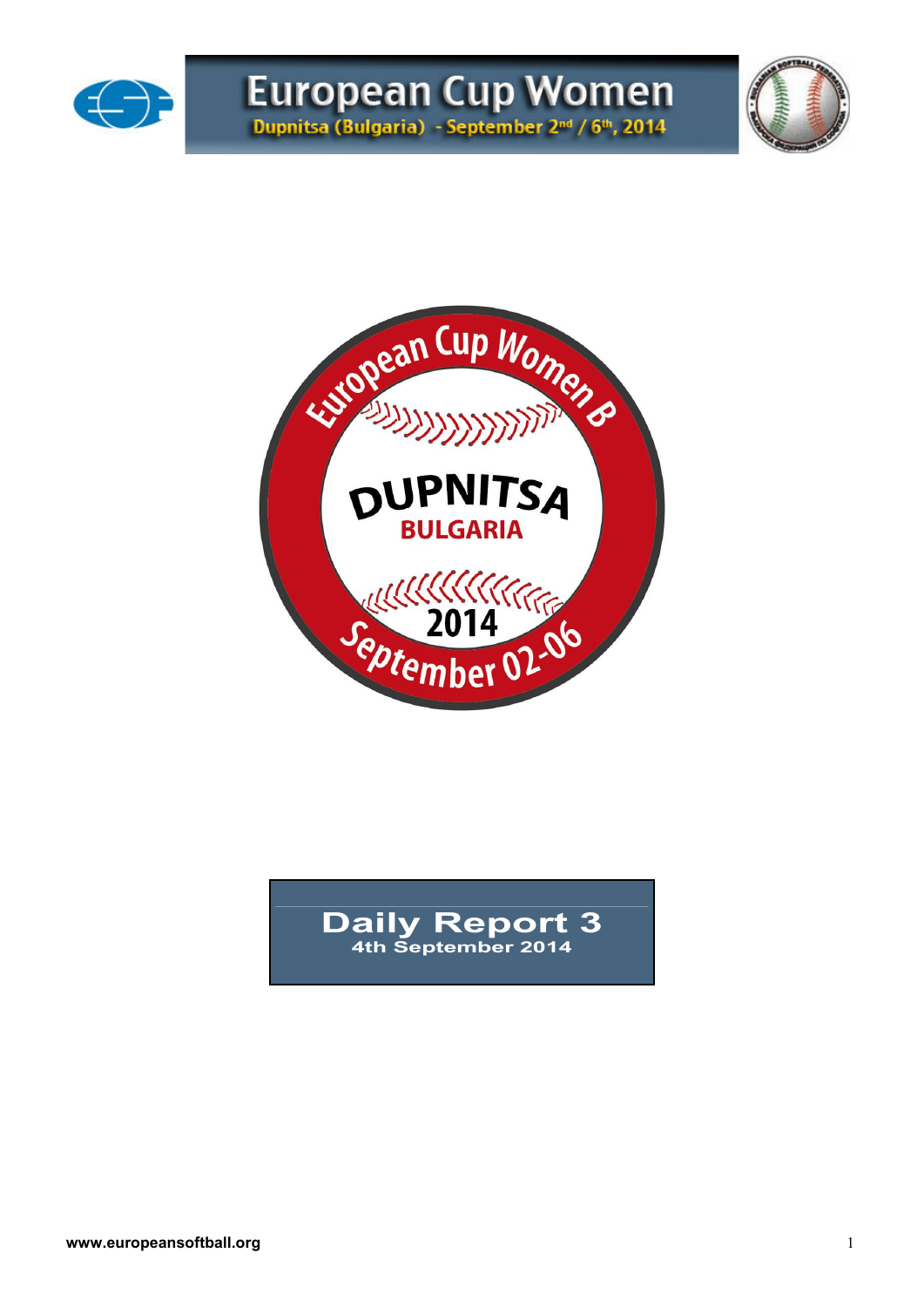



## **Officials**

Executive ESF

Dejan Jesic

## Technical Commissioner

Gabriele Hardinger (Chief)

## **Umpires**

Carolien Stadhouders (Umpire in Chief )

Ákos Farkas Vladimir Liss Diego Vitale Nicolas Roux Susila Branislav David Hurley **Tomasz Plutarski** 

## **Scorekeepers**

Irina Magdalincheva<br>
Irina Magdalincheva<br>
Interval and Aleksandri Bogdanova Iva Warren

**Statistics** 

Huub Nelissen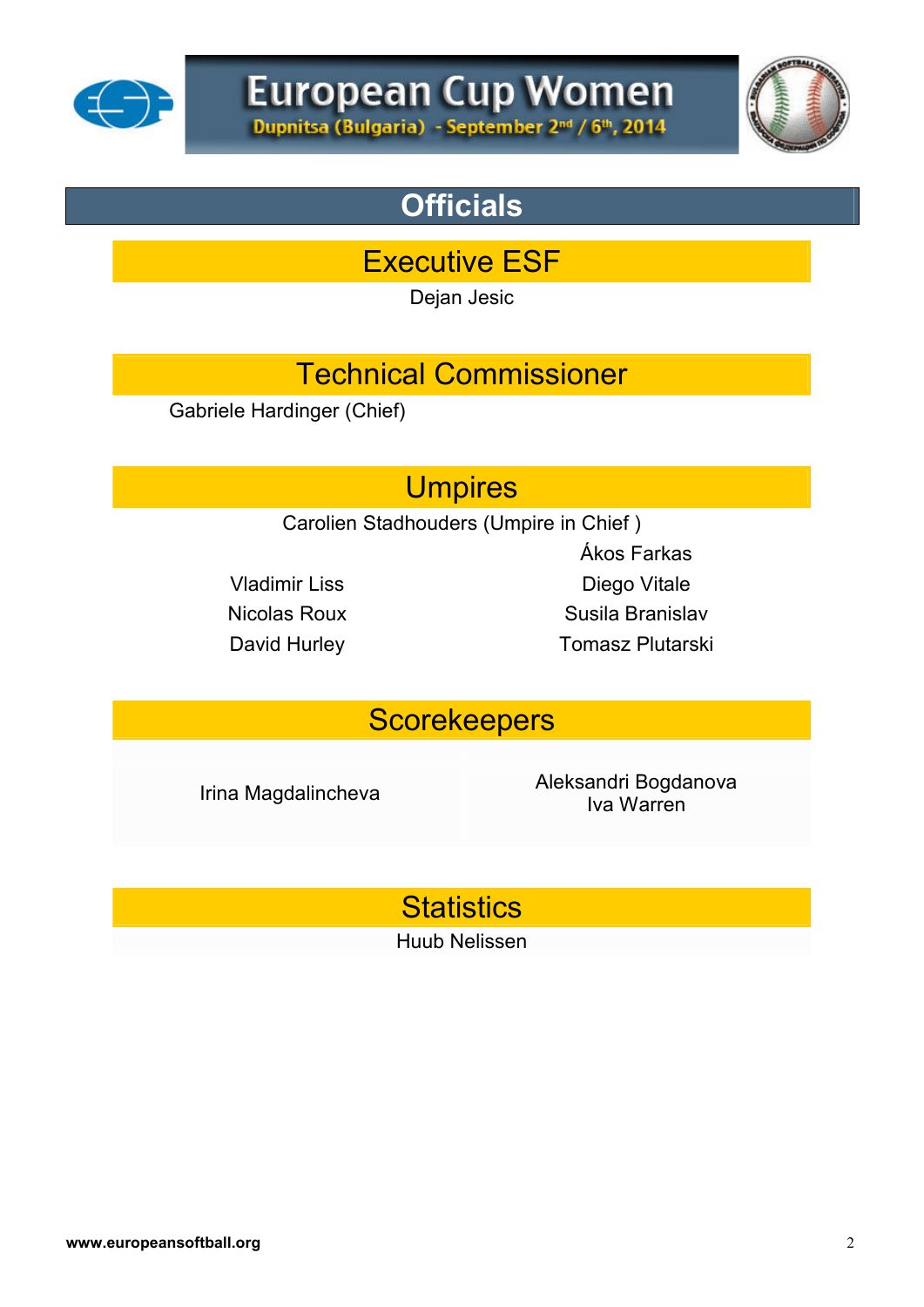

# European Cup Women<br>Dupnitsa (Bulgaria) - September 2nd / 6th, 2014

|                |                     |          |                | <b>Schedule</b>                                                             |                    |                  |            |
|----------------|---------------------|----------|----------------|-----------------------------------------------------------------------------|--------------------|------------------|------------|
|                | <b>3ame</b> At time | Field    | Group          | Home team<br>Visiting team                                                  | <b>Final Score</b> | Inn              | <b>Box</b> |
|                |                     |          |                | <b>Tuesday 2nd September</b>                                                |                    |                  |            |
| 01             | 09:30               | Devils 1 | $\overline{A}$ | Les Comanches (FRA)   Harwil Flyers (SUI)                                   | $4 - 1$            |                  |            |
| 02             | 09:30               | Devils 2 | $\overline{A}$ | Princ (CRO) & Antorcha (ESP)                                                | $0 - 6$            |                  |            |
| 03             | 12:00               | Devils 1 | $\mathsf{A}$   | Horsholm (DEN) <sup>-</sup> -Babes (BUL)                                    | $10 - 0$           | 4                |            |
| 04             | 15:00               | Devils 1 | $\overline{A}$ | Therwil Flyers (SUI) <b>ED</b> Princ (CRO)                                  | $2-0$              |                  |            |
| 05             | 17:30               | Devils 1 | $\overline{A}$ | Babes (BUL)   Les Comanches (FRA)                                           | $4 - 12$           | 5                |            |
|                |                     |          |                | <b>Wednesday 3rd September</b>                                              |                    |                  |            |
| 06             | 09:30               | Devils 1 | $\overline{A}$ | Princ (CRO) <sup>-3</sup> -Horsholm (DEN)                                   | $1-4$              |                  |            |
| 07             | 09:30               | Devils 2 | $\overline{A}$ | Antorcha (ESP) Les Comanches (FRA)                                          | $2 - 3$            |                  |            |
| 08             | 12:00               | Devils 1 | $\overline{A}$ | <b>Babes (BUL) C</b> Therwil Flyers (SUI)                                   | $0 - 11$           | 5                |            |
| 09             | 14:30               | Devils 1 | $\overline{A}$ | Antorcha (ESP) <sup>®</sup> - Horsholm (DEN)                                | $0 - 7$            | 5                |            |
| 10             | 17:00               | Devils 1 | $\overline{A}$ | Princ (CRO) <sup>-2</sup> -Babes (BUL)                                      | $5 - 13$           |                  |            |
|                |                     |          |                | <b>Thursday 4th September</b>                                               |                    |                  |            |
| 11             | 09:30               | Devils 1 | $\overline{A}$ | Horsholm (DEN)   Les Comanches (FRA)                                        | $0 - 7$            | 6                |            |
| 12             | 12:00               | Devils 1 | $\overline{A}$ | Therwil Flyers (SUI) <b>F Antorcha</b> (ESP)                                | $7-0$              | 5                |            |
| 13             | 14:30               | Devils 1 | $\overline{A}$ | Les Comanches (FRA) F Princ (CRO)                                           | $9 - 8$            |                  |            |
| 14             | 17:00               | Devils 2 | $\overline{A}$ | Horsholm (DEN)- Therwil Flyers (SUI)                                        | $0 - 1$            | $\boldsymbol{8}$ |            |
| 15             | 17:00               | Devils 1 | $\overline{A}$ | Antorcha (ESP) Babes (BUL)                                                  | $4-5$              |                  |            |
|                |                     |          |                | <b>Friday 5th September</b>                                                 |                    |                  |            |
| 5th            | 12:00               | Devils 1 | Fi             | $\cdots$ A5 $\cdots$ $\bigoplus$ $\cdots$ A6 $\cdots$                       |                    |                  |            |
| P <sub>1</sub> | 14:30               | Devils 1 | P              | $\cdots$ A3 $\cdots$ G $\cdots$ A4 $\cdots$                                 |                    |                  |            |
| P <sub>2</sub> | 17:00               | Devils 1 | P              | $\cdots$ A1 $\cdots$ G $\cdots$ A2 $\cdots$                                 |                    |                  |            |
|                |                     |          |                | <b>Saturday 6th September</b>                                               |                    |                  |            |
| P <sub>3</sub> | 10:30               | Devils 1 | P              | $\cdots$ LOSER P2 $\cdots$ $\bullet$ $\bullet$ $\cdots$ WINNER P1 $\cdots$  |                    |                  |            |
| P <sub>4</sub> | 16:30               | Devils 1 | P              | $\ldots$ WINNER P2 $\ldots$ $\bullet$ $\bullet$ $\ldots$ WINNER P3 $\ldots$ |                    |                  |            |
|                |                     |          |                |                                                                             |                    |                  |            |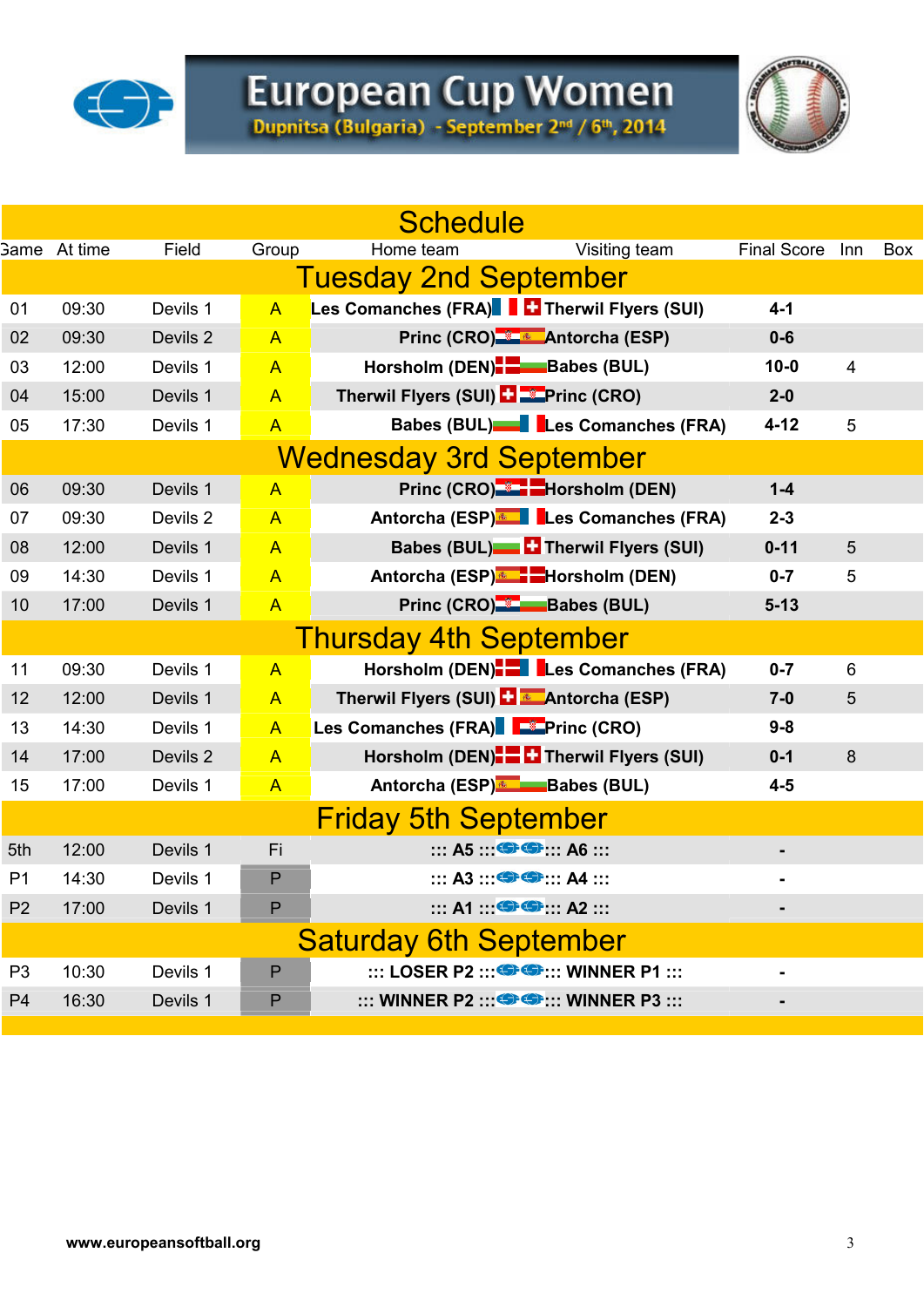



|     |                                       | <b>Standing Pool A</b> |                |    |            |           |
|-----|---------------------------------------|------------------------|----------------|----|------------|-----------|
| Pos | Team                                  | <b>GP</b>              | <b>WO</b>      | LO | <b>AVG</b> | <b>GB</b> |
|     | 1 Les Comanches (FRA)                 | 5                      | 5              | 0  | 1000       | 0         |
|     | 2 <b>Therwil Flyers (SUI)</b>         | 5                      | 4              |    | 800        |           |
|     | $3 \quad \blacksquare$ Horsholm (DEN) | 5                      | 3              | 2  | 600        | 2         |
| 4   | Babes (BUL)                           | 5                      | $\overline{2}$ | 3  | 400        | 3         |
| 5   | <sup>▲</sup> Antorcha (ESP)           | 5                      |                | 4  | 200        | 4         |
| 6   | Princ (CRO)                           | 5                      |                | 5  | 0          | 5         |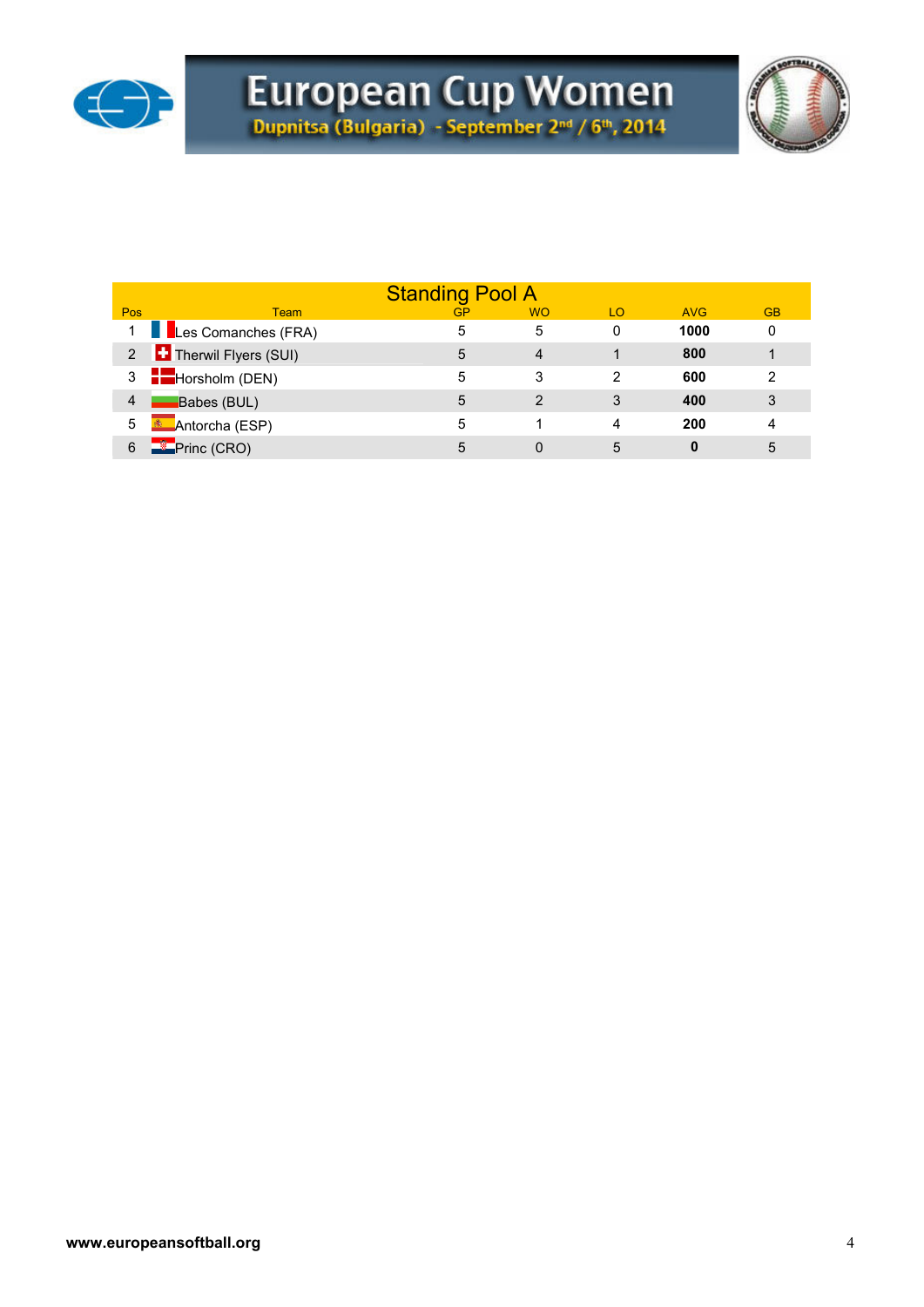



## **Game Summary 11**

## **Horsholm (DEN) - Les Comanches (FRA)**

| Score by Innings                                                |  | R H E |  |
|-----------------------------------------------------------------|--|-------|--|
| T.E.S. COMANCHES 010 033 - 7 12 1<br>BARRACUDAS 000 000 - 0 1 1 |  |       |  |

Sep 04, 2014 at Dupnitsa (Field 1)

#### **LES COMANCHES 7 (4-0)**

| Player<br>AB R H BI                                                  |                |               |                                     |                           |          |                                 |          |                      | 2B 3B HR BB SB CS HP SH SF SO IBB KL GDP PO |                          |                      |                       |                               |                      |                         |                              |                     |                |                |                                      | AE                   |                      |       |         |
|----------------------------------------------------------------------|----------------|---------------|-------------------------------------|---------------------------|----------|---------------------------------|----------|----------------------|---------------------------------------------|--------------------------|----------------------|-----------------------|-------------------------------|----------------------|-------------------------|------------------------------|---------------------|----------------|----------------|--------------------------------------|----------------------|----------------------|-------|---------|
| MAGNEE 1b/cf 3 2                                                     |                |               | 3                                   | $\Omega$                  |          | $\Omega$                        | $\Omega$ | $\Omega$             | 1                                           | $\Omega$                 | $\Omega$             | $\Omega$              | $\Omega$                      | $\Omega$             |                         | $\Omega$                     | $\Omega$            | $\Omega$       | $\Omega$       | 4                                    | $\Omega$             | $\Omega$             |       |         |
| LEMAIRE 3b 3 0                                                       |                |               | $\Omega$                            | $\Omega$                  |          | $\Omega$                        | $\Omega$ | $\Omega$             | $\Omega$                                    | $\Omega$                 | $\Omega$             | $\Omega$              | $\mathbf{1}$                  | $\Omega$             |                         | $\mathcal{L}$                | $\Omega$            | $\Omega$       | $\Omega$       | 2                                    | $\overline{c}$       | $\Omega$             |       |         |
| PRADE cf/dp 4 2 2                                                    |                |               |                                     | 1                         |          | $\Omega$                        | $\Omega$ | $\Omega$             | $\Omega$                                    | $\Omega$                 | $\mathbf{1}$         | $\Omega$              | $\Omega$                      | $\Omega$             |                         | $\mathbf{1}$                 | $\Omega$            | $\Omega$       | $\Omega$       | $\Omega$                             | $\Omega$             | $\Omega$             |       |         |
| GIBSON-JONES ss                                                      |                | $3 \t1 \t2$   |                                     | 4                         |          | $\mathbf{1}$                    | $\Omega$ | $\Omega$             | $\Omega$                                    | $\Omega$                 | $\cap$               | $\mathbf{1}$          | $\Omega$                      | $\Omega$             |                         | $\mathbf{1}$<br>$\mathbf{1}$ | $\Omega$            | $\Omega$       | $\Omega$       | 2<br>$\mathbf{1}$                    | 3                    | -1                   |       |         |
| RIERA C<br>$4 \quad 1 \quad 2$                                       |                | $3 \t 0 \t 1$ |                                     | $\mathbf{1}$<br>$\bigcap$ |          | $\Omega$                        | $\Omega$ | $\Omega$             | $\Omega$                                    | 1<br>$\mathbf{1}$        | $\Omega$             | $\mathbf{1}$          | $\Omega$                      | $\Omega$<br>$\Omega$ |                         |                              | $\Omega$            | $\mathbf{1}$   | $\Omega$       |                                      | $\Omega$             | $\Omega$             |       |         |
| MARIE 1f                                                             |                |               |                                     |                           |          | $\Omega$                        | $\Omega$ | $\Omega$             | $\Omega$                                    |                          | $\Omega$             | $\Omega$              | $\Omega$                      |                      |                         | 2<br>$\overline{c}$          | $\Omega$            | $\mathbf{1}$   | $\circ$        | $\mathbf{1}$                         | $\Omega$             | $\Omega$             |       |         |
| DOMANICO rf 2 0 0 0                                                  |                |               |                                     |                           |          | $\circ$                         | $\Omega$ | $\circ$              | $\circ$<br>$\bigcirc$                       | $\mathbf{0}$<br>$\Omega$ | $\Omega$             | $\Omega$              | $\mathbf{1}$<br>$\Omega$      | $\Omega$<br>$\Omega$ | $\bigcirc$              |                              | $\circ$<br>$\Omega$ | $\Omega$       | $\mathbf{0}$   | $\mathbf{1}$<br>$\overline{4}$       | $\circ$              | $\Omega$             |       |         |
|                                                                      |                |               |                                     |                           |          |                                 |          | $\Omega$<br>$\Omega$ | $\overline{0}$                              | $\Omega$                 | $\Omega$<br>$\Omega$ | $\bigcap$<br>$\Omega$ | $\Omega$                      | $\Omega$             | $\overline{\mathbf{3}}$ |                              | $0\quad 2$          | $\Omega$       | 0<br>0         | $\mathbf{1}$                         | $\Omega$<br>$\Omega$ | $\Omega$<br>$\Omega$ |       |         |
| $\begin{array}{ccc} & & 0 & 0 & 0 \end{array}$                       |                |               |                                     | $\Omega$                  |          | $\circ$                         | $\Omega$ | $\Omega$             | $\bigcirc$                                  | $\Omega$                 | $\Omega$             | $\bigcirc$            | $\bigcirc$                    | $\Omega$             | $\bigcirc$              |                              | $0 \quad 0$         |                | $\Omega$       | $\overline{2}$                       | $\overline{2}$       | $\Omega$             |       |         |
| GARTNER p<br>Totals                                                  | 28 7 12        |               |                                     | 7                         |          | $\mathcal{L}$                   | $\Omega$ | $\Omega$             | $\mathbf{1}$                                | $\mathfrak{D}$           | $\mathbf{1}$         |                       | $\mathfrak{D}$<br>$2^{\circ}$ | $\Omega$             | 12.                     |                              | $\cap$              | $\overline{4}$ | $\Omega$       | 18                                   | $\overline{7}$       | 1                    |       |         |
|                                                                      |                |               |                                     |                           |          |                                 |          |                      |                                             |                          |                      |                       |                               |                      |                         |                              |                     |                |                |                                      |                      |                      |       |         |
|                                                                      |                |               |                                     |                           |          |                                 |          |                      | BARRACUDAS 0 (3-1)                          |                          |                      |                       |                               |                      |                         |                              |                     |                |                |                                      |                      |                      |       |         |
| AB R H BI 2B 3B HR BB SB CS HP SH SF SO IBB KL GDP PO A E<br>Player  |                |               |                                     |                           |          |                                 |          |                      |                                             |                          |                      |                       |                               |                      |                         |                              |                     |                |                |                                      |                      |                      |       |         |
| RASMUSSEN 2b                                                         | 3 <sup>7</sup> | $\circ$       | $\circ$                             | $\Omega$                  |          | $\circ$                         | $\Omega$ | $\circ$              | $\circ$                                     | $\mathbf{0}$             | $\circ$              | 0                     | $\circ$                       | $\Omega$             |                         | $\Omega$                     | $\circ$             | $\Omega$       | $\mathbf{0}$   | 2                                    | $\Omega$             | $\Omega$             |       |         |
| WILKEN 3b                                                            | $\mathbf{3}$   | $\Omega$      | $\Omega$                            | $\Omega$                  |          | 0                               | $\Omega$ | $\Omega$             | $\circ$                                     | $\circ$                  | $\Omega$             | $\Omega$              | $\Omega$                      | $\Omega$             |                         | $\Omega$                     | 0                   | $\Omega$       | 0              | $\circ$                              | $\Omega$             | $\Omega$             |       |         |
| SWANBERG C                                                           | $\mathbf{1}$   | $\Omega$      | $\circ$                             | $\Omega$                  |          | 0                               | $\Omega$ | $\circ$              | 2                                           | $\circ$                  | $\Omega$             | $\mathbf{0}$          | 0                             | $\Omega$             |                         | $\circ$                      | 0                   | $\Omega$       | $\circ$        | 12                                   | $\mathbf{1}$         | 0                    |       |         |
| NISSEN ss                                                            | 3              | $\Omega$      | $\overline{1}$                      | $\Omega$                  |          | 0                               | $\Omega$ | $\circ$              | $\overline{0}$                              | $\mathbf{0}$             | $\Omega$             | $\circ$               | $\Omega$                      | $\Omega$             |                         | $\Omega$                     | $\Omega$            | $\Omega$       | 0              | $\mathbf{1}$                         | $\circ$              | $\mathbf{1}$         |       |         |
| WESLEY p                                                             | $\mathbf{3}$   | $\Omega$      | $\begin{matrix} 0 & 0 \end{matrix}$ |                           |          | $\circ$                         | $\Omega$ | $\overline{0}$       | $\circ$                                     | $\mathbf{0}$             | $\Omega$             | $\Omega$              | $\Omega$                      | $\Omega$             |                         | $\Omega$                     | $\Omega$            | $\Omega$       | $\circ$        | $\mathbf{0}$                         | $\mathbf{1}$         | $\Omega$             |       |         |
| MONBERG cf                                                           | 2              |               | $0 \quad 0 \quad 0$                 |                           |          | $\Omega$                        | $\Omega$ | $\Omega$             | $\bigcirc$                                  | $\Omega$                 | $\Omega$             |                       | $\Omega$<br>$\Omega$          | $\Omega$             |                         | $\mathbf{1}$                 | $\Omega$            | $\mathbf{1}$   | $\Omega$       | $\Omega$                             | $\Omega$             | $\Omega$             |       |         |
| $\begin{array}{ccccccccc}\n1 & 0 & 0 & 0\n\end{array}$<br>MAYLAND 1f |                |               |                                     |                           |          | $0 \quad 0$                     |          | $\Omega$             | $\Omega$                                    | $\Omega$                 | $\Omega$             | $\Omega$              | $\Omega$                      | $\Omega$             |                         | $\Omega$                     | $\Omega$            | $\Omega$       | $\Omega$       | $\Omega$                             | $\Omega$             | $\Omega$             |       |         |
| ELLEHAVE ph/lf 0 0 0 0<br>KYNDESEN rf 2 0 0 0<br>LIND 1b 2 0 0 0     |                |               |                                     |                           |          | $0\quad 0$                      |          | $\bigcirc$           | $\overline{1}$                              | $\mathbf{0}$             | $\Omega$             | $\bigcap$             | $\Omega$                      | $\Omega$             | $\bigcirc$              |                              | $\bigcirc$          | $\cap$         | $\Omega$       | $\circ$                              | $\Omega$             | $\Omega$             |       |         |
|                                                                      |                |               |                                     |                           |          | $\begin{matrix}0&0\end{matrix}$ |          | $\bigcirc$           | $\circ$                                     | $\circ$                  | $\bigcirc$           | $\bigcirc$            | $\circ$                       |                      | $0 \quad 0$             |                              | $\overline{0}$      | $\Omega$       | $\overline{0}$ | $\circ$                              | $\Omega$             | $\Omega$             |       |         |
|                                                                      |                |               |                                     |                           |          | $\Omega$                        | $\Omega$ | $\overline{0}$       | $\overline{0}$                              | $\mathbf{0}$             | $\overline{0}$       | $\overline{0}$        | $\circ$                       | $\Omega$             |                         | $\circ$                      | $\circ$             | $\Omega$       | $\Omega$       | 3                                    | $\Omega$             | 0                    |       |         |
| 20<br>Totals                                                         |                | $\Omega$      | $\mathbf{1}$                        | $\Omega$                  |          | $\Omega$                        | $\Omega$ | $\Omega$             | 3                                           | $\Omega$                 | $\Omega$             | $\Omega$              | $\Omega$                      | $\Omega$             |                         | $\mathbf{1}$                 | $\Omega$            | 1              | $\Omega$       | 18                                   | $\overline{c}$       | 1                    |       |         |
| LES COMANCHES IP                                                     |                |               |                                     | H R ER BB SO              |          |                                 |          |                      |                                             |                          |                      |                       |                               |                      |                         |                              |                     |                |                | WP HB BK IBB SH SF CI 2B 3B HR AB BF |                      |                      | FO GO | ΝP      |
| GARTNER W                                                            |                |               |                                     | 6.0 1 0 0 3               |          |                                 |          | $\overline{1}$       | $\circ$                                     |                          | $0\qquad 0\qquad 0$  |                       |                               |                      | $0\quad 0$              | $\overline{0}$               |                     | $0\quad 0$     |                | $0\quad 20\quad 23$                  |                      | 10                   | 7     | 78      |
| BARRACUDAS                                                           |                |               | IP -                                | H R ER BB SO              |          |                                 |          |                      |                                             | WP HB BK IBB SH SF CI    |                      |                       |                               |                      |                         |                              |                     |                |                | 2B 3B HR AB BF                       |                      |                      | FO GO | ΝP      |
| WESLEY L                                                             |                |               | 6.012                               |                           | 7 6 1 12 |                                 |          |                      |                                             | $2 \quad 2$              | $\overline{0}$       | $\overline{0}$        |                               |                      | $2 \quad 0$             | $\overline{0}$               |                     | $2 \quad 0$    | $\circ$        | 28 33                                |                      | $\overline{2}$       |       | 3 1 1 4 |

 Umpires - HP: PLUTARSKI Tomasz 1B: VITALE Diego 3B: HURLEY David Start: 09:30 Time: 01:45 Attendance: 20

 Weather: Cloudy Game notes: Scorers - NELISSEN Huub, Bogdanova Aleks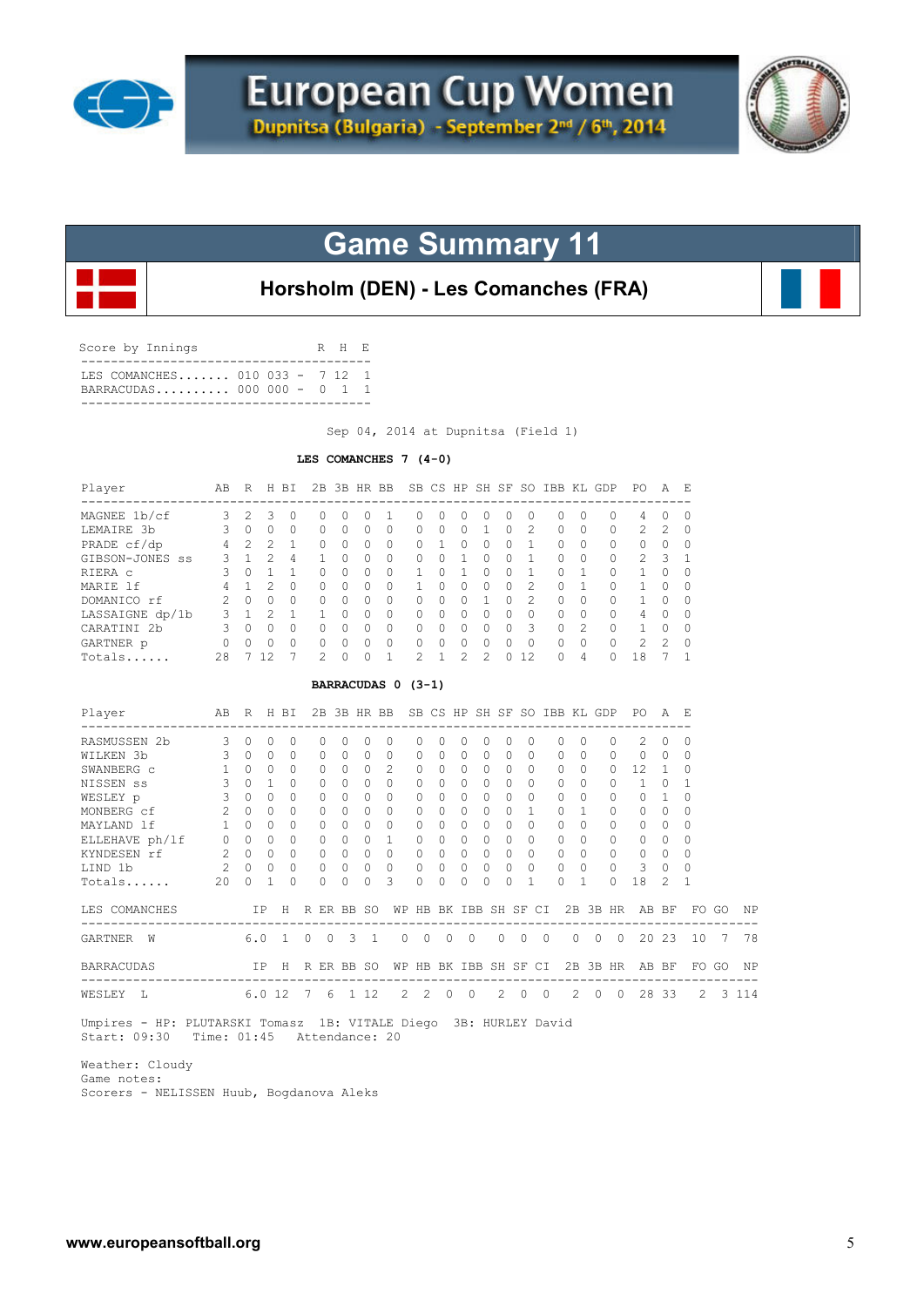



磷

## **Game Summary 12**



| CBS ANTORCHA 000 00 - 0 6 0<br>THERWILL FLYERS 511 0X - 7 11 |  |  |
|--------------------------------------------------------------|--|--|

Sep 04, 2014 at Dupnitsa (Field 1)

#### **CBS ANTORCHA 0 (1-3)**

| Player                                   | AB                      |                                     | R H BI                              |                 |                |                |              | 2B 3B HR BB SB CS HP SH SF SO IBB KL GDP PO |                       |                   |          |          |              |                   |                              |          |                |          |                | A              | – E         |            |    |
|------------------------------------------|-------------------------|-------------------------------------|-------------------------------------|-----------------|----------------|----------------|--------------|---------------------------------------------|-----------------------|-------------------|----------|----------|--------------|-------------------|------------------------------|----------|----------------|----------|----------------|----------------|-------------|------------|----|
| MARTINEZ ss                              | 3                       | $\Omega$                            | $\Omega$                            | $\Omega$        | $\Omega$       | $\Omega$       | $\Omega$     | $\Omega$                                    | $\Omega$              | $\Omega$          | $\Omega$ | $\Omega$ | 0            | $\overline{c}$    | $\Omega$                     | 0        |                | $\Omega$ | 1              | $\Omega$       | $\Omega$    |            |    |
| GARDE 2b                                 | 3                       | 0                                   | $\mathbf{1}$                        | 0               | 0              | $\mathbf{0}$   | $\circ$      | 0                                           | 0                     | 0                 | 0        | 0        | 0            | $\mathbf{1}$      | 0                            | 0        |                | 0        | $\mathbf{1}$   | 0              | $\mathbf 0$ |            |    |
| FLORES 1b                                | $\overline{c}$          | $\Omega$                            | $\Omega$                            | $\cap$          | $\Omega$       | $\Omega$       | $\Omega$     | $\mathbf{1}$                                | $\Omega$              | $\Omega$          | $\Omega$ | $\Omega$ | $\Omega$     | $\Omega$          | $\Omega$                     | $\Omega$ |                | $\Omega$ | $\Omega$       | $\Omega$       | $\Omega$    |            |    |
| LOPEZ C                                  | 3                       | $\Omega$                            | $\overline{1}$                      | $\Omega$        | $\Omega$       | $\Omega$       | $\Omega$     | $\Omega$                                    | $\Omega$              | $\Omega$          | $\Omega$ | $\circ$  | $\Omega$     | $\mathbf{1}$      | 0                            | $\Omega$ |                | 0        | 4              | 0              | 0           |            |    |
| ARIAS 1f                                 | 2                       | $\circ$                             | 2                                   | $\Omega$        | 0              | $\Omega$       | $\circ$      | $\circ$                                     | $\circ$               | $\Omega$          | 0        | 0        | $\Omega$     | $\Omega$          | 0                            | $\Omega$ |                | 0        | 2              | $\circ$        | 0           |            |    |
| BUSSO 3b/p<br>BUSSO 3b/p<br>TRIGUEROS dp | 2                       | $\Omega$                            | $\overline{1}$                      | $\Omega$        | $\Omega$       | $\Omega$       | $\Omega$     | $\Omega$                                    | 0                     | $\Omega$          | $\Omega$ | $\Omega$ | $\Omega$     | $\mathbf{1}$      | $\Omega$                     | $\Omega$ |                | 0        | $\circ$        | $\Omega$       | 0           |            |    |
|                                          | $\mathbf{1}$            |                                     | $0 \quad 0$                         | $\Omega$        | $\Omega$       | $\Omega$       | $\Omega$     | $\Omega$                                    | 0                     | $\Omega$          | $\Omega$ | $\circ$  | $\Omega$     | $\mathbf{1}$      | 0                            | $\Omega$ |                | 0        | $\circ$        | $\Omega$       | $\Omega$    |            |    |
| FRANCO cf                                | 2                       | $\Omega$                            | $\bigcirc$                          | $\Omega$        | $\Omega$       | $\Omega$       | $\Omega$     | $\Omega$                                    | $\Omega$              | $\Omega$          | $\Omega$ | $\Omega$ | $\Omega$     | $\mathbf{1}$      | $\Omega$                     | $\Omega$ |                | $\Omega$ | $\overline{c}$ | $\Omega$       | $\Omega$    |            |    |
| PASTOR rf                                | $\mathbf{1}$            |                                     | $\begin{matrix} 0 & 1 \end{matrix}$ | $\Omega$        | 0              | $\Omega$       | $\Omega$     | $\Omega$                                    | 0                     | $\Omega$          | $\circ$  | $\circ$  | $\Omega$     | $\Omega$          | 0                            | $\Omega$ |                | $\circ$  | 0              | $\circ$        | $\Omega$    |            |    |
| COTO rf                                  | 1                       |                                     | $0 \quad 0$                         | $\Omega$        | $\Omega$       | $\Omega$       | $\Omega$     | $\Omega$                                    | 0                     | $\Omega$          | $\Omega$ | $\Omega$ | $\Omega$     | $\overline{1}$    | $\circ$                      | $\Omega$ |                | $\circ$  | $\mathbf{1}$   | $\Omega$       | $\Omega$    |            |    |
| ALONSO p/3b                              | $\mathbf{1}$            | $\begin{matrix} 0 & 0 \end{matrix}$ |                                     | $\Omega$        | $\Omega$       | $\Omega$       | $\Omega$     | $\Omega$                                    | $\Omega$              | $\Omega$          | $\Omega$ | $\circ$  | $\Omega$     | $\overline{1}$    | $\overline{0}$               | $\Omega$ |                | $\Omega$ | $\mathbf{1}$   | 1              | $\Omega$    |            |    |
| Totals                                   | 21                      | $\Omega$                            | 6                                   | $\Omega$        | $\Omega$       | $\Omega$       | $\Omega$     | $\mathbf{1}$                                | $\Omega$              | $\Omega$          | $\Omega$ | $\Omega$ | $\Omega$     | 9                 | $\Omega$                     | $\Omega$ |                | $\Omega$ | 12             | $\mathbf{1}$   | $\Omega$    |            |    |
|                                          |                         |                                     |                                     |                 |                |                |              | THERWILL FLYERS 7 (3-1)                     |                       |                   |          |          |              |                   |                              |          |                |          |                |                |             |            |    |
| Player                                   | AВ                      | -----                               | R H BI                              |                 |                |                | 2B 3B HR BB  |                                             |                       |                   |          |          |              |                   | SB CS HP SH SF SO IBB KL GDP |          |                |          | PO.            | A              | - F.        |            |    |
| WOLFENSBERGE C                           | 2 2                     |                                     | $\mathbf{1}$                        | 1               | 0              | 1              | $\circ$      | 2                                           | 1                     | 0                 | 0        | 0        | 0            | 0                 | 0                            | $\Omega$ |                | 0        | 8              | 1              | 0           |            |    |
| WANNER 1f                                | 3                       | $\circ$                             | $\mathbf{1}$                        | 1               | 0              | $\mathbf{1}$   | $\Omega$     | $\Omega$                                    | $\circ$               | $\Omega$          | $\Omega$ | $\Omega$ | $\Omega$     | $\mathbf{1}$      | $\circ$                      | $\Omega$ |                | 0        | $\mathbf{1}$   | $\Omega$       | $\circ$     |            |    |
| CAMPBELL SS                              | $\mathbf{3}$            | 1                                   | $\mathfrak{D}$                      | $\mathbf{1}$    | 0              | $\Omega$       | $\Omega$     | $\circ$                                     | $\Omega$              | $\Omega$          | $\circ$  | $\Omega$ | $\Omega$     | $\Omega$          | $\circ$                      | $\Omega$ |                | 0        | $\Omega$       | $\Omega$       | $\Omega$    |            |    |
| MERRILL p                                | 2                       |                                     | $2 \quad 1$                         | $\Omega$        | $\Omega$       | $\Omega$       | $\Omega$     | $\mathbf{1}$                                | $\Omega$              | $\Omega$          | $\Omega$ | $\Omega$ | $\Omega$     | $\Omega$          | 0                            | $\Omega$ |                | 0        | 0              | $\mathbf{1}$   | $\Omega$    |            |    |
| GUINN 1b                                 |                         | $1 \quad 1 \quad 1$                 |                                     | $\circ$         | $\circ$        | $\Omega$       | $\circ$      | 2                                           | $\circ$               | $\Omega$          | $\Omega$ | $\circ$  | $\Omega$     | $\Omega$          | $\circ$                      | $\Omega$ |                | 0        | $\overline{4}$ | $\circ$        | 0           |            |    |
| MEIERHANS dp                             | $\overline{2}$          | 1                                   | $\sqrt{1}$                          | $\overline{c}$  | $\Omega$       | $\Omega$       | $\Omega$     | $\Omega$                                    | $\Omega$              | $\Omega$          | $\Omega$ | $\Omega$ | $\Omega$     | $\Omega$          | $\Omega$                     | $\Omega$ |                | 0        | $\mathbf{0}$   | $\Omega$       | $\Omega$    |            |    |
| HAGER rf                                 | $\circ$                 |                                     | $0 \quad 0$                         | $\Omega$        | $\Omega$       | $\Omega$       | $\Omega$     | $\Omega$                                    | $\mathbf{0}$          | $\Omega$          | $\Omega$ | $\Omega$ | $\Omega$     | $\Omega$          | $\Omega$                     | $\Omega$ |                | 0        | $\mathbf{0}$   | $\Omega$       | $\Omega$    |            |    |
| GLAUSER 3b                               | 2                       |                                     | $0\quad 0$                          | $\mathbf{1}$    | $\circ$        | $\circ$        | $\circ$      | $\circ$                                     | $\circ$               | $\circ$           | $\circ$  | $\circ$  | $\mathbf{1}$ | $\mathbf{1}$      | $\circ$                      | $\Omega$ |                | 0        | $\mathbf{0}$   | $\mathbf{1}$   | 0           |            |    |
| ZEHNDER 2b                               |                         | $3 \quad 0$                         | $\overline{2}$                      | $\bigcap$       | $\Omega$       | $\Omega$       | $\Omega$     | $\Omega$                                    | $\Omega$              | $\Omega$          | $\Omega$ | $\Omega$ | $\Omega$     | $\Omega$          | $\circ$                      | $\Omega$ |                | $\Omega$ | $\mathbf{1}$   | $\overline{c}$ | $\Omega$    |            |    |
| GFELLER cf                               | $\mathbf{3}$            |                                     | $0\quad1$                           | $\mathbf{1}$    | $\circ$        | $\Omega$       | $\circ$      | $\overline{0}$                              | 0                     | $\circ$           | $\circ$  | $\circ$  | $\Omega$     | $\overline{1}$    | $\circ$                      | $\Omega$ |                | 0        | 0              | 0              | 0           |            |    |
| OSWALD rf                                | $\mathbf{1}$            | $\circ$                             | $\mathbf{1}$                        | $\Omega$        | $\circ$        | $\circ$        | $\mathbf{0}$ | $\circ$                                     | 0                     | 0                 | $\circ$  | 0        | $\Omega$     | $\circ$           | $\mathbf{0}$                 | $\Omega$ |                | $\circ$  | $\mathbf{1}$   | $\mathbf{0}$   | 0           |            |    |
| Totals                                   | 22                      |                                     | 7 11                                | 7               | $\Omega$       | $\overline{2}$ | $\Omega$     | 5                                           | 1                     | $\Omega$          | $\Omega$ | $\Omega$ | 1            | 3                 | $\Omega$                     | $\Omega$ |                | $\Omega$ | 15             | 5              | $\Omega$    |            |    |
| CBS ANTORCHA                             |                         |                                     | IP -                                |                 | H R ER BB SO   |                |              |                                             | WP HB BK IBB SH SF CI |                   |          |          |              |                   |                              |          |                |          | 2B 3B HR AB BF |                |             | FO GO      | ΝP |
| --------------------------<br>ALONSO L   |                         | 0.2                                 |                                     | - 4             | 5              | 5              | 4            | 2                                           | 0<br>0                | 0                 | 0        |          | 0            | 0                 | 0                            | 0        | 0              | 0        |                | 6 10           | 0           | 0          | 45 |
| <b>BUSSO</b>                             |                         | 3.1                                 |                                     | $7\phantom{.0}$ | $\overline{2}$ | $\mathfrak{D}$ | $\mathbf{1}$ | $\mathbf{1}$                                | $\Omega$<br>$\Omega$  | $\Omega$          | $\Omega$ |          | 0            | $\mathbf{1}$      | $\Omega$                     | $\Omega$ | $\overline{2}$ | $\Omega$ |                | 16 18          | 8           | $\sqrt{1}$ | 51 |
| THERWILL FLYERS                          | $\mathbb{I} \mathbb{P}$ |                                     |                                     |                 | H R ER BB SO   |                |              |                                             | WP HB BK IBB SH SF CI |                   |          |          |              |                   |                              |          |                |          | 2B 3B HR AB BF |                |             | FO GO      | ΝP |
| ---------------------<br>MERRILL W       |                         |                                     | 5.06                                |                 | $0\quad 0$     |                | $\mathbf{1}$ | 9                                           | $\circ$               | $0\quad 0\quad 0$ |          |          |              | $0\quad 0\quad 0$ |                              |          |                |          | 0 0 0 21 22    |                | 2           | 4          | 76 |

 Weather: Cloudy Game notes: Scorers - NELISSEN Huub, WARREN Iva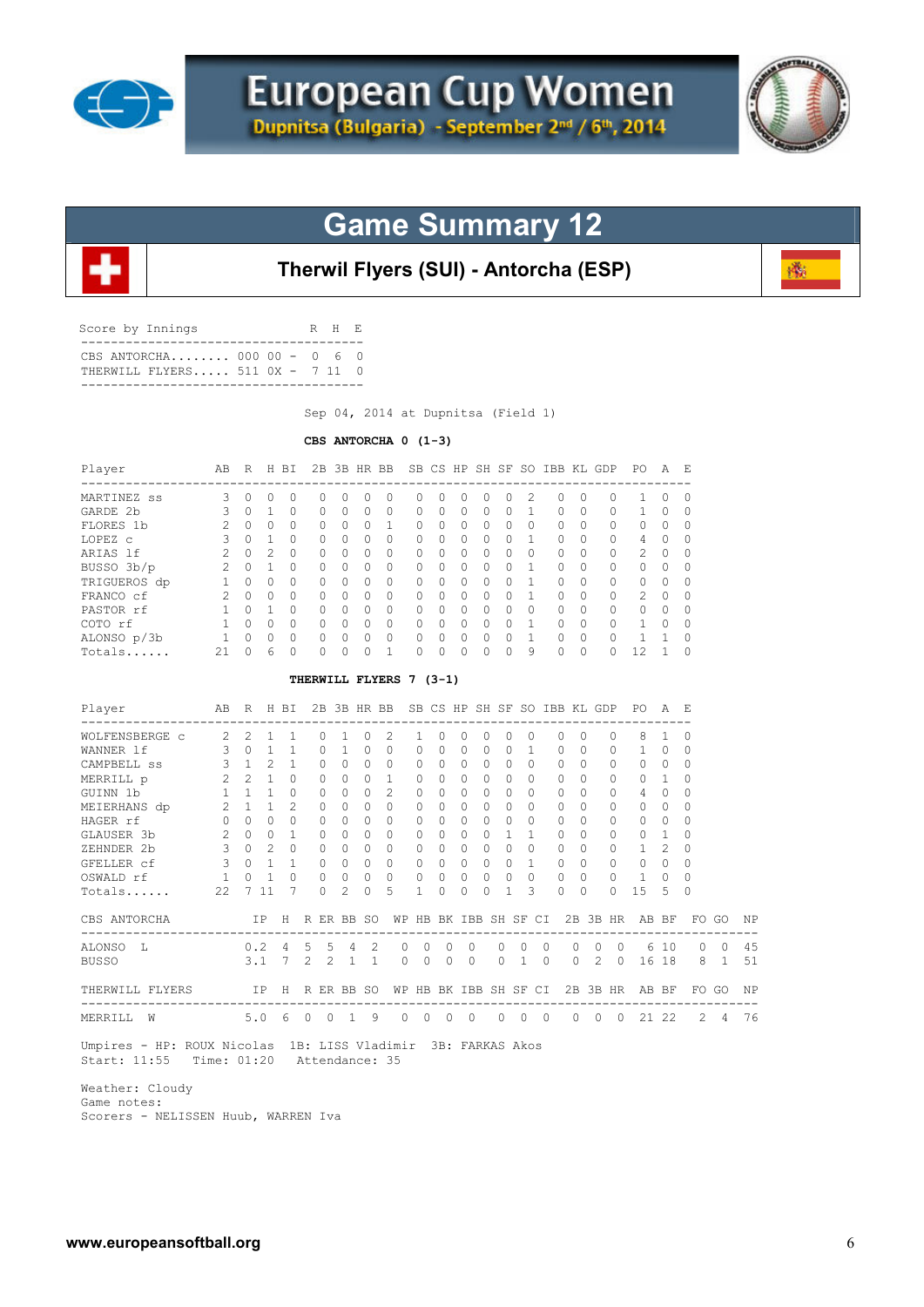



## **Game Summary 13**

**Les Comanches (FRA) – Princ (CRO)**

| Score by Innings                                                 | R H R |  |
|------------------------------------------------------------------|-------|--|
| PRINC ZAGREB 302 030 0 - 8 10 7<br>LES COMANCHES 004 031 1 - 9 9 |       |  |
|                                                                  |       |  |

Sep 04, 2014 at Dupnitsa (Field 1)

#### **PRINC ZAGREB 8 (0-5)**

| AB R H BI 2B 3B HR BB SB CS HP SH SF SO IBB KL GDP PO A E<br>Player<br>--------------------------------                                                                                                                                                       |                                                        |  |  |              |                 |                |                |                |              |                |                                                        |                |                          |                |                | --------------------                        |                |                    |                |              |  |
|---------------------------------------------------------------------------------------------------------------------------------------------------------------------------------------------------------------------------------------------------------------|--------------------------------------------------------|--|--|--------------|-----------------|----------------|----------------|----------------|--------------|----------------|--------------------------------------------------------|----------------|--------------------------|----------------|----------------|---------------------------------------------|----------------|--------------------|----------------|--------------|--|
| 4 0 0<br>PRSKALO C                                                                                                                                                                                                                                            |                                                        |  |  | $\circ$      | $\circ$         | $\Omega$       | $\circ$        | $\circ$        | 1            | $\Omega$       | $\mathbf{0}$                                           | $\circ$        | $\Omega$                 | $\circ$        |                | $0\quad 0$                                  | $\overline{0}$ | 2                  | $\Omega$       | 2            |  |
| HARAMINA $1b$ 4 1 3 0                                                                                                                                                                                                                                         |                                                        |  |  |              | $\overline{0}$  | $\Omega$       | $\bigcirc$     | $\circ$        | $\mathbf{0}$ | $\Omega$       | $\Omega$                                               | $\Omega$       | $\Omega$                 | $\bigcirc$     | $0\quad 0$     |                                             | 0              |                    | 9 1            | $\mathbf{1}$ |  |
| ZUPANIC p                                                                                                                                                                                                                                                     | $\begin{array}{ccccccccc}\n4 & 1 & 1 & 1\n\end{array}$ |  |  |              | $\overline{1}$  | $\overline{0}$ | $\overline{0}$ | $\overline{0}$ | $\circ$      | $\Omega$       | $\overline{0}$                                         | $\circ$        |                          | $0\quad 2$     | $\overline{0}$ | $\overline{2}$                              | $\overline{0}$ |                    | $1 \quad 2$    | $\mathbf 0$  |  |
| MANCIC ss                                                                                                                                                                                                                                                     | $4$ 3 2 0                                              |  |  |              | $0\quad 0$      |                | $\overline{0}$ | $\overline{0}$ | 2            | $\overline{0}$ | $\overline{0}$                                         | $\circ$        |                          | $0\quad1$      | $\circ$        | $\Omega$                                    | $\circ$        | $\overline{2}$     | $\overline{2}$ | $\mathbf{1}$ |  |
| ORESCANIN 3b                                                                                                                                                                                                                                                  | $\begin{array}{cccccc} 3 & 1 & 1 \end{array}$          |  |  | $\mathbf{1}$ | $0\quad 0$      |                | $\bigcirc$     | 1              | $\mathbf{1}$ | $\Omega$       | $\bigcirc$                                             | $\Omega$       | $\Omega$                 | 2              | $\Omega$       | $\mathbf{1}$                                | $\circ$        | $\Omega$           | $-5$           | $\mathbf{1}$ |  |
| BAGARIC 2b                                                                                                                                                                                                                                                    |                                                        |  |  |              |                 | $0\quad 0$     | $\overline{0}$ | $\overline{0}$ | $\mathbf{0}$ | $\Omega$       | $\Omega$                                               | $\Omega$       | $\Omega$                 | $\overline{1}$ | $\Omega$       | $\bigcap$                                   | $\circ$        | $\circ$            | $\bigcap$      | $\Omega$     |  |
| LAMPE ph                                                                                                                                                                                                                                                      |                                                        |  |  |              | $0\quad 0$      |                | $\overline{0}$ | 1              | $\circ$      | $\circ$        | $\overline{0}$                                         | $\circ$        | $\Omega$                 | $\overline{0}$ | $\circ$        | $\Omega$                                    | $\circ$        | $\circ$            | $\Omega$       | $\mathbf 0$  |  |
| ZIVKOVIC lf                                                                                                                                                                                                                                                   |                                                        |  |  |              | $1 \quad 0$     |                | $\overline{0}$ | $\overline{0}$ | $\mathbf{0}$ | $\overline{0}$ | 1                                                      | $\circ$        |                          | $0\quad 2$     | $\overline{0}$ | $\Omega$                                    | $\overline{0}$ | $\circ$            | $\Omega$       | 2            |  |
|                                                                                                                                                                                                                                                               |                                                        |  |  |              |                 |                |                |                |              |                |                                                        |                |                          |                |                |                                             |                |                    |                | $\Omega$     |  |
|                                                                                                                                                                                                                                                               |                                                        |  |  |              |                 |                |                |                |              |                |                                                        |                |                          |                |                |                                             |                |                    |                | $\Omega$     |  |
|                                                                                                                                                                                                                                                               |                                                        |  |  |              |                 |                |                |                |              |                |                                                        |                |                          |                |                |                                             |                |                    |                | $\mathbf 0$  |  |
|                                                                                                                                                                                                                                                               |                                                        |  |  |              |                 |                |                |                |              |                |                                                        |                |                          |                |                |                                             |                |                    |                | $\mathbf 0$  |  |
|                                                                                                                                                                                                                                                               |                                                        |  |  | 6            |                 | $\Omega$       |                |                | 5            |                |                                                        |                | $\Omega$                 |                |                |                                             |                |                    |                | 7            |  |
| $\overline{\mathbf{3}}$<br>Totals 31 8 10<br>$2^{\circ}$<br>$\bigcirc$<br>11 0 4 0 18 10<br>$0 \quad 1 \quad 0$<br>LES COMANCHES 9 (5-0)<br>Player ABR HBI 2B3BHRBB SBCS HP SH SF SO IBBKL GDP PO A E<br>------------------------                             |                                                        |  |  |              |                 |                |                |                |              |                |                                                        |                |                          |                |                |                                             |                |                    |                |              |  |
|                                                                                                                                                                                                                                                               |                                                        |  |  |              |                 |                |                |                |              |                |                                                        |                |                          |                |                |                                             |                |                    |                |              |  |
| MAGNEE cf 2 0 0 0                                                                                                                                                                                                                                             |                                                        |  |  |              | $\Omega$        | $\Omega$       |                | $0\quad 1$     | $\Omega$     | $\Omega$       | 0 1 0 0                                                |                |                          |                |                | $0\quad 0$                                  | $\overline{0}$ |                    | $0\quad 0$     | $\Omega$     |  |
| LEMAIRE 3b 2 2 1 0 0 0                                                                                                                                                                                                                                        |                                                        |  |  |              |                 |                |                | $0\quad 1$     | $\circ$      | $\bigcirc$     | 1 0 0 0                                                |                |                          |                | 0 0 0 1 3      |                                             |                |                    |                | 0            |  |
| RIERA C                                                                                                                                                                                                                                                       |                                                        |  |  |              | 4 2 2 0 0 0 0 0 |                |                |                | $\mathbf{1}$ | $\bigcirc$     | $0\quad 0\quad 0\quad 0$                               |                |                          |                |                | 0 0 0 12 2                                  |                |                    |                | 1            |  |
|                                                                                                                                                                                                                                                               |                                                        |  |  |              |                 |                |                |                |              | $\bigcirc$     | $\begin{array}{ccccccccc}\n0 & 0 & 0 & 0\n\end{array}$ |                |                          |                |                | $\begin{matrix} 0 & 0 & 0 & 0 \end{matrix}$ |                |                    | $\overline{1}$ | $\Omega$     |  |
| $\begin{array}{cccccccccccc} \texttt{GIBSON-JONES} & \texttt{ss} & & 4 & 1 & 1 & 0 & 0 & 0 & 0 & 0 & 0 \\ \texttt{MARKIE}\ \texttt{lf} & & & & 4 & 0 & 1 & 0 & 0 & 0 & 0 & 0 & 0 \\ \end{array}$                                                              |                                                        |  |  |              |                 |                |                |                |              | $\bigcirc$     | $\begin{matrix} 0 & 0 & 0 & 0 \end{matrix}$            |                |                          |                |                | $\begin{matrix} 0 & 0 & 0 & 0 \end{matrix}$ |                |                    | $\bigcirc$     | $\circ$      |  |
| GARTNER dp 3 0 0 0 0 0                                                                                                                                                                                                                                        |                                                        |  |  |              |                 |                |                | $0\quad 1$     | $\circ$      | $\circ$        |                                                        |                | $0\quad 0\quad 0\quad 0$ |                |                | $0\quad 0$                                  |                | $0\qquad 0$        | $\circ$        | $\mathbf 0$  |  |
|                                                                                                                                                                                                                                                               |                                                        |  |  |              |                 |                |                |                |              |                |                                                        |                |                          |                |                | $0\quad 0$                                  |                | $0\qquad 0$        | $\Omega$       | $\Omega$     |  |
|                                                                                                                                                                                                                                                               |                                                        |  |  |              |                 |                |                |                |              |                |                                                        |                |                          |                | $\Omega$       | $\Omega$                                    | 0              | 2                  | $\Omega$       | $\Omega$     |  |
|                                                                                                                                                                                                                                                               |                                                        |  |  |              |                 |                |                |                |              |                |                                                        |                |                          |                | $\Omega$       | $\cap$                                      |                | $0\qquad 0$        | $\overline{0}$ | $\Omega$     |  |
|                                                                                                                                                                                                                                                               |                                                        |  |  |              |                 |                |                |                |              |                |                                                        |                |                          |                | $\overline{0}$ | $\Omega$                                    |                | $0\qquad 3\quad 1$ |                | $\mathbf 1$  |  |
|                                                                                                                                                                                                                                                               |                                                        |  |  |              |                 |                |                |                |              |                |                                                        |                |                          |                | $\bigcirc$     | $\bigcirc$                                  |                | $0 \t 1 \t 1$      |                |              |  |
|                                                                                                                                                                                                                                                               |                                                        |  |  |              |                 |                |                |                |              |                |                                                        |                |                          |                |                |                                             |                |                    |                | $\mathbf{1}$ |  |
|                                                                                                                                                                                                                                                               |                                                        |  |  |              |                 |                |                |                |              |                |                                                        |                |                          |                | $\bigcirc$     | $\Omega$                                    | $\overline{0}$ |                    | $2 \quad 0$    | $\Omega$     |  |
| PRADE pr<br>DOMANICO rf 2 1 0 0 0 0 0 0 0 0 0 0 0 0 0<br>DOMANICO rf 2 1 0 0 0 0 0 0 0 0 0 0 0 0 0<br>BONAUDO ph 1 0 1 2 0 0 0 0 0 0 0 0 0 0 0<br>LASSATINE 1 2 1 1 0 0 0 0 0 0 0 0 0 0 0<br>CARATINE 2 3 1 1 0 0 0 0 0 0 0 0 0 0 0 0<br>C<br>Totals 27 9 9 3 |                                                        |  |  |              | $\sim$ 1        | $\Omega$       | $\bigcirc$     | $\overline{4}$ | $\mathbf{1}$ | $\Omega$       | $\mathbf{1}$                                           | $\mathfrak{D}$ | $\Omega$                 | $\Omega$       | $\Omega$       | $\Omega$                                    | $\Omega$       | 21                 | 8              | 3            |  |

 ZUPANIC L 6.0 9 9 1 4 0 1 1 0 0 2 0 0 1 0 0 27 34 8 9 89 LES COMANCHES IP H R ER BB SO WP HB BK IBB SH SF CI 2B 3B HR AB BF FO GO NP ------------------------------------------------------------------------------------------- BENCHALI W 4.2 7 5 4 0 10 1 0 0 0 0 0 0 2 0 0 23 23 1 3 90 LASSAIGNE 2.1 3 3 3 3 1 0 1 0 0 0 0 0 0 0 0 8 12 3 1 43

 Umpires - HP: VITALE Diego 1B: HURLEY David 3B: PLUTARSKI Tomasz Start: 14:30 Time: 02:01 Attendance: 20

Weather: Cloudy

Game notes:

 Scorers - NELISSEN Huub, BOGDANOVA Aleks ZUPANIC faced 2 batters in the 7th.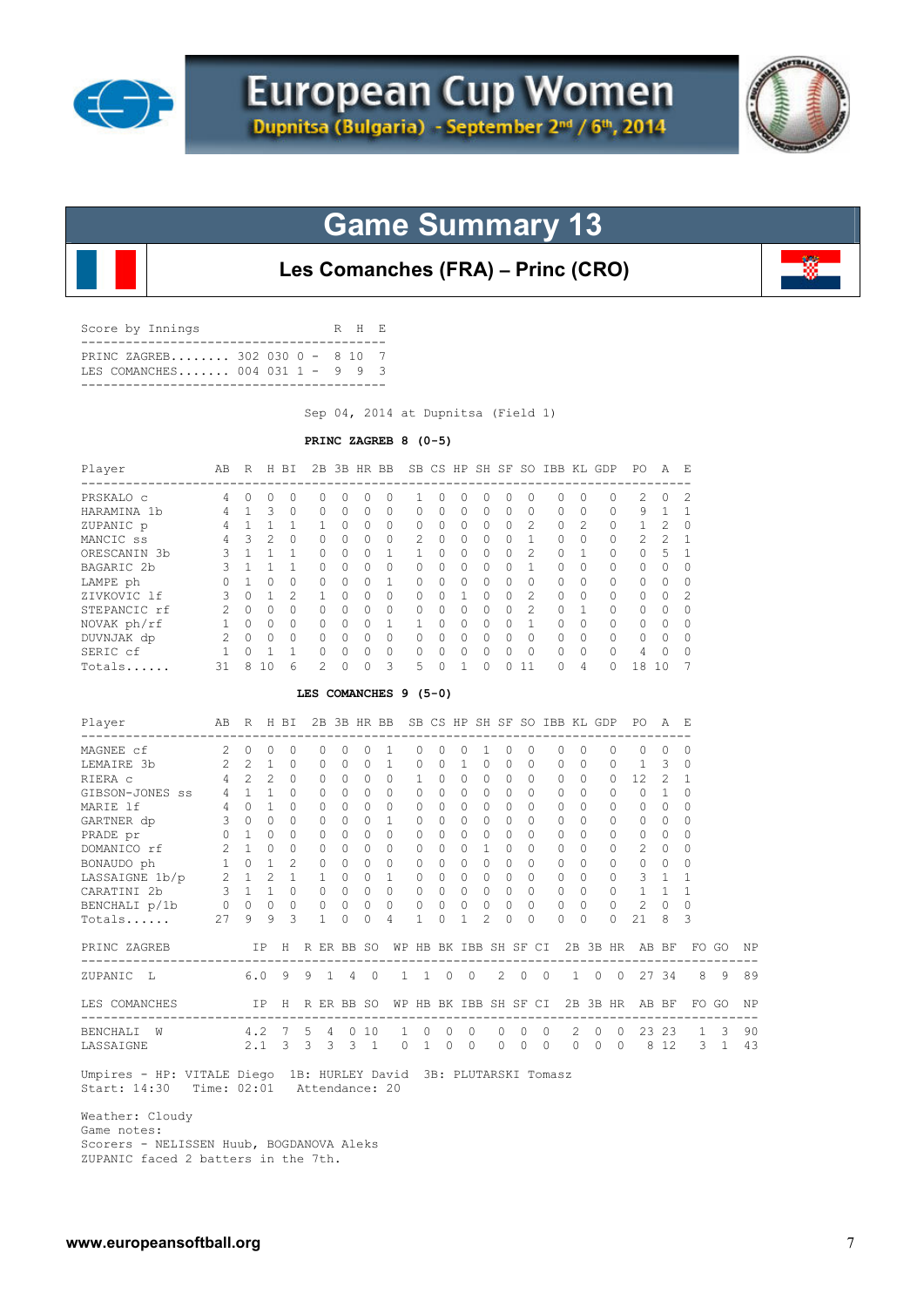



## **Game Summary 14**

**Horsholm (DEN) - Therwil Flyers (SUI)**

| Score by Innings |                                                                   |  |  | R H E |  |
|------------------|-------------------------------------------------------------------|--|--|-------|--|
|                  | THERWILL FLYERS 000 000 01 - 1 4 3<br>BARRACUDAS 000 000 00 - 0 5 |  |  |       |  |

Sep 04, 2014 at Dupnitsa (Field 2)

#### **THERWILL FLYERS 1 (4-1)**

| Player                                                       | AB                       |             |                | R H BI       |                     |            |              |              | 2B 3B HR BB SB CS HP SH SF SO IBB KL GDP |                       |          |                |                           |          |                            |                |                |              |                |                | PO.            | A              | - E            |       |          |
|--------------------------------------------------------------|--------------------------|-------------|----------------|--------------|---------------------|------------|--------------|--------------|------------------------------------------|-----------------------|----------|----------------|---------------------------|----------|----------------------------|----------------|----------------|--------------|----------------|----------------|----------------|----------------|----------------|-------|----------|
| WOLFENSBERGE c 4                                             |                          | $\Omega$    | $\Omega$       | $\Omega$     | $\Omega$            |            | $\Omega$     | $\Omega$     | $\Omega$                                 | 0                     | $\Omega$ | $\mathbf{1}$   | $\circ$                   | $\Omega$ |                            | 3              | $\circ$        | $\Omega$     |                | $\Omega$       | 14             | $\Omega$       | -1             |       |          |
| WANNER 1f/3b                                                 | 3                        | $\circ$     | $\Omega$       | $\Omega$     | 0                   |            | $\mathbf{0}$ | $\Omega$     | $\Omega$                                 | 0                     | $\Omega$ | $\Omega$       | 1                         |          | $\Omega$                   | $\mathbf{1}$   | 0              | 1            |                | 0              | $\mathbf{1}$   | 1              | 0              |       |          |
| CAMPBELL SS                                                  | 4                        | $\Omega$    | 3              | $\Omega$     | 1                   |            | $\Omega$     | $\Omega$     | $\Omega$                                 | $\Omega$              | $\Omega$ | $\Omega$       | $\Omega$                  |          | $\Omega$                   | $\Omega$       | $\Omega$       | $\Omega$     |                | $\Omega$       | $\Omega$       | 2              | $\Omega$       |       |          |
| MERRILL cf                                                   | 4                        | $\Omega$    | $\mathbf{0}$   | $\Omega$     | 0                   |            | $\circ$      | $\Omega$     | 0                                        | 0                     | $\Omega$ | 0              | 0                         |          | $\Omega$                   | 3              | 0              | 1            |                | 0              | 1              | 0              | 0              |       |          |
| GUINN p                                                      | 3                        | $\Omega$    | $\overline{1}$ | $\Omega$     | $\Omega$            |            | $\Omega$     | $\Omega$     | $\mathbf{1}$                             | 0                     | $\Omega$ | $\Omega$       | $\Omega$                  |          | $\Omega$                   | $\overline{c}$ | $\Omega$       | $\mathbf{1}$ |                | 0              | 0              | 1              | 0              |       |          |
| HAGER pr                                                     | 0                        | 1           | $\Omega$       | $\Omega$     | $\Omega$            |            | $\Omega$     | $\Omega$     | $\Omega$                                 | $\Omega$              | $\Omega$ | $\Omega$       | 0                         |          | $\Omega$                   | $\Omega$       | 0              | $\Omega$     |                | 0              | 0              | $\Omega$       | $\Omega$       |       |          |
| MEIERHANS dp                                                 | 2                        | $\Omega$    | $\Omega$       | $\Omega$     | $\Omega$            |            | $\Omega$     | $\Omega$     | $\mathbf{1}$                             | $\Omega$              | $\Omega$ | $\Omega$       | $\mathbf{1}$              |          | $\Omega$                   | $\mathbf{1}$   | $\Omega$       | $\Omega$     |                | 0              | $\Omega$       | $\Omega$       | 0              |       |          |
| GLAUSER 1b                                                   | 3                        | $\Omega$    | $\Omega$       | $\cap$       | $\Omega$            |            | $\Omega$     | $\Omega$     | $\Omega$                                 | 1                     | $\cap$   | $\Omega$       | $\mathbf{1}$              |          | $\Omega$                   | $\mathbf{1}$   | $\Omega$       | $\Omega$     |                | $\Omega$       | 7              | $\cap$         | 1              |       |          |
| GRABOWICZ 3b                                                 | $\overline{2}$           | $\Omega$    | $\Omega$       | $\Omega$     | 0                   |            | $\Omega$     | $\Omega$     | 0                                        | 0                     | $\Omega$ | $\circ$        | $\circ$                   |          | $\Omega$                   | 2              | $\circ$        | 0            |                | 0              | $\mathbf{0}$   | $\overline{c}$ | $\mathbf 1$    |       |          |
| OSWALD lf                                                    | $\overline{\phantom{a}}$ | $\Omega$    | $\bigcirc$     | $\cap$       | $\Omega$            |            | $\Omega$     | $\Omega$     | $\circ$                                  | 0                     | $\Omega$ |                | $\circ$<br>$\overline{0}$ |          | $\Omega$                   | $\overline{c}$ | 0              | $\mathbf{1}$ |                | $\circ$        | 0              | $\circ$        | $\mathbf{0}$   |       |          |
| ZEHNDER 2b                                                   |                          | 200         |                | $\Omega$     | $\Omega$            |            | $\Omega$     | $\Omega$     | 2                                        | 0                     | $\Omega$ | $\Omega$       | $\circ$                   |          | $\Omega$<br>$\overline{1}$ |                | $\circ$        | $\mathbf{1}$ |                | $\circ$        | $\mathbf{1}$   | $\overline{c}$ | 0              |       |          |
| GFELLER rf                                                   | $0 \quad 0$              |             | $\Omega$       | $\Omega$     | $\Omega$            |            | $\Omega$     | $\Omega$     | $\circ$                                  | 0                     | $\Omega$ | $\mathbf{0}$   | $\circ$                   |          | $\Omega$                   | $\Omega$       | $\circ$        | $\Omega$     |                | $\circ$        | $\circ$        | $\Omega$       | 0              |       |          |
| Totals                                                       | 29                       | 1           | 4              | $\Omega$     | 1                   |            | $\Omega$     | $\Omega$     | $\overline{4}$                           | $\mathbf{1}$          | $\Omega$ | $\mathbf{1}$   | 3                         |          | $\Omega$<br>16             |                | $\Omega$       | 5            |                | $\Omega$       | 24             | 8              | 3              |       |          |
|                                                              |                          |             |                |              |                     |            |              |              | BARRACUDAS 0 (3-2)                       |                       |          |                |                           |          |                            |                |                |              |                |                |                |                |                |       |          |
| Player<br>------------------------                           | AB                       |             |                | R H BI       | -----------         |            |              |              | 2B 3B HR BB SB CS HP SH SF SO IBB KL GDP |                       |          |                | ------                    |          | ------                     |                |                |              |                |                | PO A E         |                |                |       |          |
| RASMUSSEN 2b                                                 | 4                        | $\circ$     | 0              | $\circ$      | 0                   |            | $\mathbf{0}$ | $\circ$      | $\circ$                                  | $\circ$               | 0        | 0              | $\circ$                   |          | 0                          | 1              | 0              | 0            |                | $\circ$        | 0              | 3              | $\mathbf{1}$   |       |          |
| WILKEN 3b                                                    | 4 0                      |             | $\Omega$       | $\Omega$     | $\Omega$            |            | $\Omega$     | $\Omega$     | $\Omega$                                 | $\Omega$              | $\Omega$ | $\Omega$       | $\Omega$                  |          | $\Omega$                   | 3              | $\Omega$       | $\Omega$     |                | $\Omega$       | $\Omega$       | $\mathbf{1}$   | $\Omega$       |       |          |
| SWANBERG c                                                   |                          | 4 0         | $\overline{2}$ | $\Omega$     | $\Omega$            |            | $\Omega$     | $\Omega$     | $\Omega$                                 | $\circ$               | $\Omega$ | $\Omega$       | $\circ$                   |          | $\Omega$                   | $\Omega$       | 0              | $\Omega$     |                | 0              | 16             | 0              | $\mathbf{1}$   |       |          |
| NISSEN SS                                                    |                          | 4 0 1       |                | $\bigcap$    | $\Omega$            |            | $\Omega$     | $\Omega$     | $\Omega$                                 | $\Omega$              | $\Omega$ | $\Omega$       | $\Omega$                  |          | $\Omega$                   | 3              | $\Omega$       | 1            |                | $\Omega$       | 1              | 1              | $\Omega$       |       |          |
| WESLEY p                                                     | 4                        | $\Omega$    | $\overline{1}$ | $\Omega$     | $\Omega$            |            | $\Omega$     | $\Omega$     | $\Omega$                                 | $\Omega$              | $\Omega$ | $\Omega$       | $\Omega$                  |          | $\Omega$                   | $\Omega$       | $\Omega$       | $\Omega$     |                | 0              | $\Omega$       | 3              | 0              |       |          |
| MONBERG cf                                                   | 3                        | $0 \quad 1$ |                | <sup>0</sup> | $\Omega$            |            | $\Omega$     | $\Omega$     | $\Omega$                                 | $\Omega$              | $\Omega$ | $\Omega$       | $\Omega$                  | $\Omega$ |                            | $\mathbf{1}$   | $\Omega$       | $\Omega$     |                | 0              | 1              | $\Omega$       | $\Omega$       |       |          |
| MAYLAND 1f                                                   | $2^{\circ}$              | $0 \quad 0$ |                | $\Omega$     | $\Omega$            |            | $\Omega$     | $\Omega$     | $\Omega$                                 | $\Omega$              | $\Omega$ | $\Omega$       | $\Omega$                  |          | $\Omega$                   | $\overline{c}$ | $\Omega$       | $\Omega$     |                | $\circ$        | $\Omega$       | $\Omega$       | $\Omega$       |       |          |
| JOHANSEN ph                                                  | $1 \quad 0 \quad 0$      |             |                | $\Omega$     | $\Omega$            |            | $\Omega$     | $\Omega$     | $\Omega$                                 | $\mathbf{0}$          | $\Omega$ | $\Omega$       | $\circ$                   |          | $0 \quad 1$                |                | $\circ$        | $\Omega$     |                | $\circ$        | $\mathbf{0}$   | $\Omega$       | $\Omega$       |       |          |
| KYNDESEN rf                                                  | $\overline{3}$ 0 0       |             |                | $\Omega$     | $\Omega$            | $\bigcirc$ |              | $\Omega$     | $\bigcirc$                               | $\Omega$              | $\Omega$ | $\Omega$       | $\Omega$                  |          | $\Omega$                   | 2              | $\overline{0}$ | $\Omega$     |                | $\Omega$       | $\Omega$       | $\Omega$       | $\Omega$       |       |          |
| LIND 1b                                                      | 3                        | $\Omega$    | $\circ$        | $\Omega$     | 0                   |            | $\Omega$     | $\mathbf{0}$ | $\Omega$                                 | 0                     | $\Omega$ | $\mathbf{0}$   | 0                         |          | $\Omega$                   | $\mathbf{1}$   | $\circ$        | $\Omega$     |                | 0              | 6              | $\Omega$       | $\overline{c}$ |       |          |
| Totals                                                       | 32                       | $\Omega$    | 5              | $\Omega$     | $\Omega$            |            | $\Omega$     | $\Omega$     | $\Omega$                                 | 0                     | $\Omega$ | $\Omega$       | $\Omega$                  |          | $\Omega$<br>14             |                | $\Omega$       | 1            |                | $\Omega$       | 24             | 8              | 4              |       |          |
| THERWILL FLYERS<br>----------------                          |                          |             | IP             |              | H R ER BB SO        |            |              |              |                                          | WP HB BK IBB SH SF CI |          |                |                           |          |                            |                |                |              |                |                | 2B 3B HR AB BF |                |                | FO GO | ΝP       |
| GUINN $W, 2-1$                                               |                          | 8.0         |                | 5            | $0 \t 0 \t 0 \t 14$ |            |              |              |                                          | $\circ$<br>0          | $\circ$  | $\overline{0}$ |                           |          | $0\quad 0$                 | $\overline{0}$ |                | $\circ$      | $\overline{0}$ | $\overline{0}$ |                | 32 32          | 4              |       | 7 105    |
| BARRACUDAS                                                   |                          |             |                |              | IP H R ER BB SO     |            |              |              |                                          | WP HB BK IBB SH SF CI |          |                |                           |          |                            |                |                |              |                |                | 2B 3B HR AB BF |                |                |       | FO GO NP |
| --------------------------<br>WESLEY $L, 3-2$                |                          |             |                |              | 8.0 4 1 0 4 16      |            |              |              |                                          | 1 1 0 0               |          |                |                           |          | 3 0 0                      |                |                | $1 \quad 0$  |                | $\circ$        |                | 29 37          | 2              |       | 6 147    |
| Umpires - HP: FARKAS Akos 1B: ROUX Nicolas 3B: LISS Vladimir |                          |             |                |              |                     |            |              |              |                                          |                       |          |                |                           |          |                            |                |                |              |                |                |                |                |                |       |          |

Start: 17.00 Time: 2:08 Attendance: 10

Weather: cloudy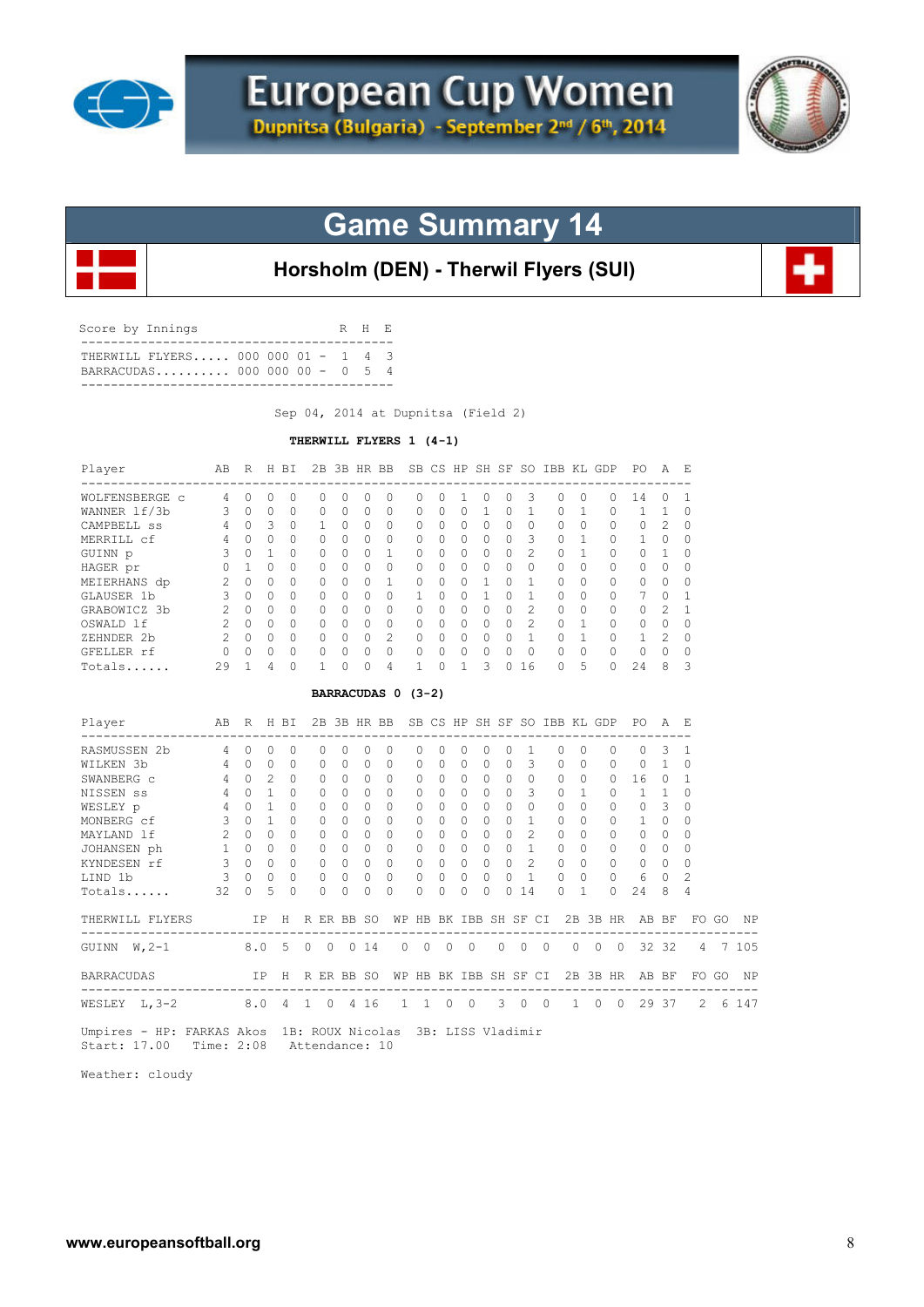

屬



## **Game Summary 15**

## **Antorcha (ESP)- Babes (BUL)**

| Score by Innings                 | R H E |  |
|----------------------------------|-------|--|
| CBS ANTORCHA $102 100 0 - 4 6 1$ |       |  |
|                                  |       |  |

Sep 04, 2014 at Dupnitsa (Fiel 1)

#### **BABES 5 (2-3)**

| Player<br>-----------------                                                      | AB R H BI      |                     |                |                |                       |                |          |                                          |                       |              |                |                |              |            |                |                |              |                | 2B 3B HR BB SB CS HP SH SF SO IBB KL GDP PO |                | AE           |                  |       |          |
|----------------------------------------------------------------------------------|----------------|---------------------|----------------|----------------|-----------------------|----------------|----------|------------------------------------------|-----------------------|--------------|----------------|----------------|--------------|------------|----------------|----------------|--------------|----------------|---------------------------------------------|----------------|--------------|------------------|-------|----------|
| BOGDANOVA p 4 1                                                                  |                |                     | 1              | 0              | 0                     | 0              | 0        | 0                                        |                       | 0            | $\Omega$       | 0              | 0            | 0          | $\Omega$       |                | 0            | $\Omega$       | 0                                           | 0              | 5            | 0                |       |          |
| SIMEONOVA 3b                                                                     | -4             | 2                   | 2              | $\Omega$       | 0                     | 1              | $\Omega$ | $\Omega$                                 |                       | 0            | $\Omega$       | $\Omega$       | $\Omega$     | $\Omega$   | $\Omega$       |                | $\Omega$     | 0              | $\Omega$                                    | 5              | 3            | 2                |       |          |
| ARBOVA K. cf                                                                     | $\overline{4}$ | $2^{\circ}$         | 2              | 0              | 0                     | $\Omega$       | 0        | 0                                        |                       | 0            | $\Omega$       | 0              | 0            | $\Omega$   | $\Omega$       |                | $\circ$      | $\Omega$       | 0                                           | 1              | 2            | 0                |       |          |
| HARIZANOVA C                                                                     | 4              | $\Omega$            | 2              | $\overline{c}$ | $\circ$               | $\Omega$       | $\Omega$ | $\Omega$                                 |                       | $\mathbf{0}$ | $\Omega$       | $\circ$        | $\Omega$     | $\Omega$   | 1              |                | $\Omega$     | 1              | 0                                           | 2              | $\Omega$     | 1                |       |          |
| KONOVA dp                                                                        | $\overline{4}$ |                     | $0 \quad 1$    | $\mathcal{L}$  | $\Omega$              | $\mathbf{1}$   | $\Omega$ | $\Omega$                                 |                       | 0            | $\Omega$       | $\Omega$       | $\Omega$     | $\Omega$   | $\Omega$       |                | $\Omega$     | $\Omega$       | $\Omega$                                    | $\Omega$       | $\Omega$     | $\Omega$         |       |          |
| OVNARSKA rf                                                                      | 4              | $\Omega$            | 2              | $\Omega$       | $\Omega$              | $\Omega$       | $\Omega$ | $\Omega$                                 |                       | 0            | $\Omega$       | $\Omega$       | 0            | $\Omega$   | $\Omega$       |                | 0            | $\Omega$       | $\Omega$                                    | 0              | $\Omega$     | $\Omega$         |       |          |
| FETVOVA 1b                                                                       | 4              | $\Omega$            | $\overline{1}$ | $\bigcap$      | $\Omega$              | $\Omega$       | $\Omega$ | $\Omega$                                 |                       | $\Omega$     | $\Omega$       | $\Omega$       | $\Omega$     | $\Omega$   | $\mathbf{1}$   |                | $\Omega$     | 1              | $\Omega$                                    | 10             | 1            | $\Omega$         |       |          |
| TOPALOVA 2b                                                                      | 3              | $\circ$             | $\overline{1}$ | $\Omega$       | 0                     | $\circ$        | 0        | 0                                        |                       | 0            | 0              | $\overline{0}$ | $\circ$      | $\Omega$   | $\mathbf{1}$   |                | 0            | 0              | 0                                           | 2              | 0            | 1                |       |          |
| ARBOVA A. ss                                                                     | 3              | $\Omega$            | $\bigcirc$     | $\bigcap$      | $\Omega$              | $\Omega$       | $\Omega$ | $\Omega$                                 |                       | $\Omega$     | $\Omega$       | $\Omega$       | $\Omega$     | $\Omega$   | $\Omega$       |                | $\circ$      | $\Omega$       | $\Omega$                                    | $\Omega$       | - 6          | 1                |       |          |
| STOYANOVA lf                                                                     | $\circ$        | 0                   | 0              | $\Omega$       | 0                     | $\mathbf{0}$   | $\circ$  | $\circ$                                  |                       | 0            | $\circ$        | $\circ$        | $\circ$      | 0          | $\circ$        |                | $\circ$      | 0              | 0                                           | $\mathbf{1}$   | $\circ$      | 0                |       |          |
| Totals                                                                           | 34             |                     | 5 12           | 4              | $\Omega$              | $\overline{c}$ | $\Omega$ | $\Omega$                                 |                       | 0            | $\Omega$       | $\Omega$       | $\Omega$     | $\Omega$   | 3              |                | $\Omega$     | $\mathfrak{D}$ | $\Omega$                                    | 21 17          |              | 5                |       |          |
|                                                                                  |                |                     |                |                | CBS ANTORCHA $4(1-4)$ |                |          |                                          |                       |              |                |                |              |            |                |                |              |                |                                             |                |              |                  |       |          |
| Player                                                                           | AB             |                     |                | R H BI         |                       |                |          | 2B 3B HR BB SB CS HP SH SF SO IBB KL GDP |                       |              |                |                |              |            |                |                |              |                |                                             | PO A E         |              |                  |       |          |
| MARTINEZ SS                                                                      |                | 4 1                 | 1              | 1              | 0                     | 0              | 0        | 0                                        |                       | 0            | 0              | 0              | $\circ$      | 0          | 0              |                | 0            | 0              | $\mathbf{0}$                                | 5              | $\mathbf{1}$ | -1               |       |          |
| GARDE 2b                                                                         | $\overline{4}$ | $\mathbf{1}$        | 2              | $\Omega$       | 0                     | $\circ$        | $\circ$  | $\circ$                                  |                       | $\mathbf{1}$ | $\Omega$       | 0              | 0            | $\Omega$   | $\circ$        |                | 0            | $\Omega$       | 0                                           | 3              | $\mathbf{1}$ | $\circ$          |       |          |
| FLORES p                                                                         | 3              | $\Omega$            | $\mathfrak{D}$ | 1              | $\Omega$              | $\Omega$       | $\Omega$ | $\Omega$                                 |                       | $\mathbf{0}$ | $\Omega$       | $\mathbf{1}$   | $\Omega$     | $\Omega$   | $\Omega$       |                | $\Omega$     | $\Omega$       | 0                                           | $\mathbf{1}$   | 2            | $\Omega$         |       |          |
| ARIAS 1f                                                                         | 3              | $\Omega$            | $\Omega$       | $\circ$        | $\circ$               | $\mathbf{0}$   | $\circ$  | $\circ$                                  |                       | $\mathbf{0}$ | $\Omega$       | $\circ$        | $\mathbf{1}$ | $\Omega$   | $\Omega$       |                | $\circ$      | $\Omega$       | 0                                           | $\mathbf{0}$   | $\Omega$     | $\circ$          |       |          |
| LOPEZ C                                                                          | 3              | $\Omega$            | $\Omega$       | 1              | $\Omega$              | $\Omega$       | 0        | $\mathbf{1}$                             |                       | $\Omega$     | $\Omega$       | $\Omega$       | $\circ$      | $\Omega$   | $\Omega$       |                | 0            | $\Omega$       | 0                                           | 5              | $\circ$      | $\Omega$         |       |          |
| BUSSO 3b                                                                         | 4              | $\Omega$            | $\Omega$       | $\Omega$       | 0                     | $\Omega$       | $\Omega$ | $\Omega$                                 |                       | $\Omega$     | $\Omega$       | 0              | $\Omega$     | $\Omega$   | $\Omega$       |                | $\Omega$     | $\Omega$       | $\Omega$                                    | $\mathbf{0}$   | 1            | $\Omega$         |       |          |
| FRANCO cf                                                                        | 2              | 1                   | $\bigcirc$     | $\Omega$       | 0                     | $\Omega$       | $\Omega$ | $\circ$                                  |                       | $\mathbf{0}$ | $\Omega$       | $\mathbf{1}$   | $\circ$      | $\Omega$   | $\Omega$       |                | $\Omega$     | $\Omega$       | 0                                           | 2              | $\Omega$     | $\Omega$         |       |          |
| MOYA rf                                                                          | 1              | 1                   | $\overline{1}$ | $\Omega$       | 0                     | $\circ$        | $\circ$  | $\mathbf{1}$                             |                       | $\mathbf{0}$ | $\circ$        | $\circ$        | $\mathbf{1}$ | $\Omega$   | $\Omega$       |                | $\circ$      | $\Omega$       | $\circ$                                     | $\mathbf{1}$   | 0            | $\circ$          |       |          |
| MOYA rf<br>TRIGUEROS dp                                                          |                | $2 \quad 0 \quad 0$ |                | $\Omega$       | $\circ$               | $\bigcirc$     | $\Omega$ | $\overline{0}$                           |                       | $\mathbf{0}$ | $\Omega$       | $\overline{0}$ | $\mathbf{1}$ | $\Omega$   | $\Omega$       |                | $\Omega$     | $\Omega$       | $\mathbf{0}$                                | $\Omega$       | $\Omega$     | $\Omega$         |       |          |
| ALONSO 1b                                                                        | $0\quad 0$     |                     | $\circ$        | $\Omega$       | $\Omega$              | $\Omega$       | $\Omega$ | $\Omega$                                 |                       | 0            | $\Omega$       | $\circ$        | $\circ$      | $\Omega$   | $\Omega$       |                | $\circ$      | $\Omega$       | $\Omega$                                    | 4              | $\Omega$     | 0                |       |          |
| Totals                                                                           | 26             | 4                   | 6              | 3              | 0                     | $\circ$        | $\Omega$ | $\overline{c}$                           |                       | $\mathbf{1}$ | $\Omega$       | 2              | 3            | $\Omega$   | $\Omega$       |                | $\Omega$     | $\Omega$       | $\Omega$                                    | 21             | 5            | $\mathbf 1$      |       |          |
| <b>BABES</b>                                                                     |                |                     | ΙP             |                | H R ER BB SO          |                |          |                                          | WP HB BK IBB SH SF CI |              |                |                |              |            |                |                |              |                |                                             | 2B 3B HR AB BF |              |                  | FO GO | ΝP       |
| BOGDANOVA W                                                                      |                | 7.0                 |                | 6              | $4\quad 2$            |                | 2        | $\overline{0}$                           | 2                     | 2            | $\overline{0}$ | $\circ$        |              | 3          | $\overline{0}$ | $\overline{0}$ |              | $0\quad 0$     | $\overline{0}$                              |                | 26 33        |                  |       | 5 14 111 |
| CBS ANTORCHA<br>___________________________________                              |                |                     | IP             |                | H R ER BB SO          |                |          |                                          | WP HB BK IBB SH SF CI |              |                |                |              |            |                |                |              |                |                                             | 2B 3B HR AB BF |              |                  | FO GO | ΝP       |
| <b>FLORES</b><br>L                                                               |                |                     | 7.0 12         |                | 5 <sub>5</sub>        |                | $\circ$  | 3                                        | $\mathbf{1}$          | 0            | $\overline{0}$ | $\overline{0}$ |              | $0\quad 0$ |                | $\overline{0}$ | $\mathbf{0}$ | 2              | $\circ$                                     |                | 34 34        | ----------<br>13 |       | 5 102    |
| Umpires - HP: HURLEY David 1B: VITALE Diego 3B: PLUTARSKI Tomasz<br>Start: 17:00 | Time: 01:50    |                     |                |                | Attendance: 80        |                |          |                                          |                       |              |                |                |              |            |                |                |              |                |                                             |                |              |                  |       |          |

 Weather: Sunny Game notes: Scorer - NELISSEN Huub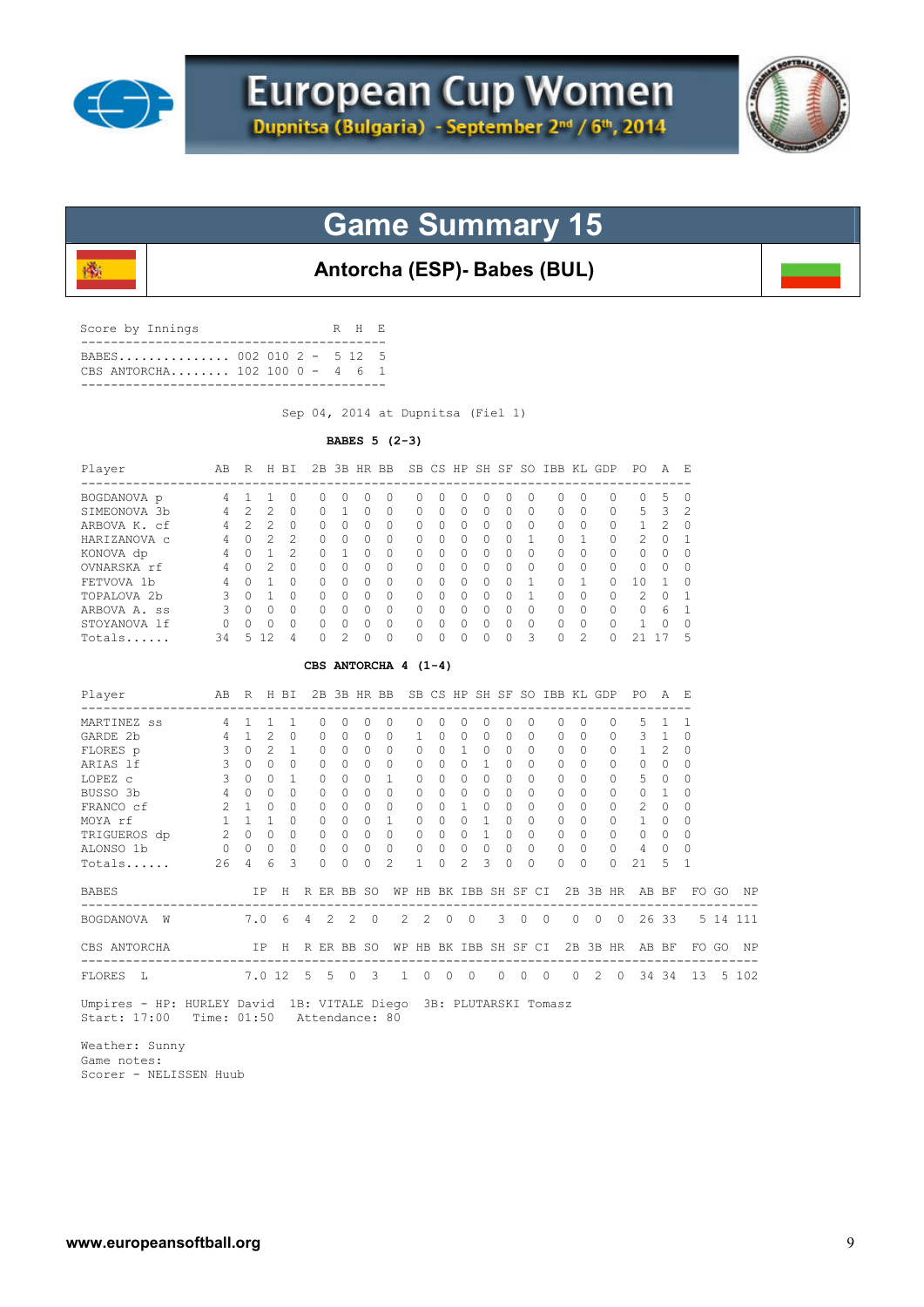



## **Teams' Stats**

## Babes (BUL) BUL

Overall Statistics for BABES (as of Sep 04, 2014)  **(All games Sorted by Batting avg)** 

| record: 2-3                                                                                                         | $H$ 2B<br>$SLG$ <sup>8</sup><br>BB HBP<br>SO GDP<br>SH SB-ATT<br>E<br>A                                                                                                                                                                                                                                                                                                                                                                                                                                                                                                                                                                                                                                                                                                                                                                                                      |           |                |                |                |               |               |                                      |              |    |      |                |                |                |               |               |                |          |              |                |                |              |                       |
|---------------------------------------------------------------------------------------------------------------------|------------------------------------------------------------------------------------------------------------------------------------------------------------------------------------------------------------------------------------------------------------------------------------------------------------------------------------------------------------------------------------------------------------------------------------------------------------------------------------------------------------------------------------------------------------------------------------------------------------------------------------------------------------------------------------------------------------------------------------------------------------------------------------------------------------------------------------------------------------------------------|-----------|----------------|----------------|----------------|---------------|---------------|--------------------------------------|--------------|----|------|----------------|----------------|----------------|---------------|---------------|----------------|----------|--------------|----------------|----------------|--------------|-----------------------|
| Player                                                                                                              | AVG                                                                                                                                                                                                                                                                                                                                                                                                                                                                                                                                                                                                                                                                                                                                                                                                                                                                          | $GP - GS$ | AB             | R              |                |               | 3B            | HR RBI                               | TB           |    |      |                |                |                |               | OB%           | SF             |          |              | PO.            |                |              | FLD%                  |
| 21 HARIZANOVA Lyubim                                                                                                | .500                                                                                                                                                                                                                                                                                                                                                                                                                                                                                                                                                                                                                                                                                                                                                                                                                                                                         | $5 - 5$   | 14             | 3              |                |               | 0             | 0                                    | 8            |    | .571 |                |                | 2              | 0             | .563          |                |          | $0 - 0$      | 14             | 6              |              | 2 .909                |
| 29 OVNARSKA Filipina                                                                                                | .364                                                                                                                                                                                                                                                                                                                                                                                                                                                                                                                                                                                                                                                                                                                                                                                                                                                                         | $5 - 5$   | 11             | $\circ$        | 4              | 0             | 0             | $\circ$                              | 4            |    | .364 | $\overline{2}$ | $\Omega$       | 2              | $\mathcal{O}$ | .462          | $\circ$        | $\Omega$ | $0 - 0$      | 3              | $\Omega$       |              | 2 .600                |
| 32 KONOVA Nikoleta                                                                                                  | .286                                                                                                                                                                                                                                                                                                                                                                                                                                                                                                                                                                                                                                                                                                                                                                                                                                                                         | $5 - 5$   | 14             | $\overline{c}$ | 4              | $\circ$       | <sup>1</sup>  | $\circ$<br>4                         | 6            |    | .429 | $\circ$        | $\Omega$       | $\mathbf{1}$   | $\Omega$      | .286          | $\circ$        | $\Omega$ | $1 - 1$      | 3              | 8              |              | 01.000                |
| 22 FETVOVA Mariya .231                                                                                              |                                                                                                                                                                                                                                                                                                                                                                                                                                                                                                                                                                                                                                                                                                                                                                                                                                                                              | $5 - 5$   | 13             | $\overline{c}$ | 3              | $\circ$       | $\Omega$      | $\circ$<br>$\overline{1}$            | 3            |    | .231 | 3              | $\circ$        | 5              | $\Omega$      | .375          | $\Omega$       | $\circ$  | $0 - 0$      | 36             | $\overline{1}$ |              | 1 .974                |
| 2 ARBOVA Karoline . 214<br>--------------                                                                           |                                                                                                                                                                                                                                                                                                                                                                                                                                                                                                                                                                                                                                                                                                                                                                                                                                                                              | $5 - 5$   | 14             | 6              | 3              |               | $\Omega$      | $\Omega$                             | 4            |    | .286 | $\mathbf{1}$   | $\mathbf{1}$   | $\mathfrak{D}$ | $\Omega$      | .313          | $\mathcal{O}$  | $\Omega$ | $2 - 2$      | 7              | 4              |              | 01.000                |
| 77 SIMEONOVA Tedi                                                                                                   | 10<br>.900<br>3.786<br>.400<br>.5<br>1<br>2<br>$\Omega$<br>$\mathcal{O}$<br>2<br>.455<br>$1 - 1$<br>$3 - 3$<br>4<br>9<br>$\Omega$<br>0<br>$\cap$<br>3<br>11<br>3<br>$\Omega$<br>$\Omega$<br>.273<br>.273<br>$\Omega$<br>$\Omega$<br>$\mathbf{1}$<br>$\Omega$<br>$\mathbf{1}$<br>.333<br>$3 - 4$<br>$\Omega$<br>6<br>01.000<br>$4 - 3$<br>3<br>$\cap$<br>$\mathcal{O}$<br>$\Omega$<br>$\circ$<br>$\mathbf{1}$<br>.250<br>$\overline{4}$<br>$\Omega$<br>$\circ$<br>$\circ$<br>2<br>.250<br>.250<br>.000<br>$3 - 3$<br>$\circ$<br>$\Omega$<br>$\mathbf{1}$<br>$0 - 0$<br>$\Omega$<br>$\circ$<br>$\mathbf{1}$<br>$\mathcal{O}$<br>$\circ$<br>$\Omega$<br>$\mathcal{O}$<br>12<br>$\mathbf{1}$<br>2<br>$\circ$<br>$\Omega$<br>$\circ$<br>.167<br>.167<br>$2 - 2$<br>15<br>2 .905<br>.167<br>$5 - 5$<br>1<br>$\Omega$<br>$\Omega$<br>3<br>2<br>$\Omega$<br>$\circ$<br>$\Omega$<br>4 |           |                |                |                |               |               |                                      |              |    |      |                |                |                |               |               |                |          |              |                |                |              |                       |
| 18 BOGDANOVA Aleksan                                                                                                |                                                                                                                                                                                                                                                                                                                                                                                                                                                                                                                                                                                                                                                                                                                                                                                                                                                                              |           |                |                |                |               |               |                                      |              |    |      |                |                |                |               |               |                |          |              |                |                |              |                       |
| 91 WARREN Iva                                                                                                       |                                                                                                                                                                                                                                                                                                                                                                                                                                                                                                                                                                                                                                                                                                                                                                                                                                                                              |           |                |                |                |               |               |                                      |              |    |      |                |                |                |               |               |                |          |              |                |                |              |                       |
| 1 ARBOVA Avqustina.                                                                                                 |                                                                                                                                                                                                                                                                                                                                                                                                                                                                                                                                                                                                                                                                                                                                                                                                                                                                              |           |                |                |                |               |               |                                      |              |    |      |                |                |                |               |               |                |          |              |                |                |              |                       |
| 17 TOPALOVA Elena                                                                                                   | .100                                                                                                                                                                                                                                                                                                                                                                                                                                                                                                                                                                                                                                                                                                                                                                                                                                                                         | $5 - 5$   | 10             | $\circ$        | $\mathbf{1}$   | $\Omega$      | $\Omega$      | $\circ$<br>$\Omega$                  | $\mathbf{1}$ |    | .100 | $\Omega$       | $\Omega$       | $\overline{4}$ | $\mathcal{O}$ | .100          | $\mathcal{O}$  | $\Omega$ | $1 - 2$      | 5              |                | 6            | $\mathcal{B}$<br>.786 |
| 10 STOYANOVA Nadezhd                                                                                                | .000                                                                                                                                                                                                                                                                                                                                                                                                                                                                                                                                                                                                                                                                                                                                                                                                                                                                         | $4 - 4$   | 2              | $\cap$         | $\cap$         | $\Omega$      | $\Omega$      | $\Omega$<br>$\Omega$                 | $\cap$       |    | .000 | $\Omega$       | $\Omega$       | $\mathbf{1}$   | $\cap$        | .000          | $\mathcal{O}$  | $\Omega$ | $0 - 0$      | 6              | $\mathbf{1}$   | 1            | .875                  |
| Totals .278                                                                                                         |                                                                                                                                                                                                                                                                                                                                                                                                                                                                                                                                                                                                                                                                                                                                                                                                                                                                              | $5 - 5$   | 115            | 22             | 32             | 3             | 3             | $\Omega$<br>18                       | 41           |    | .357 | 9              | 2              | 24             | $\Omega$      | .341          | $\Omega$       | $\cap$   | $10 - 12$    | 83             | 53             | 14           | .907                  |
| Opponents .382                                                                                                      |                                                                                                                                                                                                                                                                                                                                                                                                                                                                                                                                                                                                                                                                                                                                                                                                                                                                              | $5 - 5$   |                | 131 42         |                | 50 15         | $\mathcal{L}$ | 33<br>2                              | 75           |    | .573 | 12             | $\overline{4}$ | 6              |               | 1 .446        | $\overline{1}$ | 6        | $6 - 6$      | 84             | -34            |              | 5.959                 |
| LOB - Team (20), Opp (29). DPs turned - Team (3), Opp (3). IBB - Team (1), HARIZANOVA 1. Picked off - HARIZANOVA 1. |                                                                                                                                                                                                                                                                                                                                                                                                                                                                                                                                                                                                                                                                                                                                                                                                                                                                              |           |                |                |                |               |               |                                      |              |    |      |                |                |                |               |               |                |          |              |                |                |              |                       |
|                                                                                                                     |                                                                                                                                                                                                                                                                                                                                                                                                                                                                                                                                                                                                                                                                                                                                                                                                                                                                              |           |                |                |                |               |               | (All games Sorted by Earned run avg) |              |    |      |                |                |                |               |               |                |          |              |                |                |              |                       |
| Player                                                                                                              | ERA                                                                                                                                                                                                                                                                                                                                                                                                                                                                                                                                                                                                                                                                                                                                                                                                                                                                          | $W-L$     | APP            | GS             |                | CG SHO/CBO SV |               | IP                                   | Н            |    | R ER | BB             | SO.            |                |               | 2B 3B HR      |                | AB B/Avq | WP HBP       |                |                | BK SFA SHA   |                       |
| 77 SIMEONOVA Tedi 7.88                                                                                              |                                                                                                                                                                                                                                                                                                                                                                                                                                                                                                                                                                                                                                                                                                                                                                                                                                                                              | $1 - 1$   | $2^{\circ}$    | 2              | 2              | 0/0           |               | $0$ 10.2 15                          |              | 15 | 12   | 6              | 6              | $2^{1}$        | 1             | $\Box$        | 48             | .313     | 4            | $\overline{1}$ | $\Omega$       | $\mathbf{1}$ | $\overline{1}$        |
| ----------------<br>18 BOGDANOVA Aleksan 6.77                                                                       |                                                                                                                                                                                                                                                                                                                                                                                                                                                                                                                                                                                                                                                                                                                                                                                                                                                                              | $1 - 1$   | 2              | 2              | -1             | 0/0           |               | 0 10.1                               | 19           | 14 | 10   | 2              | 0              | 6              | 0             | 0             | 50             | .380     | 4            | 2              | 0              | 0            | 3                     |
|                                                                                                                     |                                                                                                                                                                                                                                                                                                                                                                                                                                                                                                                                                                                                                                                                                                                                                                                                                                                                              | $0 - 1$   | $\mathfrak{D}$ | 1              | $\overline{1}$ | 0/0           | $\Omega$      | 6.2                                  | 16           | 13 | 12   | $\overline{4}$ | $\Omega$       | 7              | $\mathbf{1}$  | $\mathcal{L}$ | 33             | .485     | $\mathbf{1}$ | 1              | $\Omega$       | $\Omega$     | $\overline{2}$        |
| 1 ARBOVA Avqustina. 12.60                                                                                           |                                                                                                                                                                                                                                                                                                                                                                                                                                                                                                                                                                                                                                                                                                                                                                                                                                                                              |           |                |                |                |               |               |                                      |              |    |      |                |                |                |               |               |                |          |              |                |                |              |                       |
| Totals 8.60                                                                                                         |                                                                                                                                                                                                                                                                                                                                                                                                                                                                                                                                                                                                                                                                                                                                                                                                                                                                              | $2 - 3$   | 5              | 5              | 4              | 0/0           | $\Omega$      | 27.2                                 | 50           | 42 | 34   | 12             | 6              | 15             | 2             | 2             | 131            | .382     | 9            |                | $\Omega$       | $\mathbf{1}$ | 6                     |

PB - Team (4), HARIZANOVA 2, OVNARSKA 1, ARBOVA K. 1, Opp (2). Pickoffs - Team (0), Opp (1). SBA/ATT - HARIZANOVA (4-4),<br>BOGDANOVA (3-3), SIMEONOVA (3-3), OVNARSKA (2-2).

#### **(All games Sorted by Fielding pct)**

|     | Player               |     | PO | A        | Е             | FLD%  | DPs            | SBA CSB        |          | SBA%    | PB            | СI       |
|-----|----------------------|-----|----|----------|---------------|-------|----------------|----------------|----------|---------|---------------|----------|
|     | 32 KONOVA Nikoleta   | 11  | 3  | 8        | 0             | 1,000 | 0              | 0              | $\Box$   | ---     | 0             | $\Omega$ |
|     | 2 ARBOVA Karoline    | 11  | 7  | 4        | 0             | 1,000 |                | 0              | $\Omega$ | ---     | 1.            | 0        |
| 18. | BOGDANOVA Aleksan    | 6   | 0  | 6        | 0             | 1,000 | 0              | 3.             | 0        | 1,000   | $\mathcal{O}$ | 0        |
|     | 22 FETVOVA Mariya    | 38  | 36 |          | 1             | .974  | $\mathfrak{D}$ | 0              |          | $- - -$ | $\mathcal{O}$ | 0        |
|     | 21 HARIZANOVA Lyubim | 22  | 14 | 6        | $\mathcal{L}$ | .909  | $\mathfrak{D}$ | 4              | 0.       | 1,000   | 2             | $\Omega$ |
|     | 1 ARBOVA Avqustina.  | 21  | 4  | 1.5      | 2             | .905  |                | 0              | 0        | $- - -$ | 0             | 0        |
| 10. | STOYANOVA Nadezhd    | 8   | 6. |          | 1             | .875  | 0              | 0              | $\Omega$ | ---     | 0             | 0        |
| 17  | TOPALOVA Elena       | 14  | 5. | 6        | 3             | .786  | 0              |                | $\Omega$ | ---     | 0             | 0        |
| 77. | SIMEONOVA Tedi       | 14  | 5. | 6        | 3             | .786  |                | 3              | 0        | 1,000   | $\mathcal{O}$ | 0        |
|     | 29 OVNARSKA Filipina | 5   | 3  | $\Omega$ | $\mathcal{L}$ | .600  | 0              | $\mathfrak{D}$ | 0        | 1,000   | 1.            | $\Omega$ |
| 91  | WARREN Iva           |     | 0  | $\Omega$ | 0             | .000  | 0              | n              | $\cap$   | ---     | 0             | $\Omega$ |
|     | Totals               | 150 | 83 | 53       | 14            | .907  | 3              | 6              | 0        | 1,000   | 4             | $\Omega$ |
|     | Opponents            | 123 | 84 | 34       | 5             | .959  | 3.             | 10             | 2        | .833    | 2             | $\Omega$ |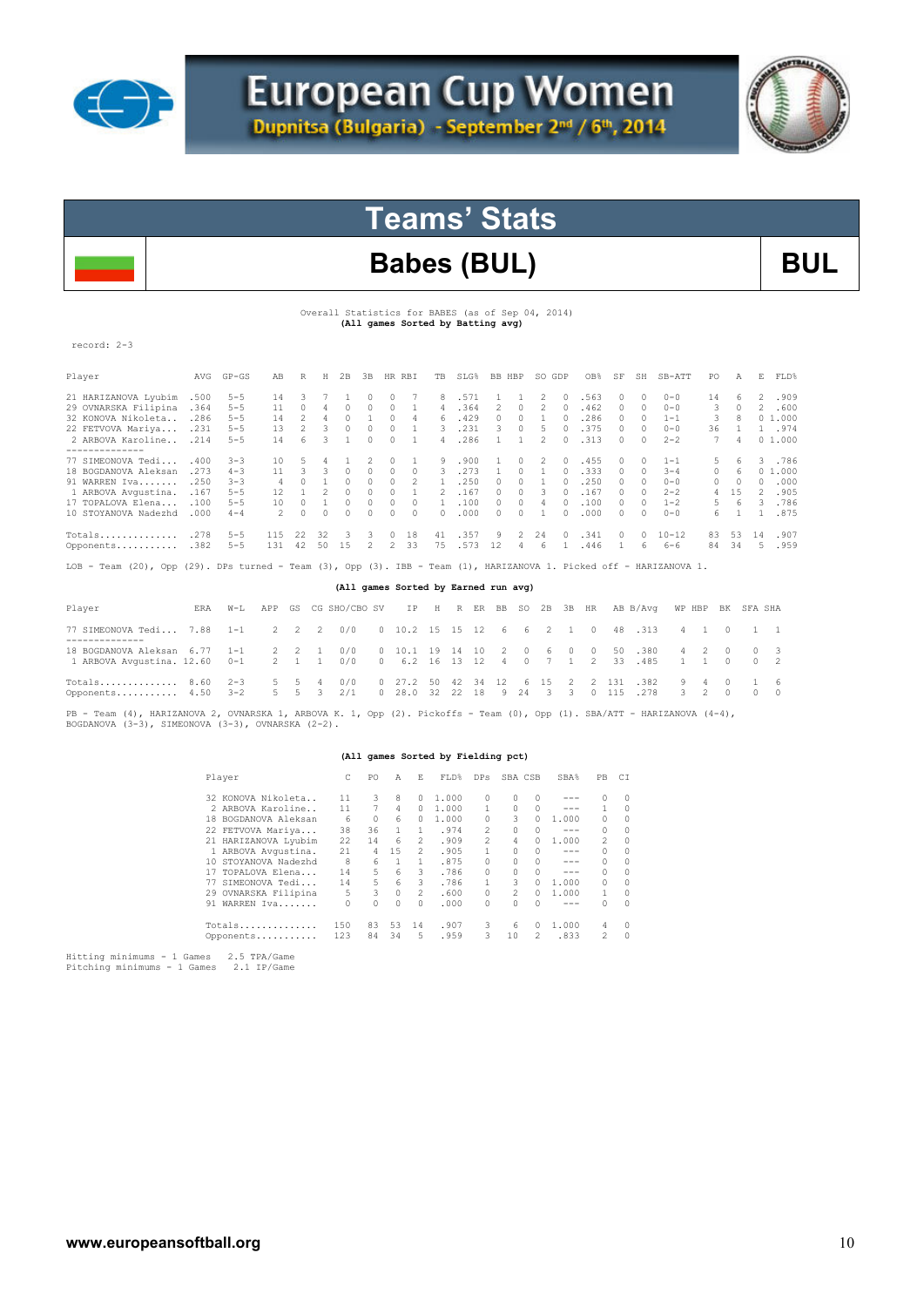



## Princ (CRO) CRO

#### Overall Statistics for PRINC ZAGREB (as of Sep 04, 2014) **(All games Sorted by Batting avg)**

record: 0-5

| Player               | AVG   | $GP - GS$ | AB  | R              | Н  | 2B       | 3B | HR.      | RBI      | TB       | SLG% | BB. | HBP       | SO. | GDP       | OB%  | SF            | SH       | $SB-ATT$  | PO.           | Α        | E     | FLD%   |
|----------------------|-------|-----------|-----|----------------|----|----------|----|----------|----------|----------|------|-----|-----------|-----|-----------|------|---------------|----------|-----------|---------------|----------|-------|--------|
| 2 MANCIC Katarina    | .313  | $5 - 5$   | 16  | 4              | 5  | $\Omega$ | 0  |          |          | 5.       | 313  |     |           | 6   | 0         | .313 | $\cap$        | $\Omega$ | $2 - 2$   | 8             | 12       |       | .952   |
| 11 HARAMINA Michaela | .267  | $5 - 5$   | 1.5 | $\mathfrak{D}$ |    | $\Omega$ |    | $\Omega$ | 0        | 4        | 267  | 0   | $\bigcap$ | 4   |           | .267 | $\cap$        |          | $0 - 0$   | 22            | 5        | 2     | .931   |
| 21 ZUPANIC Tihana    | .250  | $5 - 5$   | 16  |                |    |          |    | 0        | 3        | 8        | .500 | 0   | $\Omega$  | 6   |           | 235  |               | n        | $0 - 0$   | 11            | 13       |       | 01.000 |
| 5 ORESCANIN Lorena.  | .214  | $5 - 5$   | 14  |                |    |          |    |          |          | 4        | 286  |     |           |     |           | .313 |               | n        | $1 - 1$   | 10            | 6        |       | .941   |
| 7 PRSKALO Katarina.  | .133  | $5 - 5$   | 1.5 |                |    |          |    | 0        | 0        |          | .133 |     |           | 3.  |           | .188 | $\cap$        | n        | $2 - 2$   | 11            | 13       | 4     | .857   |
| ------------         |       |           |     |                |    |          |    |          |          |          |      |     |           |     |           |      |               |          |           |               |          |       |        |
| 19 BAGARIC Dora      | .333  | $4 - 4$   | 9   | 2              | 3  | $\Omega$ |    | 0        |          | 3        | .333 |     | $\circ$   | 5.  | 0         | .400 | $\Box$        | 0        | $1 - 1$   | 0             | 0        | 0     | .000   |
| 1 TANASIJEVIC Selen  | .333  | $2 - 1$   | 3.  |                |    |          |    |          | 0        |          | .333 |     |           |     |           | .333 |               | 0        | $0 - 0$   | 2             | $\Omega$ |       | 01.000 |
| 20 SERIC Iva         | .222  | $5 - 5$   | 9   |                |    | $\Omega$ |    | $\Omega$ |          |          | 222  |     |           | 4   |           | .222 | $\cap$        |          | $2 - 2$   | 25            |          |       | 01.000 |
| 3 ZIVKOVIC Mia       | .111  | $4 - 3$   | ٩   |                |    |          |    | n        |          | 2        | 222  | O.  |           | 6   |           | .200 | $\cap$        | n        | $0 - 0$   | $\mathcal{O}$ | $\Omega$ | $2 -$ | .000   |
| 17 NOVAK Helena      | .000  | $5 - 3$   | 9   | $\Omega$       |    | 0        |    | 0        | 0        | 0        | .000 |     |           |     |           | .100 | $\bigcap$     | n        | $1 - 1$   |               | $\Omega$ |       | 01.000 |
| 8 CIZMIC POKRAJA Pe  | . 000 | $2 - 2$   | 5.  | $\Omega$       |    | $\Omega$ |    | $\Omega$ | $\Omega$ | $\Omega$ | .000 |     | $\Omega$  | 0   |           | .000 | $\bigcap$     | $\Omega$ | $0 - 0$   | 3.            | 3        |       | 01.000 |
| 14 DUVNJAK Paula     | .000  | $3 - 1$   | 4   |                |    | $\Omega$ |    | 0        | $\Omega$ | $\Omega$ | .000 |     |           |     |           | .000 | $\cap$        | $\cap$   | $0 - 0$   | $\Omega$      | $\Omega$ | 0.    | .000   |
| 16 STEPANCIC Brigita | .000  | $3 - 2$   | 4   | $\Omega$       | 0  | $\Omega$ | 0  | $\Omega$ | $\Omega$ | $\Omega$ | .000 | 0   | $\Box$    | 3.  | $\bigcap$ | .000 | $\mathcal{O}$ | $\Omega$ | $0 - 0$   | $\Omega$      | $\Omega$ | 0     | .000   |
| 12 LAMPE Ajda        | .000  | $5 - 4$   |     |                |    |          |    | 0        | $\Omega$ | $\Omega$ | .000 |     | $\Omega$  |     |           | .500 | $\cap$        | n        | $1 - 1$   | 6.            |          | 2.    | .750   |
| Totals               | .194  | $5 - 5$   | 129 | 14             | 25 |          |    |          | 9        | 31       | .240 | 5.  | 2         | 48  | $\bigcap$ | .234 |               |          | $10 - 10$ | 99            | 54       | 12    | .927   |
| Opponents            | .322  | $5 - 5$   | 143 | 34             | 46 | 6        | 5  |          | 23       | 65       | .455 | 18  | 6         | 6   |           | .419 | $\Omega$      | 5        | $9 - 10$  | 105           | 35       | 10    | .933   |
|                      |       |           |     |                |    |          |    |          |          |          |      |     |           |     |           |      |               |          |           |               |          |       |        |

LOB - Team (20), Opp (39). DPs turned - Team (4), Opp (2). IBB - Team (0), Opp (2). Picked off - ORESCANIN 1, MANCIC 1, ZIVKOVIC 1.

#### **(All games Sorted by Earned run avg)**

| Player                                                                                                                                                  | ERA | $W - T$ |       | APP GS CG SHO/CBO SV IP H R ER BB SO 2B 3B HR AB B/Avq WP HBP BK SFA SHA |                              |  |  |  |  |                                               |  |             |                         |  |
|---------------------------------------------------------------------------------------------------------------------------------------------------------|-----|---------|-------|--------------------------------------------------------------------------|------------------------------|--|--|--|--|-----------------------------------------------|--|-------------|-------------------------|--|
| 21 ZUPANIC Tihana 2.90 0-3 4 3 3 0/0 0 19.1 27 18 8 9 5 3 2 1 85 .318 4 4 0 0 4<br>-----------                                                          |     |         |       |                                                                          |                              |  |  |  |  |                                               |  |             |                         |  |
| 11 HARAMINA Michaela 3.36  0-0  2  1  0  0/0<br>3 ZIVKOVIC Mia 6.00 0-1<br>2 MANCIC Katarina 16.33 0-1 1 1 0 0/0 0 3.0 7 7 7 3 0 2 1 0 16 438 0 0 0 0 0 |     |         |       | 2 0 0 0/0                                                                | 0 2.1 1 2 2 1 1 1 0 0 5 .200 |  |  |  |  | 0 8.1 11 7 4 5 0 0 2 0 37 .297                |  | $0 \t1 \t0$ | 1 1 0 0 1<br>$0\quad 0$ |  |
| Totals 4.45 0-5<br>Opponents $2.20 5-0$                                                                                                                 |     |         | 5 5 3 | 0/0<br>5 5 4 2/0 0 35.0 25 14 11 5 48 4 1 0 129 194                      |                              |  |  |  |  | 0 33.0 46 34 21 18 6 6 5 1 143 .322 5 6 0 0 5 |  |             | 4 2 0 1 2               |  |

PB - Team (3), PRSKALO 2, ORESCANIN 1, Opp (1). Pickoffs - Team (0), Opp (3). SBA/ATT - ORESCANIN (6-6), PRSKALO (3-4),<br>HARAMINA (3-3), ZUPANIC (3-3), MANCIC (3-3), ZIVKOVIC (0-1).

#### **(All games Sorted by Fielding pct)**

| Player |                      |     | PO  | Α        | E.       | FLD%  | <b>DPs</b>                                                                                                                                                                                                                                                                                                                                                                                                                 | SBA CSB  |               | SBA%    | PB.           | C1       |
|--------|----------------------|-----|-----|----------|----------|-------|----------------------------------------------------------------------------------------------------------------------------------------------------------------------------------------------------------------------------------------------------------------------------------------------------------------------------------------------------------------------------------------------------------------------------|----------|---------------|---------|---------------|----------|
| 20     | SERIC Iva            | 27  | 25  | 2        | 0        | 1,000 | 2                                                                                                                                                                                                                                                                                                                                                                                                                          | 0        | $\Box$        | ---     | 0             | $\Omega$ |
|        | 21 ZUPANIC Tihana    | 24  | 11  | 13       | 0        | 1,000 | 2                                                                                                                                                                                                                                                                                                                                                                                                                          | 3        | $\mathcal{O}$ | 1,000   | 0             | 0        |
| 8.     | CIZMIC POKRAJA Pe    | 6   | 3   | 3        |          | 1,000 | 0                                                                                                                                                                                                                                                                                                                                                                                                                          | 0        | 0             | ---     | 0             | 0        |
|        | 1 TANASIJEVIC Selen  | 2   | 2   | 0        | n.       | 1,000 | 0                                                                                                                                                                                                                                                                                                                                                                                                                          | 0        | $\Omega$      | ---     | 0             | $\Omega$ |
| 17     | NOVAK Helena         | 1   | 1   | $\Omega$ |          | 1,000 | 0                                                                                                                                                                                                                                                                                                                                                                                                                          | 0        | $\Omega$      | $- - -$ | 0             | $\Omega$ |
|        | 2 MANCIC Katarina    | 21  | 8   | 12       | 1        | .952  | 1.                                                                                                                                                                                                                                                                                                                                                                                                                         | 3        | $\mathcal{O}$ | 1,000   | 0             | 0        |
|        | 5 ORESCANIN Lorena.  | 17  | 10  | 6        | 1        | .941  | $\mathfrak{D}_{1}^{2}(\mathfrak{D}_{1})=\mathfrak{D}_{2}^{2}(\mathfrak{D}_{2})=\mathfrak{D}_{2}^{2}(\mathfrak{D}_{1})=\mathfrak{D}_{2}^{2}(\mathfrak{D}_{2})=\mathfrak{D}_{2}^{2}(\mathfrak{D}_{1})=\mathfrak{D}_{2}^{2}(\mathfrak{D}_{2})=\mathfrak{D}_{2}^{2}(\mathfrak{D}_{1})=\mathfrak{D}_{2}^{2}(\mathfrak{D}_{2})=\mathfrak{D}_{2}^{2}(\mathfrak{D}_{1})=\mathfrak{D}_{2}^{2}(\mathfrak{D}_{2})=\mathfrak{D}_{2}^{$ | 6        |               | 1,000   |               | $\Omega$ |
|        | 11 HARAMINA Michaela | 29  | 22  | 5        | 2        | .931  | $\mathfrak{D}$                                                                                                                                                                                                                                                                                                                                                                                                             | 3        | 0             | 1,000   | $\mathcal{O}$ | $\Omega$ |
| 7      | PRSKALO Katarina.    | 28  | 11  | 13       | 4        | .857  | 3                                                                                                                                                                                                                                                                                                                                                                                                                          | 3        |               | .750    | 2             | $\Omega$ |
|        | 12 LAMPE Ajda        | 8   | 6   | $\Omega$ | 2        | .750  | 0                                                                                                                                                                                                                                                                                                                                                                                                                          | 0        | $\Omega$      | $- - -$ | 0             | $\Omega$ |
|        | 3 ZIVKOVIC Mia       | 2   | 0   | 0        | 2        | .000  | 0                                                                                                                                                                                                                                                                                                                                                                                                                          | O.       | 1.            | .000    | 0             | $\Omega$ |
|        | 19 BAGARIC Dora      | 0   | 0   | $\Omega$ | $\Omega$ | .000  | 0                                                                                                                                                                                                                                                                                                                                                                                                                          | 0        | $\Omega$      | ---     | 0             | $\Omega$ |
|        | 16 STEPANCIC Brigita | 0   | 0   | 0        | $\Omega$ | .000  | 0                                                                                                                                                                                                                                                                                                                                                                                                                          | $\Omega$ | $\Omega$      | ---     | 0             | 0        |
| 14     | DUVNJAK Paula        | 0   | 0   | 0        | $\Omega$ | .000  | 0                                                                                                                                                                                                                                                                                                                                                                                                                          | n        | $\Box$        | ---     | 0             | $\Omega$ |
|        | Totals               | 165 | 99  | 54       | 12       | .927  | 4                                                                                                                                                                                                                                                                                                                                                                                                                          | 9        |               | .900    | 3             | $\Omega$ |
|        | Opponents            | 150 | 105 | 35       | 10       | .933  | 2                                                                                                                                                                                                                                                                                                                                                                                                                          | 10       | O.            | 1,000   | 1             | $\Omega$ |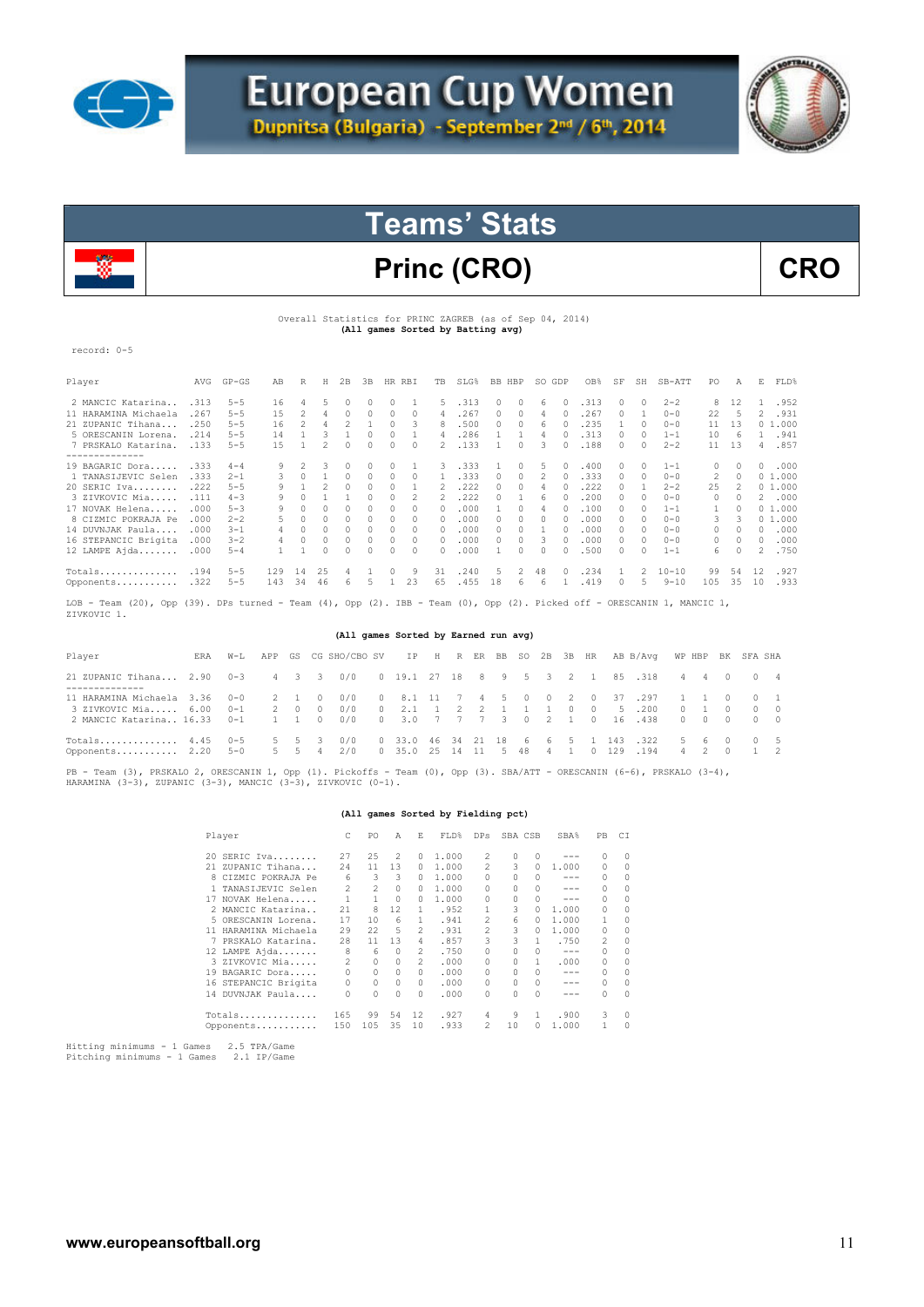



## Horsholm (DEN) DEN

Overall Statistics for BARRACUDAS (as of Sep 04, 2014) **(All games Sorted by Batting avg)** 

record: 3-2

| Player                                                                                                 | AVG  | $GP - GS$ | AB  | R        | Н  | 2B | 3B     | HR.      | RBI | TB       | SLG%                                 |    | BB HBP   | SO.            | GDP      | OB%  | SF            | SH       | SB-ATT  | PO.      | Α        | E.            | FLD%   |
|--------------------------------------------------------------------------------------------------------|------|-----------|-----|----------|----|----|--------|----------|-----|----------|--------------------------------------|----|----------|----------------|----------|------|---------------|----------|---------|----------|----------|---------------|--------|
| 20 SWANBERG Sharlene                                                                                   | .500 | $5 - 5$   | 14  | 5        |    |    |        |          | 4   | 8        | .571                                 |    | 0        | 0.             | 0        | .588 | $\Omega$      | $\Omega$ | $0 - 0$ | 68       |          | 1.            | .986   |
| 2 MONBERG Julie                                                                                        | .400 | $5 - 5$   | 15  |          |    |    |        |          |     | 8        | .533                                 |    |          |                |          | .400 | 0             | 0        | $0 - 0$ |          |          |               | 01.000 |
| 25 WESLEY Erin                                                                                         | .357 | $5 - 5$   | 14  | $\Omega$ | 5  | 0  | 0      | $\Omega$ | 5   | 5        | .357                                 |    |          | $\Omega$       |          | 375  |               |          | $0 - 0$ | 0        |          |               | 01.000 |
| 22 NISSEN Mette                                                                                        | .286 | $5 - 5$   | 14  | 4        |    | 0  | $\cap$ | n        | З   | 4        | .286                                 |    | $\Omega$ | 3              |          | .353 |               | 0        | $0 - 0$ | 3        |          |               | .800   |
| 17 KYNDESENSofia                                                                                       | .154 | $5 - 5$   | 13  |          |    |    |        |          |     |          | .154                                 |    |          |                |          | .214 |               |          | $0 - 0$ |          |          |               | 01.000 |
| 23 LIND Katrine                                                                                        | .083 | $5 - 5$   | 12  |          |    |    |        |          |     |          | .083                                 |    |          |                |          | .154 | 0             | 0        | $0 - 0$ | 13       |          | 2             | .875   |
| 66 WILKEN Mette                                                                                        | .071 | $5 - 5$   | 14  | 3        |    |    |        |          |     |          | .071                                 |    | $\Omega$ | 3              |          | .188 | 0             |          | $0 - 0$ | 0        |          |               | .667   |
| 64 RASMUSSEN Nana                                                                                      | .067 | $5 - 5$   | 1.5 | 6        |    |    |        |          |     | 2        | .133                                 |    |          | $\mathfrak{D}$ |          | .176 | 0             | 0        | $0 - 0$ | 4        | З        |               | .875   |
| . _ _ _ _ _ _ _ _ _ _ _<br>49 MYLAND Pernille                                                          | .125 | $5 - 5$   | 8   | $\Omega$ |    |    |        | 0        | 0   |          | .125                                 |    |          | 3              | $\Omega$ | .300 | $\mathcal{O}$ |          | $0 - 0$ | $\circ$  | $\Omega$ | $\mathcal{O}$ | .000   |
| 10 JOHANSEN Malene                                                                                     | .000 | $3 - 0$   | 2   | $\Omega$ | 0  | 0  |        |          |     | 0        | .000                                 |    |          |                |          | .333 | $\mathcal{O}$ | 0        | $0 - 0$ | $\Omega$ | 0        | $\mathcal{O}$ | .000   |
| 88 ELLEHAVE Sarah                                                                                      | .000 | $3 - 0$   | 0   | $\Omega$ |    |    |        |          |     | $\Omega$ | .000                                 |    |          | $\Omega$       |          | .000 | 0             | 0        | $0 - 0$ | 0        |          | 0             | .000   |
| Totals                                                                                                 | .231 | $5 - 5$   | 121 | 21       | 28 |    |        |          | 17  | 32       | .264                                 | 12 | 4        | 23             |          | .317 | 2             | 4        | $0 - 0$ | 90       | 13       | 6.            | .945   |
| Opponents                                                                                              | .183 | $5 - 5$   | 109 | 9        | 20 | 5  |        |          |     | 25       | .229                                 | 6  | 4        | 67             |          | 252  | 0             | 5        | $3 - 4$ | 89       | 39       | 12            | .914   |
| Team $(34)$ , Opp $(26)$ . DPs turned - Team $(1)$ , Opp $(2)$ . IBB - Team $(1)$ , WESLEY 1.<br>LOB - |      |           |     |          |    |    |        |          |     |          |                                      |    |          |                |          |      |               |          |         |          |          |               |        |
|                                                                                                        |      |           |     |          |    |    |        |          |     |          | (All games Sorted by Earned run avg) |    |          |                |          |      |               |          |         |          |          |               |        |

| Player                                                                                                                                              |  |  | ERA W-L APP GS CG SHO/CBO SV IP H R ER BB SO 2B 3B HR AB B/Avq WP HBP BK SFA SHA |  |  |  |  |  |  |  |  |  |
|-----------------------------------------------------------------------------------------------------------------------------------------------------|--|--|----------------------------------------------------------------------------------|--|--|--|--|--|--|--|--|--|
| 25 WESLEY Erin 1.40 3-2 5 5 5 2/0 0 30.0 20 9 6 6 67 5 0 0 109 183 4 4 0 0 5                                                                        |  |  |                                                                                  |  |  |  |  |  |  |  |  |  |
| Totals 1.40 3-2 5 5 5 2/0 0 30.0 20 9 6 6 67 5 0 0 109 183 4 4 0 0 5<br>0pponents 2.36 2-3 5 5 5 2/0 0 29.2 28 21 10 12 23 2 1 0 121 .231 3 4 0 2 4 |  |  |                                                                                  |  |  |  |  |  |  |  |  |  |

 $\texttt{PB = Team (0), Opp (2). SBA/ATT = SWANBERG (3-4), WESLEY (3-4).}$ 

 **(All games Sorted by Fielding pct)** 

| Player |                            | PO       | Α        | E        | FLD%  | DPs            | SBA CSB |          | SBA%    | PB            | C1       |
|--------|----------------------------|----------|----------|----------|-------|----------------|---------|----------|---------|---------------|----------|
|        | 25 WESLEY Erin<br>5.       | $\Omega$ | 5        | $\Omega$ | 1,000 | 0              | 3.      | 1        | .750    | $\Omega$      | $\Omega$ |
|        | 2 MONBERG Julie            | 1.       | $\Omega$ | 0.       | 1,000 | 0              | O.      | $\Omega$ | $- - -$ | $\mathcal{O}$ | 0        |
|        | 17 KYNDESENSofia           |          | $\Omega$ | 0        | 1,000 | 0              | n       | 0        | $- - -$ | $\cap$        | $\Omega$ |
|        | 70<br>20 SWANBERG Sharlene | 68       |          | 1.       | .986  |                | 3       |          | .750    | $\mathcal{O}$ | 0        |
|        | 23 LIND Katrine<br>16      | 13       |          | 2        | .875  | 0              | n       | 0        | $- - -$ | $\mathcal{O}$ | $\Omega$ |
|        | 8<br>64 RASMUSSEN Nana     | 4        | २        |          | .875  | n              | O.      | 0        | $- - -$ | $\mathcal{O}$ | $\Omega$ |
|        | 5<br>22 NISSEN Mette       | 3        |          | 1.       | .800  |                |         | 0        | $- - -$ | $\Omega$      | $\Omega$ |
|        | 3<br>66 WILKEN Mette       | 0        | 2        |          | .667  | 0              |         | 0        | $- - -$ | $\mathcal{O}$ | $\Omega$ |
|        | 88 ELLEHAVE Sarah<br>0     | 0        | $\Omega$ | $\Omega$ | .000  | 0              | O.      | 0        |         | $\mathcal{O}$ | $\Omega$ |
|        | 10 JOHANSEN Malene<br>0    | 0        | $\Omega$ | $\Omega$ | .000  | 0              | O.      | $\Omega$ | $- - -$ | $\cap$        | $\Omega$ |
|        | 49 MYLAND Pernille<br>0    | 0        | $\Omega$ | $\Omega$ | .000  | 0              |         | 0        |         | $\cap$        | $\Omega$ |
|        | 109<br>Totals              | 90       | 13       | 6        | .945  |                | 3       |          | .750    | $\Omega$      | $\Omega$ |
|        | 140<br>Opponents           | 89       | 39       | 12       | .914  | $\mathfrak{D}$ | O.      | $\Omega$ | $- - -$ | 2             | $\Omega$ |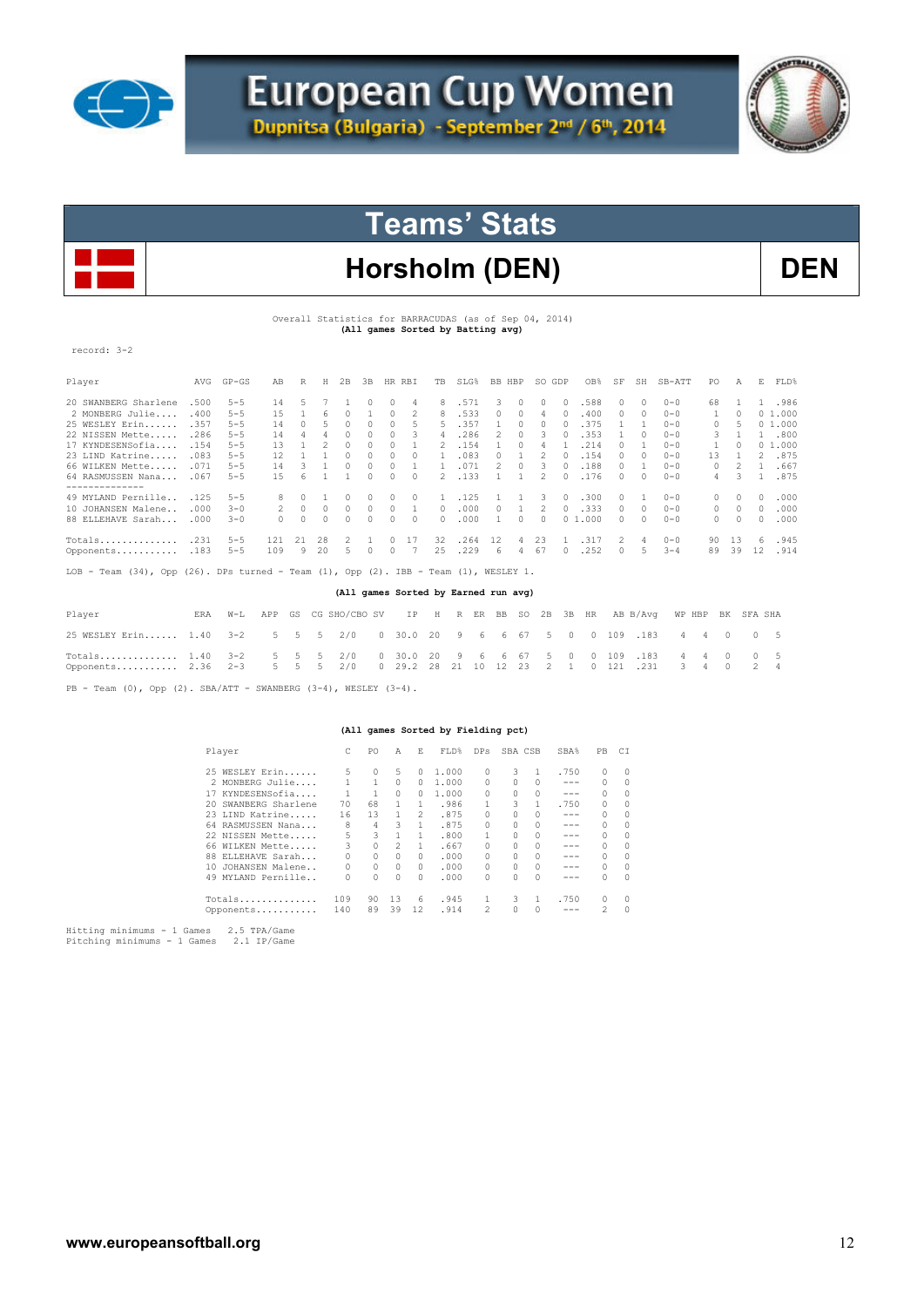



## Les Comanches (FRA) FRA

Overall Statistics for LES COMANCHES (as of Sep 03, 2014) **(All games Sorted by Batting avg)** 

record: 3-0

| Player               | AVG  | $GP - GS$ | AB  | R  | Н             | 2B | 3B         |          | HR RBI        | TB            | SLG%  |                | BB HBP   | SO.           | GDP           | OB%   | SF     | SH     | SB-ATT  | PO.           | Α        | E. | FLD%      |
|----------------------|------|-----------|-----|----|---------------|----|------------|----------|---------------|---------------|-------|----------------|----------|---------------|---------------|-------|--------|--------|---------|---------------|----------|----|-----------|
| 7 PRADE Pauline      | .556 | $3 - 3$   | 9.  | 3  | $\mathcal{L}$ |    | $^{\circ}$ | 0        | 0             | 5.            | .556  | $\Omega$       | $\Box$   | 2             | $\Omega$      | .556  | $\Box$ | 0      | $1 - 2$ | 4             | $\Omega$ | 1  | .800      |
| 15 RIERA Camille     | .500 | $3 - 3$   | 1 N | २  |               |    | 0          | $\Omega$ | 2             | 9             | .900  | 0.             | $\Box$   | $\Omega$      | $\mathcal{O}$ | .500  | 0      | 0      | $1 - 1$ | 14            | 4        |    | 01.000    |
| 49 MAGNEE Margaux    | .500 | $3 - 3$   | 10  | 4  |               |    | 0          | 0        | 0             | 6.            | .600  |                | $\Box$   | 0             | $\Box$        | .545  | 0      | 0      | $2 - 2$ | 1.5           |          |    | 01.000    |
| 12 LEMAIRE Camille   | .429 | $3 - 3$   |     | 3  |               |    | $\cap$     | $\Omega$ | 3.            | 3.            | .429  | $\Omega$       | $\Box$   | $\Omega$      | $\Omega$      | .429  | 0      | 3      | $0 - 0$ | $\mathbf{1}$  | 2        |    | 4.429     |
| 25 BENCHALI Sarah    | .333 | $3 - 3$   | 9.  |    |               |    | $\Omega$   |          |               | 4             | .444  | 0.             |          |               | 2             | .333  | $\Box$ | n.     | $0 - 0$ | $\cap$        |          |    | 01.000    |
| 17 GIBSON-JONES Sara | .333 | $3 - 3$   |     | 3  |               |    | $\Omega$   | $\Omega$ | $\mathcal{L}$ | 3.            | .333  |                | 0        |               | $\mathcal{O}$ | .400  | 0      | n.     | $1 - 1$ | 9.            |          |    | 01.000    |
| 3 MARIE Manon        | .286 | $3 - 3$   |     |    |               |    | $\cap$     | $\cap$   | 2             | 3.            | .429  | $\cap$         | $\Omega$ | $\mathcal{P}$ | $\Omega$      | .250  |        |        | $1 - 1$ | $\mathcal{P}$ |          |    | 01.000    |
| 8 CARATINI Marion    | .222 | $3 - 3$   |     |    |               |    | $\cap$     | 0        |               | 3.            | .333  | $\Omega$       | $\Omega$ | 2             | $\Omega$      | . 222 | $\cap$ | n.     | $0 - 0$ | 9             | 3        |    | 01.000    |
| 10 DOMANICO Elsa     | .111 | $3 - 3$   |     |    |               |    |            |          |               | $\mathcal{P}$ | .222  | $\cap$         | $\cap$   |               | $\cap$        | 111   | $\cap$ | $\cap$ | $0 - 0$ |               | $\Box$   |    | 0, 1, 000 |
| Totals               | .367 | $3 - 3$   | 79  | 19 | 29            | -9 | 0          | 0        | 12            | 38            | .481  | $\overline{2}$ | $\Omega$ | 9             | 2             | .378  |        | 4      | $6 - 7$ | 57            | 24       | .5 | .942      |
| Opponents .185       |      | $3 - 3$   | 65  |    | 12            |    |            | n        | 6             | 13            | . 200 | 5.             |          | 13            | $\cap$        | .243  | $\cap$ | ₹      | $2 - 3$ | .54           | -31      | 9. | .904      |
|                      |      |           |     |    |               |    |            |          |               |               |       |                |          |               |               |       |        |        |         |               |          |    |           |

 $LOB$  - Team  $(13)$ , Opp  $(9)$ . DPs turned - Team  $(1)$ , Opp  $(2)$ .

#### **(All games Sorted by Earned run avg)**

| Player                                                                                                                                         |  |  | ERA W-L APP GS CG SHO/CBO SV IP H R ER BB SO 2B 3B HR AB B/Avq WP HBP BK SFA SHA |  |  |  |  |  |  |  |  |  |
|------------------------------------------------------------------------------------------------------------------------------------------------|--|--|----------------------------------------------------------------------------------|--|--|--|--|--|--|--|--|--|
| 25 BENCHALI Sarah 1.00 2-0 2 1 1 0/0 0 14.0 6 3 2 4 11 1 0 0 46 130 0 0 0 0 3                                                                  |  |  |                                                                                  |  |  |  |  |  |  |  |  |  |
| 4 GARTNER Charline. 1.40 1-0 2 2 1 0/0 0 5.0 6 4 1 1 2 0 0 0 19 .316 0 0 0 0 0                                                                 |  |  |                                                                                  |  |  |  |  |  |  |  |  |  |
| Totals 1.11 3-0 3 3 2 0/0 0 19.0 12 7 3 5 13 1 0 0 65 185 0 0 0 0 3<br>Opponents 5.44 0-3 3 3 2 0/0 0 18.0 29 19 14 2 9 9 0 0 79 367 4 0 0 1 4 |  |  |                                                                                  |  |  |  |  |  |  |  |  |  |

PB - Team (1), RIERA 1, Opp (3). Pickoffs - Team (2), RIERA 2. SBA/ATT - RIERA (2-3), GARTNER (2-3).

#### **(All games Sorted by Fielding pct)**

| Player |                     |    | PO             | Α        | Е            | FLD%  | DPs                                                                                                                                                                                                                                                                                                                                                                                                                        | SBA CSB       |          | SBA%    | PB.           | C1       |
|--------|---------------------|----|----------------|----------|--------------|-------|----------------------------------------------------------------------------------------------------------------------------------------------------------------------------------------------------------------------------------------------------------------------------------------------------------------------------------------------------------------------------------------------------------------------------|---------------|----------|---------|---------------|----------|
|        | 49 MAGNEE Margaux   | 20 | 1.5            | 5.       | $\Omega$     | 1,000 |                                                                                                                                                                                                                                                                                                                                                                                                                            | 0             | $\Box$   | $- - -$ | $\Box$        | $\Omega$ |
|        | 15 RIERA Camille    | 18 | 14             | 4        | 0.           | 1,000 |                                                                                                                                                                                                                                                                                                                                                                                                                            | 2             |          | .667    |               | $\Omega$ |
|        | 8 CARATINI Marion   | 12 | 9              | 3        | 0            | 1,000 | 0                                                                                                                                                                                                                                                                                                                                                                                                                          | 0             | 0        | $- - -$ | $\mathcal{O}$ | 0        |
| 17     | GIBSON-JONES Sara   | 10 | 9              |          | 0            | 1,000 |                                                                                                                                                                                                                                                                                                                                                                                                                            | O.            | $\Omega$ | $- - -$ | $\mathcal{O}$ | 0        |
|        | 25 BENCHALI Sarah   |    | 0              |          | 0            | 1,000 | 0                                                                                                                                                                                                                                                                                                                                                                                                                          | 0             | 0        | $- - -$ | $\mathcal{O}$ | $\Omega$ |
|        | 4 GARTNER Charline. | 3  | 2              |          | 0.           | 1,000 | 0                                                                                                                                                                                                                                                                                                                                                                                                                          | $\mathcal{L}$ |          | .667    | $\Omega$      | 0        |
|        | 3 MARIE Manon       | 3  | $\mathfrak{D}$ |          | 0            | 1,000 | n                                                                                                                                                                                                                                                                                                                                                                                                                          | O.            | 0        | $- - -$ | $\mathcal{O}$ | 0        |
|        | 10 DOMANICO Elsa    |    |                | $\Omega$ | 0            | 1,000 | 0                                                                                                                                                                                                                                                                                                                                                                                                                          | 0             | $\Omega$ | $- - -$ | $\bigcap$     | $\Omega$ |
|        | PRADE Pauline       | 5  | 4              | $\Omega$ | $\mathbf{1}$ | .800  | 0                                                                                                                                                                                                                                                                                                                                                                                                                          | 0             | $\Omega$ | $- - -$ | $\Omega$      | $\Omega$ |
|        | 12 LEMAIRE Camille  |    |                | 2        | 4            | .429  | 0                                                                                                                                                                                                                                                                                                                                                                                                                          | n             | 0        | $- - -$ | $\Omega$      | $\Omega$ |
|        | Totals              | 86 | 57             | 24       | 5.           | .942  |                                                                                                                                                                                                                                                                                                                                                                                                                            | 2             |          | .667    |               | $\Omega$ |
|        | Opponents           | 94 | 54             | 31       | 9            | .904  | $\mathfrak{D}_{1}^{2}(\mathfrak{D}_{1})=\mathfrak{D}_{2}^{2}(\mathfrak{D}_{2})=\mathfrak{D}_{2}^{2}(\mathfrak{D}_{1})=\mathfrak{D}_{2}^{2}(\mathfrak{D}_{2})=\mathfrak{D}_{2}^{2}(\mathfrak{D}_{1})=\mathfrak{D}_{2}^{2}(\mathfrak{D}_{2})=\mathfrak{D}_{2}^{2}(\mathfrak{D}_{1})=\mathfrak{D}_{2}^{2}(\mathfrak{D}_{2})=\mathfrak{D}_{2}^{2}(\mathfrak{D}_{1})=\mathfrak{D}_{2}^{2}(\mathfrak{D}_{2})=\mathfrak{D}_{2}^{$ | 6             |          | .857    | 3             | $\Omega$ |
|        |                     |    |                |          |              |       |                                                                                                                                                                                                                                                                                                                                                                                                                            |               |          |         |               |          |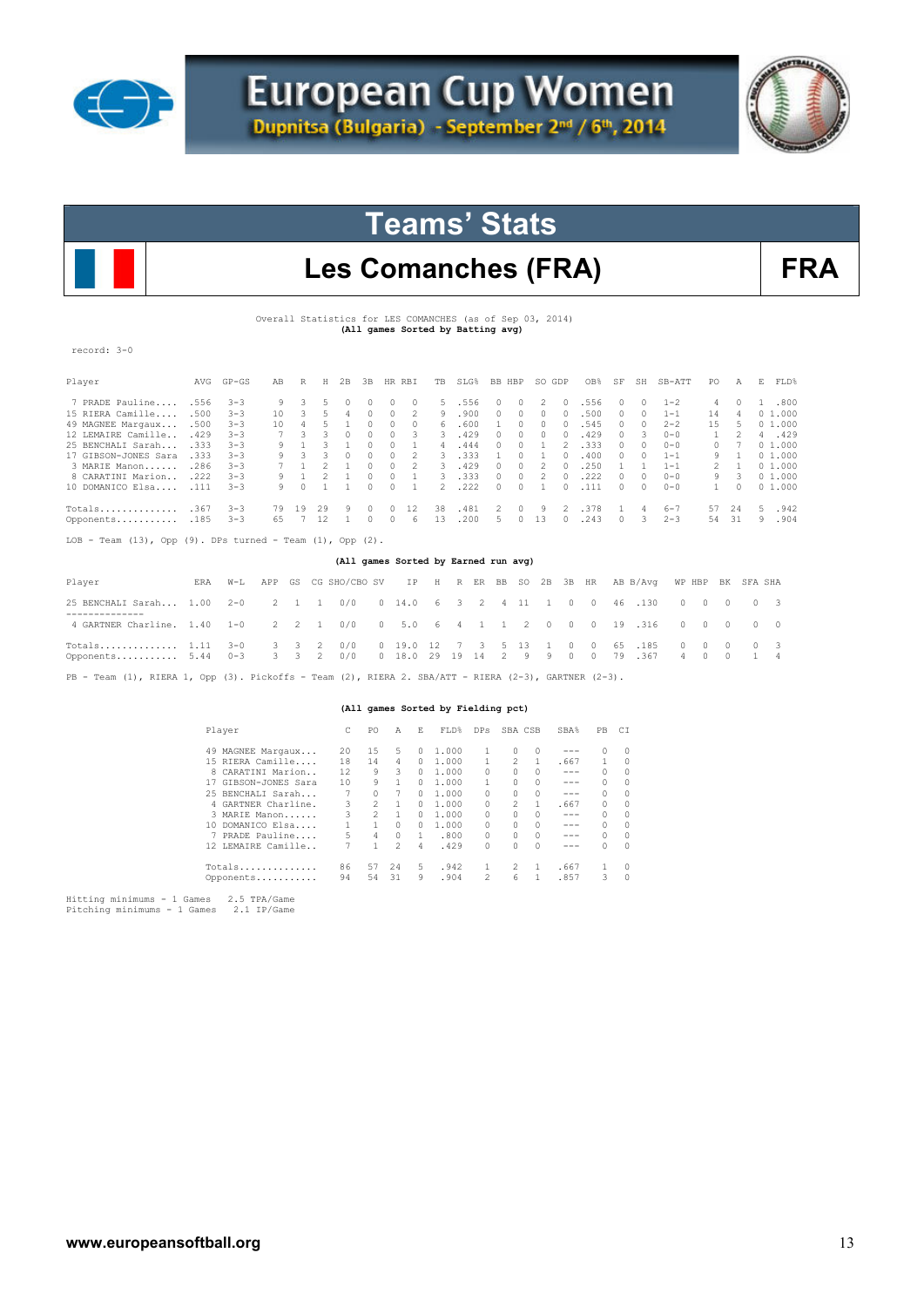



## Antorcha (ESP) BSP

Overall Statistics for CBS ANTORCHA (as of Sep 04, 2014)  **(All games Sorted by Batting avg)** 

record: 1-4

逃

| Player                  | AVG  | $GP - GS$ | AB  | R  | Н  | 2B | 3B | HR. | RBI      | TB         | SLG%  | BB. | HBP      | SO.      | GDP            | OB%   | SF            | SH       | SB-ATT  | PO.        | Α        | E  | FLD%   |
|-------------------------|------|-----------|-----|----|----|----|----|-----|----------|------------|-------|-----|----------|----------|----------------|-------|---------------|----------|---------|------------|----------|----|--------|
| 23 ARIAS Laura          | .364 | $5 - 5$   | 11  |    |    |    |    | 0   | 0        | 4          | .364  |     | $\Omega$ | $\Omega$ | $\Box$         | .364  | $\mathcal{O}$ | 3        | $0 - 0$ | 5.         | $\Omega$ | 3. | .625   |
| 13 LOPEZ Miriam         | .333 | $5 - 5$   | 12  |    |    |    |    |     |          | 5          | .417  |     |          |          | $\circ$        | .500  | $\bigcap$     | $\Omega$ | $0 - 0$ | 23         | 3        |    | 01.000 |
| 69 FLORES Noelia        | .286 | $5 - 5$   | 14  |    |    |    |    |     |          | 4          | 286   |     |          |          |                | .375  | O.            | $\Omega$ | $0 - 0$ | 4          | 8        |    | 01.000 |
| 17 BUSSO Constanza.     | .214 | $5 - 5$   | 14  |    |    |    |    |     |          | 3          | .214  |     |          |          |                | .214  | 0             | n        | $0 - 0$ | 15         |          |    | .944   |
| 5 GARDE Sara            | .214 | $5 - 5$   | 14  |    |    |    |    |     |          | 3          | .214  |     |          |          |                | .214  | 0             |          | $1 - 1$ |            | ц        |    | .923   |
| 36 MARTINEZ Macarena    | .200 | $5 - 5$   | 15  |    |    |    |    | 0   |          | 5.         | .333  |     |          | २        |                | .250  | $\bigcap$     | n        | $0 - 0$ | 10         | 6        | 3  | .842   |
| 24 FRANCO Yolanda       | .167 | $5 - 5$   | 12  |    |    |    |    |     |          | 4          | .333  |     |          |          |                | .231  | 0             | 0        | $0 - 0$ |            |          |    | 01.000 |
| 1 TRIGUEROS Miriam.     | .083 | $5 - 5$   | 12  |    |    |    |    |     |          |            | .083  |     |          | 3        |                | .083  | 0             |          | $0 - 0$ | 8.         | 4        |    | .923   |
|                         |      |           |     |    |    |    |    |     |          |            |       |     |          |          |                |       |               |          |         |            |          |    |        |
| 33 PASTOR Encarna 1.000 |      | $1 - 1$   |     |    |    |    |    |     |          |            | . 000 |     |          |          | 0 <sub>1</sub> | . 000 | O.            | $\Omega$ | $0 - 0$ | $\Omega$   |          | 0  | .000   |
| 10 MOYA Sonia           | .250 | $4 - 3$   | 8   |    |    |    |    |     |          |            | .250  |     |          |          |                | .333  | n             |          | $0 - 0$ | 2          | $\Omega$ |    | 01.000 |
| 31 DIAZ Diana           | .000 | $2 - 0$   |     |    |    |    |    |     |          | 0          | .000  |     |          |          |                | .000  | $\Omega$      | n        | $1 - 1$ | $^{\circ}$ | 0        | 0  | .000   |
| $2$ COTO Lianis         | .000 | $2 - 1$   |     | 0  |    |    |    | 0   | $\Omega$ | $^{\circ}$ | .000  |     |          |          | $\Box$         | .000  | $\mathcal{O}$ | $\Omega$ | $0 - 0$ |            | 0        |    | .500   |
| 18 ALONSO Beatriz       | .000 | $3 - 2$   |     |    |    |    |    |     | $\Omega$ | $\Omega$   | .000  |     |          |          | $\Omega$       | .500  | 0             | n        | $0 - 0$ | 8          | 3        |    | 01.000 |
| Totals                  | .233 | $5 - 5$   | 116 | 12 | 27 |    |    |     | 9        | 32         | .276  |     | २        | 20       | $\bigcap$      | .294  | $\mathcal{O}$ |          | $2 - 2$ | 90         | 32       | 10 | .924   |
| Opponents               | .320 | $5 - 5$   | 128 | 22 | 41 |    |    |     | 18       | 50         | .391  | 'n  |          | 21       |                | .343  | З             |          | $3 - 4$ | 93         | 43       | 9  | .938   |

LOB - Team (28), Opp (29). DPs turned - Team (2), Opp (2). Picked off - FRANCO 1.

#### **(All games Sorted by Earned run avg)**

| Player                                                                                                                                                        |  | ERA W-L APP GS CG SHO/CBO SV IP H R ER BB SO 2B 3B HR AB B/Avq WP HBP BK SFA SHA |  |  |  |  |  |  |  |  |  |  |
|---------------------------------------------------------------------------------------------------------------------------------------------------------------|--|----------------------------------------------------------------------------------|--|--|--|--|--|--|--|--|--|--|
| 69 FLORES Noelia 2.67 1-2 3 3 3 1/0 0 21.0 24 8 8 1 14 1 2 0 82 .293 1 0 0 1 3                                                                                |  |                                                                                  |  |  |  |  |  |  |  |  |  |  |
| 17 BUSSO Constanza 4.20 0-0 1 0 0 0/0 0 3.1 7 2 2 1 1 0 2 0 16 438 0 0 0 1 0<br>18 ALONSO Beatriz 6.18 0-2 2 2 1 0/0 0 5.2 10 12 5 4 6 0 0 0 30 333 1 0 0 1 1 |  |                                                                                  |  |  |  |  |  |  |  |  |  |  |
| Totals 3.50 1-4 5 5 4 1/0 0 30.0 41 22 15 6 21 1 4 0 128 320 2 0 0 3 4<br>Opponents 1.58 4-1 5 5 4 2/0 0 31.0 27 12 7 7 20 1 2 0 116 .233 3 3 0 0 7           |  |                                                                                  |  |  |  |  |  |  |  |  |  |  |
| PB - Team (3), LOPEZ 3, Opp (3). Pickoffs - Team (1), LOPEZ 1. SBA/ATT - LOPEZ (3-4), FLORES (2-3), ALONSO (1-1).                                             |  |                                                                                  |  |  |  |  |  |  |  |  |  |  |

#### **(All games Sorted by Fielding pct)**

| Player               | C   | PO           | A  | E.       | FLD%  | DPs            | SBA CSB  |          | SBA%    | PB.      | C1       |
|----------------------|-----|--------------|----|----------|-------|----------------|----------|----------|---------|----------|----------|
|                      |     |              |    |          |       |                |          |          |         |          |          |
| 13 LOPEZ Miriam      | 26  | 23           | 3  | 0        | 1,000 | 0              | 3        |          | .750    | 3        | 0        |
| 69 FLORES Noelia     | 12  | 4            | 8  | 0        | 1,000 | 0              | 2        |          | .667    | 0        | 0        |
| 18 ALONSO Beatriz    | 11  | 8            | 3  | 0        | 1,000 |                |          | 0        | 1,000   | 0        | 0        |
| 24 FRANCO Yolanda    | 8   | 7            |    | 0        | 1,000 |                | $\Omega$ | 0        | $- - -$ | $\Omega$ | $\Omega$ |
| 10 MOYA Sonia        | 2   | 2            | 0  | 0        | 1,000 | 0              | $\Omega$ | $\Omega$ | ---     | $\Omega$ | 0        |
| 17 BUSSO Constanza   | 18  | 1.5          | 2  | 1.       | .944  | O.             | $\Omega$ | $\Omega$ | ---     | $\Omega$ | $\Omega$ |
| 1 TRIGUEROS Miriam.  | 13  | 8            | 4  | 1.       | .923  |                | $\Omega$ | $\Omega$ | ---     | $\Omega$ | $\Omega$ |
| $5$ GARDE Sara       | 13  | 7            | 5. | 1.       | .923  |                | $\Omega$ | $\Omega$ | ---     | $\Omega$ | $\Omega$ |
| 36 MARTINEZ Macarena | 19  | 10           | 6  | 3        | .842  | 0              | $\Omega$ | $\Omega$ | ---     | $\Omega$ | $\Omega$ |
| 23 ARIAS Laura       | 8   | 5            | 0  | 3        | .625  | 0              | $\Omega$ | $\Omega$ | ---     | $\Omega$ | $\Omega$ |
| 2 COTO Lianis        | 2   | $\mathbf{1}$ | 0  |          | .500  | 0              | $\Omega$ | $\Omega$ |         | $\Omega$ | $\Omega$ |
| 31 DIAZ Diana        | 0   | 0            | 0  | $\Omega$ | .000  | 0              | $\Omega$ | $\Omega$ | ---     | $\Omega$ | $\Omega$ |
| 33 PASTOR Encarna    | 0   | 0            | 0  | $\Omega$ | .000  | 0              | $\Omega$ | $\Omega$ | ---     | 0        | $\Omega$ |
|                      |     |              |    |          |       |                |          |          |         |          |          |
| Totals               | 132 | 90           | 32 | 10       | .924  | 2              | 3        |          | .750    | 3        | $\Omega$ |
| Opponents            | 145 | 93           | 43 | 9        | .938  | $\mathfrak{D}$ | 2        | n        | 1,000   | 3        | $\Omega$ |
|                      |     |              |    |          |       |                |          |          |         |          |          |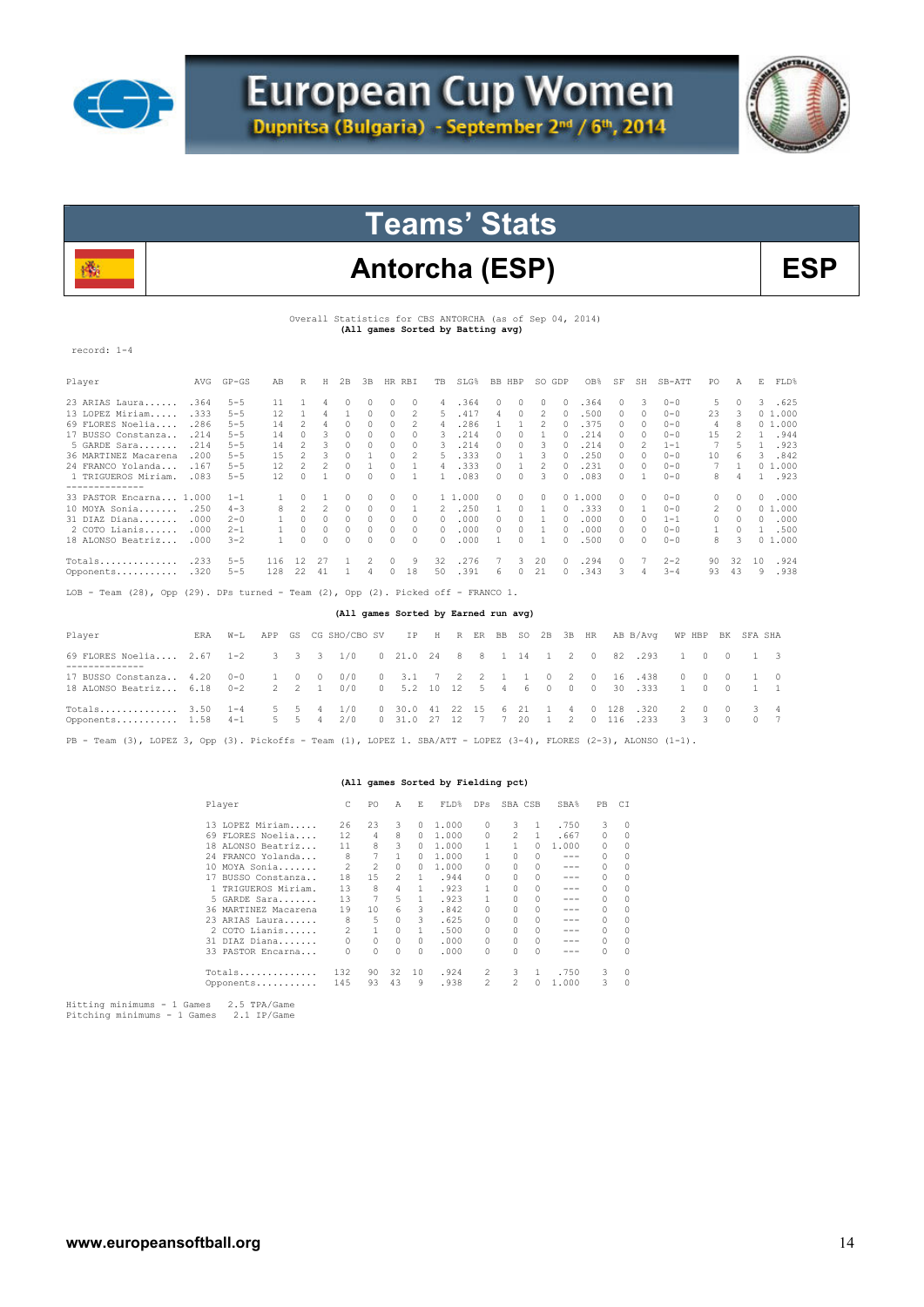



## Therwil Flyers (SUI) **SUI**

 Overall Statistics for THERWILL FLYERS (as of Sep 04, 2014) **(All games Sorted by Batting avg)** 

record: 4-1

| Player               | AVG   | $GP - GS$ | AB  | R             | Н  | 2B | 3B | HR.      | RBI      | TB            | SLG%  | BB. | HBP      | so            | GDP    | OB%   | SF     | SH     | $SB-ATT$ | PO.           | Α             | E  | FLD%   |
|----------------------|-------|-----------|-----|---------------|----|----|----|----------|----------|---------------|-------|-----|----------|---------------|--------|-------|--------|--------|----------|---------------|---------------|----|--------|
| 24 CAMPBELL Kathryn. | .588  | $5 - 5$   | 17  | 4             | 10 |    |    |          | 5.       | 18 1          | .059  | 0   | $\Omega$ |               | $\Box$ | .588  | 0      | 0      | $0 - 0$  | 5.            | 6             |    | .917   |
| 1 WOLFENSBERGER Nin  | .333  | $5 - 5$   | 1.5 | 5             |    |    |    | 0        |          | 10            | .667  | ₹   |          | 4             | $\Box$ | .474  | $\cap$ | $\cap$ | $1 - 1$  | 40            |               | 2. | .953   |
| 53 GLAUSER Adeline   | .333  | $5 - 5$   | 1.5 |               | 5  |    |    | $\Omega$ | 3        |               | .467  |     | 0        | 3             |        | .313  |        |        | $1 - 1$  | 14            | $\mathcal{D}$ |    | .950   |
| 38 GUINN Daryl       | .308  | $5 - 5$   | 13  |               |    |    |    |          |          |               | .538  | 4   |          |               |        | .471  |        |        | $0 - 0$  | 15            |               |    | .952   |
| 23 MERRILL Jennifer. | .286  | $5 - 5$   | 14  |               |    |    |    |          |          | 8             | .571  |     |          |               |        | .375  | $\cap$ | $\cap$ | $0 - 0$  | 3.            |               |    | 01.000 |
| 52 ZEHNDER Kimberley | .167  | $5 - 5$   | 12  | $\Omega$      |    |    |    |          | $\cap$   | $\mathcal{P}$ | .167  | ₹   |          | 4             |        | .333  | $\cap$ |        | $0 - 0$  | 10            | R             |    | .947   |
|                      |       |           |     |               |    |    |    |          |          |               |       |     |          |               |        |       |        |        |          |               |               |    |        |
| 10 MEIERHANS Barbara | . 333 | $4 - 4$   |     |               |    |    |    |          |          | 2             | 333   |     |          |               |        | . 600 | $\cap$ |        | $0 - 0$  | $\mathcal{O}$ |               | 0  | .000   |
| 49 WANNER Melanie    | .250  | $4 - 4$   | 8.  |               |    |    |    |          |          |               | 500   |     |          |               |        | .333  |        |        | $0 - 0$  | $\mathcal{L}$ | 3             |    | 01.000 |
| 7 OSWALD Giulia      | .200  | $5 - 3$   | 10  |               |    |    |    |          |          |               | .200  |     |          |               |        | 200   | $\cap$ | n      | $0 - 0$  | 3.            |               |    | 01.000 |
| 14 GFELLER Lena      | .182  | $5 - 5$   | 11  | $\mathcal{D}$ |    |    |    |          |          | २             | 273   |     |          | $\mathcal{P}$ |        | .250  | $\cap$ | n      | $0 - 0$  | 1.            | $\cup$        |    | 01.000 |
| 62 GRABOWICZ Patrici | . 000 | $2 - 2$   | 3   | $\Omega$      |    |    |    | $\Omega$ | $\Omega$ | 0             | .000  | 0   | $\Box$   |               | $\Box$ | . 000 | $\cap$ | n      | $0 - 0$  | $\Omega$      |               |    | .667   |
| 29 HAGER Nadine      | .000  | $3 - 1$   |     | 2             | 0  |    |    | 0        |          | 0             | .000  |     |          | n             |        | .333  | $\cap$ | n      | $0 - 0$  | 0             | $\Omega$      | 0  | .000   |
|                      |       |           |     |               |    |    |    |          |          |               |       |     |          |               |        |       |        |        |          |               |               |    |        |
| Totals               | .302  | $5 - 5$   | 126 | 22            | 38 | 8  | 4  | 3        | 20       | 63            | .500  | 18  | 2        | 29            | $\Box$ | .395  |        | 4      | $2 - 2$  | 93            | 31            |    | .947   |
| Opponents            | .175  | $5 - 5$   | 114 | 4             | 20 |    |    | $\Omega$ | 2        | 20            | . 175 | ь.  |          | 40            |        | .215  |        |        | $5 - 5$  | 90            | 28            | 5. | .959   |

LOB - Team (40), Opp (27). DPs turned - Team (2). Picked off - ZEHNDER 1.

|                                                                                                           |     |      |  | (All games Sorted by Earned run avg)                                     |                      |     |  |        |  |  |                        |  |                        |  |
|-----------------------------------------------------------------------------------------------------------|-----|------|--|--------------------------------------------------------------------------|----------------------|-----|--|--------|--|--|------------------------|--|------------------------|--|
| Player                                                                                                    | ERA | W-T. |  | APP GS CG SHO/CBO SV IP H R ER BB SO 2B 3B HR AB B/Avq WP HBP BK SFA SHA |                      |     |  |        |  |  |                        |  |                        |  |
| 23 MERRILL Jennifer. 0.00 2-0 2 2 2<br>38 GUINN Daryl 0.78 2-1 3 3 2 1/1 0 18.0 14 4 2 2 22 0 0 0 68 .206 |     |      |  | 2/0                                                                      | $0\quad 12.0$        | 600 |  | 2 17 0 |  |  | $0 \t 0 \t 43 \t 140$  |  | 0 1 0 0 0<br>2 0 0 1 2 |  |
| 53 GLAUSER Adeline 0.00 0-0 1 0 0 0/1 0 1.0 0 0 0 1 1 0 0 0 3 .000                                        |     |      |  |                                                                          |                      |     |  |        |  |  |                        |  |                        |  |
| Opponents 4.90 1-4 5 5 3 0/0 0 30.0 38 22 21 18 29 8 4 3 126 .302 3 2 0 1 4                               |     |      |  |                                                                          | 0 31.0 20 4 2 5 40 0 |     |  |        |  |  | $0 \t 0 \t 114 \t 175$ |  | 2 1 0 1 2              |  |

PB - Team (3), WOLFENSBERGE 3, Opp (1). Pickoffs - Team (0), Opp (1). SBA/ATT - WOLFENSBERGE (5-5), GUINN (4-4), MERRILL<br>(1-1).

#### **(All games Sorted by Fielding pct)**

|    | Player               | C   | PO.            | A            | E.       | FLD%  | DPs            | SBA CSB  |               | <b>SBA%</b> | PB.           | CI       |
|----|----------------------|-----|----------------|--------------|----------|-------|----------------|----------|---------------|-------------|---------------|----------|
| 49 | WANNER Melanie       | 5.  | $\mathfrak{D}$ | 3            | 0        | 1,000 |                | $\Omega$ | $\Omega$      | ---         | $\mathcal{O}$ | $\Omega$ |
|    | 23 MERRILL Jennifer. | 4   | 3              | $\mathbf{1}$ | 0        | 1,000 | 0              | 1.       | $\Box$        | 1,000       | 0             | $\Omega$ |
|    | 7 OSWALD Giulia      | 3   | 3              | $\Omega$     | 0        | 1,000 | 0              | 0        | $\Omega$      | $- - -$     | 0             | $\Omega$ |
|    | 14 GFELLER Lena      |     | 1              | 0            | 0        | 1,000 | 0              | 0        | $\Omega$      | $- - -$     | $\mathcal{O}$ | $\Omega$ |
|    | 1 WOLFENSBERGER Nin  | 43  | 40             |              | 2        | .953  | 0              | 5.       | $\mathcal{O}$ | 1,000       | 3             | $\Omega$ |
|    | 38 GUINN Daryl       | 21  | 15             | 5            | 1        | .952  | 0              | 4        | 0             | 1,000       | 0             | $\Omega$ |
|    | 53 GLAUSER Adeline   | 20  | 14             | 5            | 1.       | .950  |                | 0        | $\cap$        | ---         | 0             | $\Omega$ |
|    | 52 ZEHNDER Kimberley | 19  | 10             | 8            | 1.       | .947  | $\mathfrak{D}$ | 0        | $\cap$        | ---         | 0             | $\Omega$ |
|    | 24 CAMPBELL Kathryn. | 12  | 5              | 6            |          | .917  |                | 0        | $\Omega$      | ---         | 0             | $\Omega$ |
|    | 62 GRABOWICZ Patrici | 3   | 0              | 2            | 1.       | .667  | 0              | O.       | $\Omega$      | ---         | 0             | $\Omega$ |
|    | 10 METERHANS Barbara | 0   | 0              | $\Omega$     | $\Omega$ | .000  | 0              | 0        | $\Omega$      | ---         | 0             | $\Omega$ |
|    | 29 HAGER Nadine      | 0   | $\Omega$       | 0            | $\Omega$ | .000  | 0              | n        | $\Box$        | ---         | 0             | $\Omega$ |
|    | Totals               | 131 | 93             | 31           | 7        | .947  | $\mathfrak{D}$ | 5.       | $\cap$        | 1,000       | 3             | $\Omega$ |
|    | Opponents            | 123 | 90             | 28           | 5        | .959  | 0              | 2        | O.            | 1,000       |               | $\Omega$ |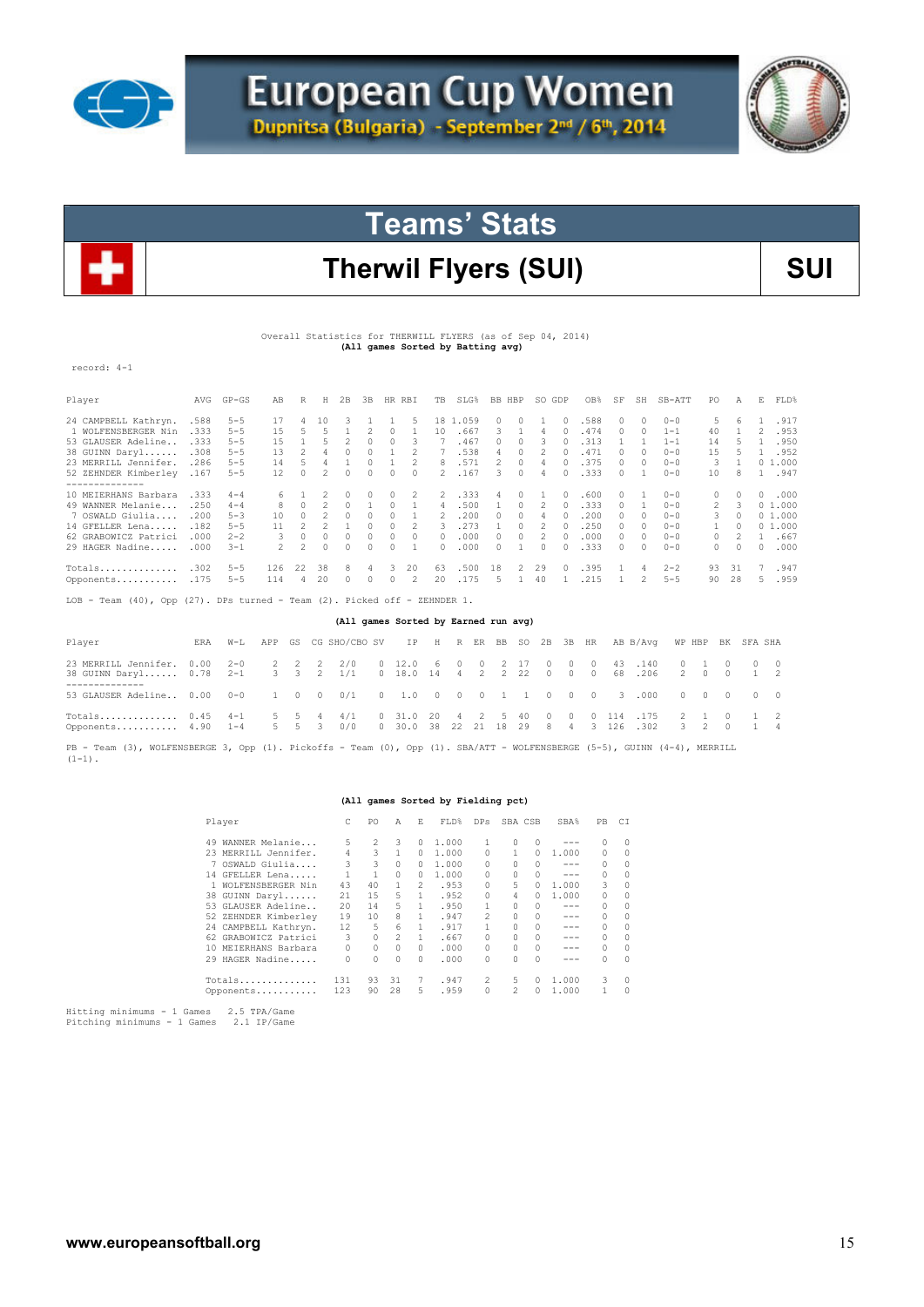

## **European Cup Women**

Dupnitsa (Bulgaria) - September 2<sup>nd</sup> / 6<sup>th</sup>, 2014



## **Leaders Summary**

Batting Leaders (as of Sep 04, 2014) (All games)

| Hitting minimums - 1 Games<br>Pitching minimums - 1 Games                                                                                                                                                                                                                                                                                                                                                                                                                    | 2.5 TPA/Game<br>2.1 IP/Game                                                          |                                                                                                                                                                                                                                                                                                                                                                                                                                                                                |                                                                            |                                                                                                                                                                                                                                                                                                                                                                                                                                                                    |                                                                       |
|------------------------------------------------------------------------------------------------------------------------------------------------------------------------------------------------------------------------------------------------------------------------------------------------------------------------------------------------------------------------------------------------------------------------------------------------------------------------------|--------------------------------------------------------------------------------------|--------------------------------------------------------------------------------------------------------------------------------------------------------------------------------------------------------------------------------------------------------------------------------------------------------------------------------------------------------------------------------------------------------------------------------------------------------------------------------|----------------------------------------------------------------------------|--------------------------------------------------------------------------------------------------------------------------------------------------------------------------------------------------------------------------------------------------------------------------------------------------------------------------------------------------------------------------------------------------------------------------------------------------------------------|-----------------------------------------------------------------------|
| Batting avg<br>-----------                                                                                                                                                                                                                                                                                                                                                                                                                                                   |                                                                                      | Slugging pct<br>------------                                                                                                                                                                                                                                                                                                                                                                                                                                                   |                                                                            | On base pct<br>-----------                                                                                                                                                                                                                                                                                                                                                                                                                                         |                                                                       |
| 1. CAMPBELL Kathryn, SUI . 588<br>2. PRADE Pauline, FRA .538<br>3. MAGNEE Margaux, FRA .533<br>4. HARIZANOVA Lyubima, BUL .500<br>SWANBERG Sharlene, DEN .500<br>6. RIERA Camille, FRA . 471<br>7. MONBERG Julie, DEN . 400<br>8. GIBSON-JONES Sarah, FRA .375<br>9. ARIAS Laura, ESP .364<br>OVNARSKA Filipina, BUL .364<br>11. WESLEY Erin, DEN . 357<br>12. MARIE Manon, FRA . 333<br>GLAUSER Adeline, SUI .333<br>WOLFENSBERGER Nina, SUI .333<br>LOPEZ Miriam, ESP .333 |                                                                                      | 1. CAMPBELL Kathryn, SUI 1.059<br>2. RIERA Camille, FRA .706<br>3. WOLFENSBERGER Nina, SUI . 667<br>4. MAGNEE Margaux, FRA . 600<br>5. SWANBERG Sharlene, DEN<br>HARIZANOVA Lyubima, BUL .571<br>MERRILL Jennifer, SUI . 571<br>8. PRADE Pauline, FRA .538<br>GUINN Daryl, SUI<br>10. MONBERG Julie, DEN . 533<br>11.ZUPANIC Tihana, CRO .500<br>12. GLAUSER Adeline, SUI . 467<br>13.GIBSON-JONES Sarah, FRA<br>14. KONOVA Nikoleta, BUL . 429<br>15. LOPEZ Miriam, ESP . 417 | .571<br>.538<br>.438                                                       | 1. MAGNEE Margaux, FRA . 611<br>2. CAMPBELL Kathryn, SUI .588<br>SWANBERG Sharlene, DEN .588<br>4. HARIZANOVA Lyubima, BUL .563<br>5. PRADE Pauline, FRA<br>6. RIERA Camille, FRA .500<br>LOPEZ Miriam, ESP .500<br>8. WOLFENSBERGER Nina, SUI . 474<br>9. GUINN Daryl, SUI<br>10. OVNARSKA Filipina, BUL<br>11.GIBSON-JONES Sarah, FRA . 444<br>12. LEMAIRE Camille, FRA . 429<br>13. MONBERG Julie, DEN<br>14. WESLEY Erin, DEN . 375<br>FLORES Noelia, ESP .375 | .538<br>.471<br>.462<br>.400                                          |
| Runs scored<br>-----------                                                                                                                                                                                                                                                                                                                                                                                                                                                   |                                                                                      | Hits                                                                                                                                                                                                                                                                                                                                                                                                                                                                           |                                                                            | Runs batted in<br>--------------                                                                                                                                                                                                                                                                                                                                                                                                                                   |                                                                       |
| 1. PRADE Pauline, FRA<br>MAGNEE Margaux, FRA<br>ARBOVA Karoline, BUL<br>RASMUSSEN Nana, DEN<br>5. SIMEONOVA Tedi, BUL<br>RIERA Camille, FRA<br>LEMAIRE Camille, FRA<br>GIBSON-JONES Sarah, FRA<br>WOLFENSBERGER Nina, SUI<br>MERRILL Jennifer, SUI<br>SWANBERG Sharlene, DEN<br>12. MANCIC Katarina, CRO<br>CAMPBELL Kathryn, SUI<br>NISSEN Mette, DEN<br>$15.3$ tied at                                                                                                     | 6<br>6<br>6<br>6<br>5<br>5<br>5<br>5<br>5<br>5<br>5<br>4<br>4<br>$\overline{4}$<br>3 | 1. CAMPBELL Kathryn, SUI<br>2. RIERA Camille, FRA<br>MAGNEE Margaux, FRA<br>4. SWANBERG Sharlene, DEN<br>HARIZANOVA Lyubima, BUL<br>PRADE Pauline, FRA<br>7. GIBSON-JONES Sarah, FRA<br>MONBERG Julie, DEN<br>9. MANCIC Katarina, CRO<br>WOLFENSBERGER Nina, SUI<br>GLAUSER Adeline, SUI<br>MARIE Manon, FRA<br>WESLEY Erin, DEN<br>$14.13$ tied at                                                                                                                            | 10<br>8<br>8<br>7<br>7<br>7<br>-6<br>6<br>5<br>5<br>5<br>5<br>5<br>4       | 1. HARIZANOVA Lyubima, BUL<br>2. GIBSON-JONES Sarah, FRA<br>3. WESLEY Erin, DEN<br>CAMPBELL Kathryn, SUI<br>5. KONOVA Nikoleta, BUL<br>SWANBERG Sharlene, DEN<br>7. RIERA Camille, FRA<br>ZUPANIC Tihana, CRO<br>LEMAIRE Camille, FRA<br>GLAUSER Adeline, SUI<br>NISSEN Mette, DEN<br>$12.13$ tied at                                                                                                                                                              | 7<br>6<br>5<br>5<br>4<br>4<br>3<br>3<br>3<br>3<br>3<br>$\overline{2}$ |
| Doubles                                                                                                                                                                                                                                                                                                                                                                                                                                                                      |                                                                                      | Triples                                                                                                                                                                                                                                                                                                                                                                                                                                                                        |                                                                            | Home runs                                                                                                                                                                                                                                                                                                                                                                                                                                                          |                                                                       |
| -------<br>1. RIERA Camille, FRA<br>2. CAMPBELL Kathryn, SUI<br>3. GLAUSER Adeline, SUI<br>ZUPANIC Tihana, CRO<br>LASSAIGNE Celine, FRA<br>6. 17 tied at                                                                                                                                                                                                                                                                                                                     | 4<br>3<br>2<br>2<br>2<br>1                                                           | -------<br>1. SIMEONOVA Tedi, BUL<br>WOLFENSBERGER Nina, SUI<br>3. KONOVA Nikoleta, BUL<br>MONBERG Julie, DEN<br>WANNER Melanie, SUI<br>MARTINEZ Macarena, ESP<br>CAMPBELL Kathryn, SUI<br>FRANCO Yolanda, ESP<br>ZUPANIC Tihana, CRO                                                                                                                                                                                                                                          | 2<br>2<br>1<br>$\mathbf{1}$<br>1<br>1<br>1<br>1<br>1                       | ---------<br>1. MERRILL Jennifer, SUI<br>CAMPBELL Kathryn, SUI<br>GUINN Daryl, SUI                                                                                                                                                                                                                                                                                                                                                                                 | 1<br>1<br>1                                                           |
| Total bases<br>-----------                                                                                                                                                                                                                                                                                                                                                                                                                                                   |                                                                                      | Walks<br>$- - - - - -$                                                                                                                                                                                                                                                                                                                                                                                                                                                         |                                                                            | Hit by pitch<br>------------                                                                                                                                                                                                                                                                                                                                                                                                                                       |                                                                       |
| 1. CAMPBELL Kathryn, SUI<br>2. RIERA Camille, FRA<br>3. WOLFENSBERGER Nina, SUI<br>4. MAGNEE Margaux, FRA<br>SIMEONOVA Tedi, BUL<br>6. HARIZANOVA Lyubima, BUL<br>ZUPANIC Tihana, CRO<br>SWANBERG Sharlene, DEN<br>MONBERG Julie, DEN<br>MERRILL Jennifer, SUI<br>11. GUINN Daryl, SUI<br>GIBSON-JONES Sarah, FRA<br>PRADE Pauline, FRA<br>GLAUSER Adeline, SUI<br>$15.3$ tied at                                                                                            | 18<br>12<br>10<br>9<br>9<br>8<br>8<br>8<br>8<br>8<br>7<br>7<br>7<br>7<br>6           | 1. MEIERHANS Barbara, SUI<br>LOPEZ Miriam, ESP<br>GUINN Daryl, SUI<br>4. FETVOVA Mariya, BUL<br>ZEHNDER Kimberley, SUI<br>SWANBERG Sharlene, DEN<br>MAGNEE Margaux, FRA<br>WOLFENSBERGER Nina, SUI<br>9. OVNARSKA Filipina, BUL<br>WILKEN Mette, DEN<br>MERRILL Jennifer, SUI<br>NISSEN Mette, DEN<br>13.23 tied at                                                                                                                                                            | 4<br>4<br>4<br>3<br>3<br>3<br>3<br>3<br>2<br>2<br>2<br>$\mathcal{P}$<br>-1 | 1. 16 tied at                                                                                                                                                                                                                                                                                                                                                                                                                                                      | 1                                                                     |
| Sac bunts<br>---------                                                                                                                                                                                                                                                                                                                                                                                                                                                       |                                                                                      | Sac flies<br>---------                                                                                                                                                                                                                                                                                                                                                                                                                                                         |                                                                            | Stolen bases<br>------------                                                                                                                                                                                                                                                                                                                                                                                                                                       |                                                                       |
| 1. LEMAIRE Camille, FRA<br>2. ARIAS Laura, ESP<br>3. GARDE Sara, ESP<br>DOMANICO Elsa, FRA<br>5. 14 tied at                                                                                                                                                                                                                                                                                                                                                                  | 4<br>3<br>2<br>2<br>$\mathbf{1}$                                                     | 1. NISSEN Mette, DEN<br>GLAUSER Adeline, SUI<br>ZUPANIC Tihana, CRO<br>MARIE Manon, FRA<br>WESLEY Erin, DEN                                                                                                                                                                                                                                                                                                                                                                    | -1.<br>1<br>$\mathbf{1}$<br>1<br>1                                         | 1. RIERA Camille, FRA<br>BOGDANOVA Aleksand, BUL<br>3. SERIC Iva, CRO<br>MANCIC Katarina, CRO<br>ARBOVA Avgustina, BUL<br>MARIE Manon, FRA<br>ARBOVA Karoline, BUL<br>MAGNEE Margaux, FRA<br>PRSKALO Katarina, CRO<br>$10.13$ tied at                                                                                                                                                                                                                              | 3<br>3<br>2<br>2<br>2<br>2<br>2<br>2<br>2<br>$\mathbf{1}$             |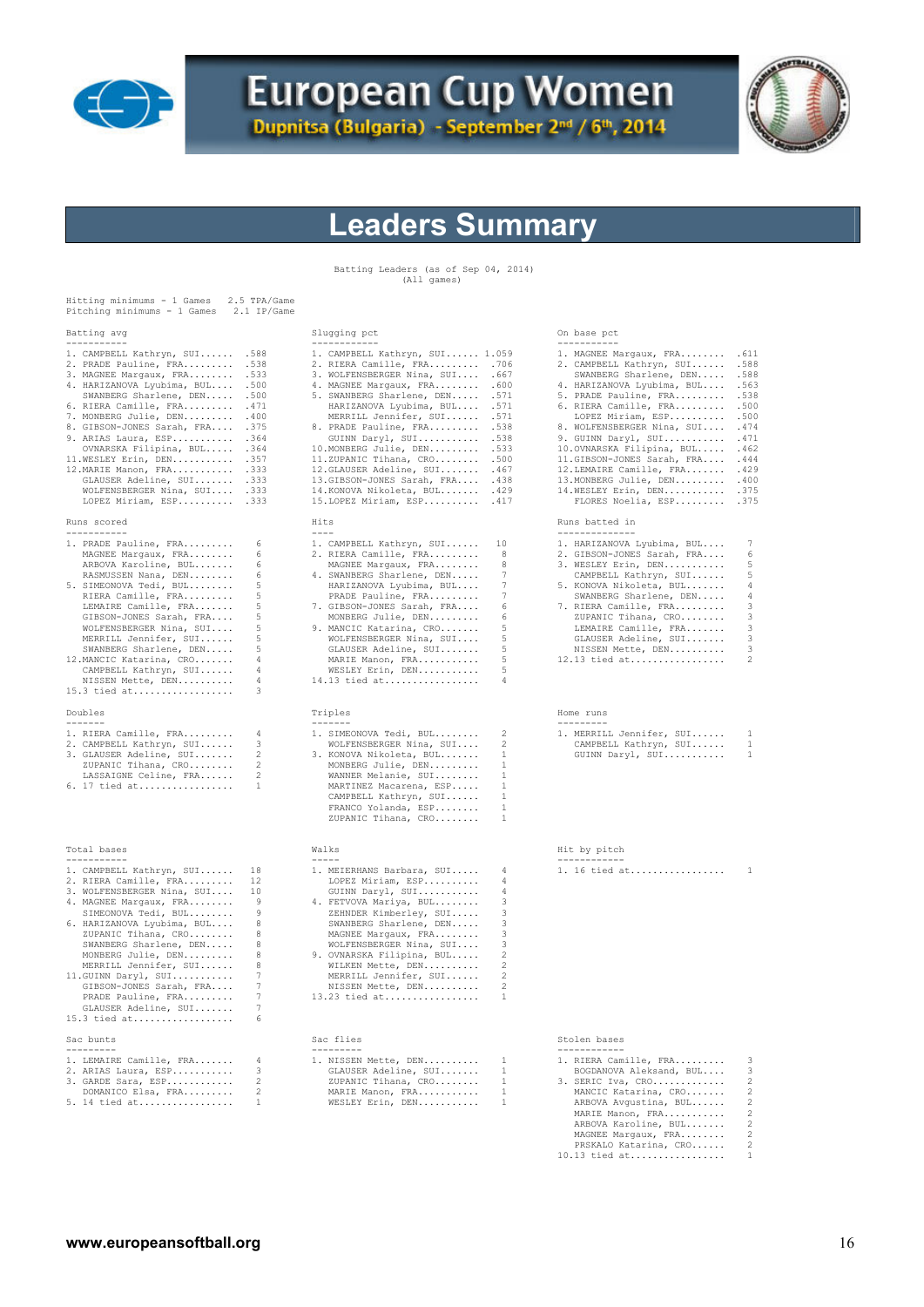

# **European Cup Women**

Dupnitsa (Bulgaria) - September 2<sup>nd</sup> / 6<sup>th</sup>, 2014



Total plate appearances

| 1. WOLFENSBERGER Nina, SUI | 19 |
|----------------------------|----|
| MAGNEE Margaux, FRA        | 19 |
| 3. LEMAIRE Camille, FRA    | 18 |
| GIBSON-JONES Sarah, FRA    | 18 |
| RIERA Camille, FRA         | 18 |
| 6. RASMUSSEN Nana, DEN     | 17 |
| GLAUSER Adeline, SUI       | 17 |
| GUINN Daryl, SUI           | 17 |
| SWANBERG Sharlene, DEN     | 17 |
| CAMPBELL Kathryn, SUI      | 17 |
| MARIE Manon, FRA           | 17 |
| WILKEN Mette, DEN          | 17 |
| WESLEY Erin, DEN           | 17 |
| ZUPANIC Tihana, CRO        | 17 |
| NISSEN Mette, DEN          | 17 |

Hitting minimums - 1 Games 2.5 TPA/Game Pitching minimums - 1 Games 2.1 IP/Game

#### Avg w/2 outs

| 1. NISSEN Mette, DEN 1.000<br>PRADE Pauline, FRA 1.000 | 1. LASSAIGNE Celine, FRA 1.000<br>PASTOR Encarna, ESP 1.000                                                                  | 1. SWANBERG Shar<br>2. PRADE Pauline |
|--------------------------------------------------------|------------------------------------------------------------------------------------------------------------------------------|--------------------------------------|
| ARIAS Laura, ESP 1.000                                 | 3. RIERA Camille, FRA .750                                                                                                   | 3. CAMPBELL Kath                     |
| 4. CAMPBELL Kathryn, SUI . 667                         | HARIZANOVA Lyubima, BUL .750                                                                                                 | 4. GIBSON-JONES                      |
| 5. MARIE Manon, FRA .500                               | 5. ARIAS Laura, ESP . 667                                                                                                    | 5. ZUPANIC Tihan                     |
| GUINN Daryl, SUI .500                                  | 6. MAGNEE Margaux, FRA .636                                                                                                  | 6. HARIZANOVA Ly                     |
| LOPEZ Miriam, ESP .500                                 | 7. CAMPBELL Kathryn, SUI<br>.625                                                                                             | GUINN Daryl,                         |
| 8. HARAMINA Michaela, CRO<br>.400                      | 8. SIMEONOVA Tedi, BUL<br>.600                                                                                               | LEMAIRE Camil                        |
| HARIZANOVA Lyubima, BUL<br>.400                        | 9. GLAUSER Adeline, SUI . 571                                                                                                | 9. RIERA Camille                     |
| WESLEY Erin, DEN<br>.400                               | 10. WOLFENSBERGER Nina, SUI<br>.556                                                                                          | 10.WESLEY Erin.                      |
| 11. MANCIC Katarina, CRO<br>.333                       | 11. MARIE Manon, FRA 500                                                                                                     | 11. MONBERG Julie                    |
| MAGNEE Margaux, FRA .333                               | MONBERG Julie, DEN .500                                                                                                      | ARBOVA Karoli                        |
| KONOVA Nikoleta, BUL .333                              | PRADE Pauline, FRA .500                                                                                                      | FRANCO Yoland                        |
| LEMAIRE Camille, FRA .333                              | ARBOVA Avqustina, BUL .500                                                                                                   | LOPEZ Miriam,                        |
| OVNARSKA Filipina, BUL .333                            | OVNARSKA Filipina, BUL .500                                                                                                  | 15.NISSEN Mette,                     |
| Avg w/bases loaded<br>-------------------              | Avg w/RBI ops<br>-------------                                                                                               | Pct adv runners<br>---------------   |
|                                                        | 1. GLAUSER Adeline, SUI 1.000 1. ZUPANIC Tihana, CRO 1.000 1. SWANBERG Shar<br>$\Omega$ crassmone classics constant $\Omega$ | 2.577727                             |

| I. GUAUUER AUGIING, UUI I.UUU |  |
|-------------------------------|--|
| MONBERG Julie, DEN 1.000      |  |
| KONOVA Nikoleta, BUL 1.000    |  |
| SWANBERG Sharlene, DEN 1.000  |  |
| 5. GEELLER Lena, SUI 500      |  |

<page/><br>Pinch hitting avg<br>------------------

Batting Analysis Leaders (as of Sep 04, 2014) (All games)

| 1. RIERA Camille, FRA 1.000<br>1. CAMPBELL Kathryn, SUI<br>.588<br>2. PRADE Pauline, FRA<br>CARATINI Marion, FRA 1.000<br>.538<br>WESLEY Erin, DEN 1.000<br>3. MAGNEE Margaux, FRA<br>.533<br>FLORES Noelia, ESP 1.000<br>4. HARIZANOVA Lyubima, BUL<br>.500<br>HARIZANOVA Lyubima, BUL 1.000<br>SWANBERG Sharlene, DEN<br>.500<br>6. RIERA Camille, FRA<br>.471<br>KYNDESENSofia, DEN 1.000<br>7. MONBERG Julie, DEN<br>.400<br>ARIAS Laura, ESP 1.000<br>8. MONBERG Julie, DEN<br>8. GIBSON-JONES Sarah, FRA<br>.375<br>.750<br>MARIE Manon, FRA<br>9. OVNARSKA Filipina, BUL<br>.364<br>.750<br>10. MAGNEE Margaux, FRA<br>ARIAS Laura, ESP<br>.364<br>.727<br>11.GIBSON-JONES Sarah, FRA<br>11. WESLEY Erin, DEN<br>.357<br>.667<br>12. WOLFENSBERGER Nina, SUI<br>.333<br>OVNARSKA Filipina, BUL<br>.667<br>MARIE Manon, FRA<br>.333<br>13. MANCIC Katarina, CRO<br>.600<br>GLAUSER Adeline, SUI .333<br>14. CAMPBELL Kathryn, SUI . 500<br>LOPEZ Miriam, ESP<br>.333<br>WOLFENSBERGER Nina, SUI .500<br>Avq $w/2$ outs<br>Avg w/bases empty<br>Avq w/runners<br>------------<br>-----------------<br>-------------<br>1. NISSEN Mette, DEN 1.000<br>1. LASSAIGNE Celine, FRA 1.000<br>1. SWANBERG Sharlene, DEN<br>.714<br>PRADE Pauline, FRA 1.000<br>PASTOR Encarna, ESP 1.000<br>2. PRADE Pauline, FRA<br>.571<br>ARIAS Laura, ESP 1.000<br>3. RIERA Camille, FRA<br>3. CAMPBELL Kathryn, SUI<br>.556<br>.750<br>4. CAMPBELL Kathryn, SUI . 667<br>.455<br>HARIZANOVA Lyubima, BUL<br>.750<br>4. GIBSON-JONES Sarah, FRA<br>.429<br>5. MARIE Manon, FRA . 500<br>5. ARIAS Laura, ESP<br>.667<br>5. ZUPANIC Tihana, CRO<br>GUINN Daryl, SUI .500<br>.400<br>6. MAGNEE Margaux, FRA<br>.636<br>6. HARIZANOVA Lyubima, BUL<br>LOPEZ Miriam, ESP .500<br>.400<br>7. CAMPBELL Kathryn, SUI<br>.625<br>GUINN Daryl, SUI<br>LEMAIRE Camille, FRA<br>.400<br>8. HARAMINA Michaela, CRO<br>.400<br>8. SIMEONOVA Tedi, BUL<br>.600<br>.385<br>HARIZANOVA Lyubima, BUL<br>.400<br>9. GLAUSER Adeline, SUI<br>.571<br>9. RIERA Camille, FRA<br>.400<br>10. WESLEY Erin, DEN<br>.364<br>10. WOLFENSBERGER Nina, SUI<br>.556<br>WESLEY Erin, DEN<br>.333<br>.333<br>11. MANCIC Katarina, CRO<br>11. MARIE Manon, FRA<br>.500<br>11. MONBERG Julie, DEN<br>.333<br>MONBERG Julie, DEN<br>.333<br>MAGNEE Margaux, FRA<br>.500<br>ARBOVA Karoline, BUL<br>KONOVA Nikoleta, BUL .333<br>FRANCO Yolanda, ESP<br>.333<br>PRADE Pauline, FRA<br>.500<br>LEMAIRE Camille, FRA .333<br>ARBOVA Avqustina, BUL<br>LOPEZ Miriam, ESP<br>.333<br>.500<br>OVNARSKA Filipina, BUL .333<br>15.NISSEN Mette, DEN<br>.300<br>OVNARSKA Filipina, BUL<br>.500<br>Avg w/bases loaded<br>Avg w/RBI ops<br>Pct adv runners | Avg vs left      | Avg vs right   | Pct reach as leadoff  |
|------------------------------------------------------------------------------------------------------------------------------------------------------------------------------------------------------------------------------------------------------------------------------------------------------------------------------------------------------------------------------------------------------------------------------------------------------------------------------------------------------------------------------------------------------------------------------------------------------------------------------------------------------------------------------------------------------------------------------------------------------------------------------------------------------------------------------------------------------------------------------------------------------------------------------------------------------------------------------------------------------------------------------------------------------------------------------------------------------------------------------------------------------------------------------------------------------------------------------------------------------------------------------------------------------------------------------------------------------------------------------------------------------------------------------------------------------------------------------------------------------------------------------------------------------------------------------------------------------------------------------------------------------------------------------------------------------------------------------------------------------------------------------------------------------------------------------------------------------------------------------------------------------------------------------------------------------------------------------------------------------------------------------------------------------------------------------------------------------------------------------------------------------------------------------------------------------------------------------------------------------------------------------------------------------------------------------------------------------------------------------------------------------------------------------------------------------------------------------------------------------------------------------------------------------------------------------------------------------------------------------------------------------------------------------------------------|------------------|----------------|-----------------------|
|                                                                                                                                                                                                                                                                                                                                                                                                                                                                                                                                                                                                                                                                                                                                                                                                                                                                                                                                                                                                                                                                                                                                                                                                                                                                                                                                                                                                                                                                                                                                                                                                                                                                                                                                                                                                                                                                                                                                                                                                                                                                                                                                                                                                                                                                                                                                                                                                                                                                                                                                                                                                                                                                                                |                  |                | --------------------- |
|                                                                                                                                                                                                                                                                                                                                                                                                                                                                                                                                                                                                                                                                                                                                                                                                                                                                                                                                                                                                                                                                                                                                                                                                                                                                                                                                                                                                                                                                                                                                                                                                                                                                                                                                                                                                                                                                                                                                                                                                                                                                                                                                                                                                                                                                                                                                                                                                                                                                                                                                                                                                                                                                                                |                  |                |                       |
|                                                                                                                                                                                                                                                                                                                                                                                                                                                                                                                                                                                                                                                                                                                                                                                                                                                                                                                                                                                                                                                                                                                                                                                                                                                                                                                                                                                                                                                                                                                                                                                                                                                                                                                                                                                                                                                                                                                                                                                                                                                                                                                                                                                                                                                                                                                                                                                                                                                                                                                                                                                                                                                                                                |                  |                |                       |
|                                                                                                                                                                                                                                                                                                                                                                                                                                                                                                                                                                                                                                                                                                                                                                                                                                                                                                                                                                                                                                                                                                                                                                                                                                                                                                                                                                                                                                                                                                                                                                                                                                                                                                                                                                                                                                                                                                                                                                                                                                                                                                                                                                                                                                                                                                                                                                                                                                                                                                                                                                                                                                                                                                | ---------------- | -------------- |                       |

| 1. GLAUSER Adeline, SUI 1.000             | 1. ZUPANIC Tihana, CRO 1.000     | 1. SWANBERG Sharlene, DEN .875  |  |
|-------------------------------------------|----------------------------------|---------------------------------|--|
| MONBERG Julie, DEN 1.000                  | 2. SWANBERG Sharlene, DEN . 714  | 2. ARIAS Laura, ESP .818        |  |
| KONOVA Nikoleta, BUL 1.000                | 3. CAMPBELL Kathryn, SUI . 600   | 3. LIND Katrine, DEN .800       |  |
| SWANBERG Sharlene, DEN 1.000              | LEMAIRE Camille, FRA . 600       | 4. LEMAIRE Camille, FRA .714    |  |
| 5. GFELLER Lena, SUI .500                 | 5. GIBSON-JONES Sarah, FRA . 500 | 5. MAGNEE Margaux, FRA 667      |  |
| MEIERHANS Barbara, SUI .500               | KONOVA Nikoleta, BUL .500        | 6. LOPEZ Miriam, ESP .625       |  |
| 7. RASMUSSEN Nana, DEN . 000              | FETVOVA Mariya, BUL .500         | 7. ARBOVA Karoline, BUL .600    |  |
| WOLFENSBERGER Nina, SUI .000              | FRANCO Yolanda, ESP .500         | 8. RIERA Camille, FRA .571      |  |
| BUSSO Constanza, ESP .000                 | 9. MONBERG Julie, DEN . 429      | FLORES Noelia, ESP .571         |  |
| MERRILL Jennifer, SUI .000                | HARIZANOVA Lyubima, BUL . 429    | WILKEN Mette, DEN .571          |  |
| GUINN Daryl, SUI .000                     | WESLEY Erin, DEN . 429           | GARDE Sara, ESP .571            |  |
| KYNDESENSofia, DEN .000                   | 12. RIERA Camille, FRA . 375     | GUINN Daryl, SUI .571           |  |
| ARBOVA Avqustina, BUL .000                | 13.NISSEN Mette, DEN .333        | PRADE Pauline, FRA .571         |  |
| LIND Katrine, DEN .000                    | FLORES Noelia, ESP .333          | 14. CAMPBELL Kathryn, SUI . 556 |  |
| ARIAS Laura, ESP .000                     | MERRILL Jennifer, SUI .333       | 15. MARIE Manon, FRA . 545      |  |
| $\sim$ $\sim$ $\sim$ $\sim$ $\sim$ $\sim$ |                                  |                                 |  |

| Pinch hitting avg                                                                                                      | Pinch hit at bats                                                                                         | Pinch hits               |  |
|------------------------------------------------------------------------------------------------------------------------|-----------------------------------------------------------------------------------------------------------|--------------------------|--|
| 1. BONAUDO Marion, FRA 1.000<br>2. JOHANSEN Malene, DEN .000<br>DUVNJAK Paula, CRO .000<br>STEPANCIC Brigita, CRO .000 | 1. DUVNJAK Paula, CRO 2<br>JOHANSEN Malene, DEN 2<br>3. STEPANCIC Brigita, CRO 1<br>BONAUDO Marion, FRA 1 | 1. BONAUDO Marion, FRA 1 |  |

| 1. RIERA Camille, FRA<br>CARATINI Marion, FRA<br>WESLEY Erin, DEN<br>FLORES Noelia, ESP<br>HARIZANOVA Lyubima, BUL<br>KYNDESENSofia, DEN | 1,000<br>1,000<br>1,000<br>1,000<br>1,000<br>1,000 |
|------------------------------------------------------------------------------------------------------------------------------------------|----------------------------------------------------|
| ARIAS Laura, ESP                                                                                                                         | 1,000                                              |
| 8. MONBERG Julie, DEN                                                                                                                    | .750                                               |
| MARIE Manon, FRA                                                                                                                         | .750                                               |
| 10. MAGNEE Margaux, FRA                                                                                                                  | .727                                               |
| 11.GIBSON-JONES Sarah, FRA                                                                                                               | .667                                               |
| OVNARSKA Filipina, BUL                                                                                                                   | .667                                               |
| 13. MANCIC Katarina, CRO                                                                                                                 | .600                                               |
| 14. CAMPBELL Kathryn, SUI                                                                                                                | .500                                               |
| WOLFENSBERGER Nina, SUI                                                                                                                  | .500                                               |

| 1. SWANBERG Sharlene, DEN  | .714 |
|----------------------------|------|
| 2. PRADE Pauline, FRA      | .571 |
|                            |      |
| 3. CAMPBELL Kathryn, SUI   | .556 |
| 4. GIBSON-JONES Sarah, FRA | .455 |
| 5. ZUPANIC Tihana, CRO     | .429 |
| 6. HARIZANOVA Lyubima, BUL | .400 |
| GUINN Daryl, SUI           | .400 |
| LEMAIRE Camille, FRA       | .400 |
| 9. RIERA Camille, FRA      | .385 |
| 10. WESLEY Erin, DEN       | .364 |
| 11. MONBERG Julie, DEN     | .333 |
| ARBOVA Karoline, BUL       | .333 |
| FRANCO Yolanda, ESP        | .333 |
| LOPEZ Miriam, ESP          | .333 |
| 15.NISSEN Mette, DEN       | .300 |
|                            |      |

| 1. SWANBERG Sharlene, DEN | .875 |
|---------------------------|------|
| 2. ARIAS Laura, ESP       | .818 |
| 3. LIND Katrine, DEN      | .800 |
| 4. LEMAIRE Camille, FRA   | .714 |
| 5. MAGNEE Margaux, FRA    | .667 |
| 6. LOPEZ Miriam, ESP      | .625 |
| 7. ARBOVA Karoline, BUL   | .600 |
| 8. RIERA Camille, FRA     | .571 |
| FLORES Noelia, ESP        | .571 |
| WILKEN Mette, DEN         | .571 |
| GARDE Sara, ESP           | .571 |
| GUINN Daryl, SUI          | .571 |
| PRADE Pauline, FRA        | .571 |
| 14. CAMPBELL Kathryn, SUI | .556 |
| 15. MARIE Manon, FRA      | .545 |
|                           |      |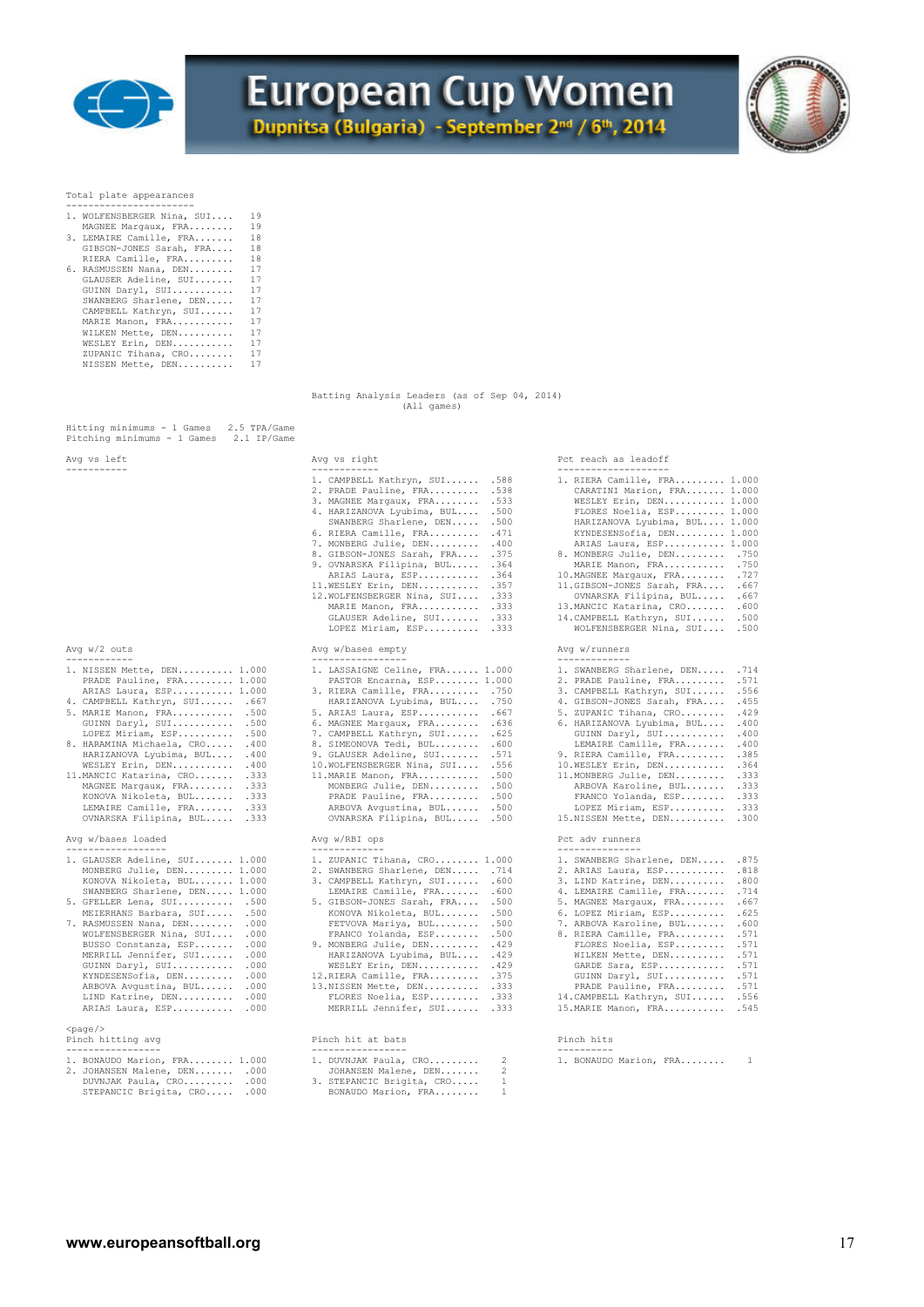

## **European Cup Women** Dupnitsa (Bulgaria) - September 2nd / 6th, 2014



- 
- 
- 
- 

| 1. KONOVA Nikoleta, BUL 4  | 1. ARIAS Laura, ESP 6 |   | 1. BUSSO Constanza, ESP 11     |
|----------------------------|-----------------------|---|--------------------------------|
| WESLEY Erin, DEN 4         | MARIE Manon, FRA 6    |   | 2. WOLFENSBERGER Nina, SUI 10  |
| 3. CAMPBELL Kathryn, SUI 3 | LEMAIRE Camille, FRA  | 6 | 3. ZEHNDER Kimberley, SUI<br>8 |
| 4. WARREN Iva, BUL 2       | 4. WARREN Iva, BUL 2  |   | RASMUSSEN Nana, DEN 8          |
| NISSEN Mette, DEN 2        | GARDE Sara, ESP 2     |   | 5. KYNDESENSofia, DEN<br>7     |
| BONAUDO Marion, FRA 2      | HAGER Nadine, SUI 2   |   | TRIGUEROS Miriam, ESP<br>- 7   |
| GIBSON-JONES Sarah, FRA 2  | ALONSO Beatriz, ESP 2 |   | WESLEY Erin, DEN<br>7          |
| 8. 22 tied at 1            | WESLEY Erin, DEN 2    |   | 8. MONBERG Julie, DEN<br>6     |
|                            | NISSEN Mette, DEN 2   |   | 9. GIBSON-JONES Sarah, FRA 5   |
|                            | FLORES Noelia, ESP 2  |   | 10. CARATINI Marion, FRA 4     |
|                            |                       |   | GUINN Daryl, SUI 4             |

| 1. WESLEY Erin, DEN 6      |                | 1. GARDE Sara, ESP     | 8  |
|----------------------------|----------------|------------------------|----|
| BUSSO Constanza, ESP 6     |                | 2. DOMANICO Elsa, FRA  | 7  |
| TRIGUEROS Miriam, ESP      | $6 -$          | LEMAIRE Camille, FRA   | 7  |
| ZUPANIC Tihana, CRO        | 6 <sup>6</sup> | RASMUSSEN Nana, DEN    | 7  |
| ARBOVA Karoline, BUL       | - 6            | KYNDESENSofia, DEN     | 7  |
| 6. GIBSON-JONES Sarah, FRA | 5 <sub>5</sub> | 6. WILKEN Mette, DEN   | 6  |
| PRSKALO Katarina, CRO      | $5 -$          | MARIE Manon, FRA       | 6  |
| WOLFENSBERGER Nina, SUI    | 5 <sub>5</sub> | LIND Katrine, DEN      | 6  |
| RIERA Camille, FRA         | $5 - 5$        | ARIAS Laura, ESP       | 6  |
| CAMPBELL Kathryn, SUI      | $5 - 1$        | 10.LOPEZ Miriam, ESP   | 5  |
| $11.10$ tied at            | $4\degree$     | ZEHNDER Kimberley, SUI | 5  |
|                            |                | MOYA Sonia, ESP        | .5 |
|                            |                | 13.14 tied at 4        |    |

2-out RBIs Runners advanced Runners left on base

| 1. KONOVA Nikoleta, BUL 4 |                | 1. ARIAS Laura, ESP  | - 6            | 1. BUSSO Constanza, ESP 11 |                |
|---------------------------|----------------|----------------------|----------------|----------------------------|----------------|
| WESLEY Erin, DEN 4        |                | MARIE Manon, FRA     | -6             | 2. WOLFENSBERGER Nina, SUI | 10             |
| 3. CAMPBELL Kathryn, SUI  | -3             | LEMAIRE Camille, FRA | 6              | 3. ZEHNDER Kimberley, SUI  | 8              |
| 4. WARREN Iva, BUL 2      |                | 4. WARREN Iva, BUL   | $\overline{2}$ | RASMUSSEN Nana, DEN        | 8              |
| NISSEN Mette, DEN         | $\overline{2}$ | GARDE Sara, ESP 2    |                | 5. KYNDESENSofia, DEN      | 7              |
| BONAUDO Marion, FRA 2     |                | HAGER Nadine, SUI    | -2             | TRIGUEROS Miriam, ESP      | 7              |
| GIBSON-JONES Sarah, FRA 2 |                | ALONSO Beatriz, ESP  | 2              | WESLEY Erin, DEN           | 7              |
| 8. 22 tied at             |                | WESLEY Erin, DEN     | $\overline{2}$ | 8. MONBERG Julie, DEN      | 6              |
|                           |                | NISSEN Mette, DEN 2  |                | 9. GIBSON-JONES Sarah, FRA | 5              |
|                           |                | FLORES Noelia, ESP 2 |                | 10. CARATINI Marion, FRA   | $4^{\circ}$    |
|                           |                | $11.20$ tied at      | and the state  | GUINN Daryl, SUI           | 4              |
|                           |                |                      |                | TOPALOVA Elena, BUL        | 4              |
|                           |                |                      |                | MAGNEE Margaux, FRA        | $\overline{4}$ |
|                           |                |                      |                | MERRILL Jennifer, SUI      | $\overline{4}$ |
|                           |                |                      |                | LEMAIRE Camille, FRA       | $\overline{4}$ |
| Fly outs                  |                | Ground outs          |                | Fly outs/Ground outs       |                |
|                           |                |                      |                | --------------------       |                |

| 1. WESLEY Erin, DEN        | - 6 | 1. GARDE Sara, ESP       | 8  | 1. MANCIC Katarina, CRO 99.00  |
|----------------------------|-----|--------------------------|----|--------------------------------|
| BUSSO Constanza, ESP       | 6   | 2. DOMANICO Elsa, FRA 7  |    | 2. ZUPANIC Tihana, CRO 6.00    |
| TRIGUEROS Miriam, ESP      | 6   | LEMAIRE Camille, FRA 7   |    | 3. CAMPBELL Kathryn, SUI 5.00  |
| ZUPANIC Tihana, CRO        | -6  | RASMUSSEN Nana, DEN      | 7  | WOLFENSBERGER Nina, SUI 5.00   |
| ARBOVA Karoline, BUL       | -6  | KYNDESENSofia, DEN 7     |    | 5. MERRILL Jennifer, SUI 4.00  |
| 6. GIBSON-JONES Sarah, FRA | - 5 | 6. WILKEN Mette, DEN     | -6 | SWANBERG Sharlene, DEN 4.00    |
| PRSKALO Katarina, CRO      |     | MARIE Manon, FRA         | 6. | 7. ARBOVA Karoline, BUL 3.00   |
| WOLFENSBERGER Nina, SUI 5  |     | LIND Katrine, DEN        | -6 | TRIGUEROS Miriam, ESP 3.00     |
| RIERA Camille, FRA         | -5  | ARIAS Laura, ESP         | 6  | 9. RIERA Camille, FRA 2.50     |
| CAMPBELL Kathryn, SUI      | -5  | 10. LOPEZ Miriam, ESP    |    | GIBSON-JONES Sarah, FRA 2.50   |
| 11.10 tied at              | 4   | ZEHNDER Kimberley, SUI 5 |    | 11.NISSEN Mette, DEN 2.00      |
|                            |     | MOYA Sonia, ESP          |    | GUINN Daryl, SUI 2.00          |
|                            |     | $13.14$ tied at          |    | 13. PRSKALO Katarina, CRO 1.67 |
|                            |     |                          |    | 14. WESLEY Erin, DEN 1.50      |
|                            |     |                          |    | BUSSO Constanza, ESP 1.50      |

Ground outs/Fly outs

<page/>

99.00<br>
3. KYNDESENSOfia, DEN.......... 7.00<br>
4. LIND Katrine, DEN........... 6.00<br>
5. LOPEZ Miriam, ESP.......... 5.00<br>
6. ORESCANIN Lorena, CRO....... 4.00<br>
7. LEMAIRE Camille, FRA......... 3.50<br>
8. MARIE Manon, FRA...... 9. ZEHNDER Kimberley, SUI..... 2.50 10.RASMUSSEN Nana, DEN........ 2.33 DOMANICO Elsa, FRA......... 2.33 12.MAGNEE Margaux, FRA........ 2.00

-------------------- 1. GARDE Sara, ESP............ 99.00

CARATINI Marion, FRA....... 2.00 OVNARSKA Filipina, BUL..... 2.00 ARIAS Laura, ESP........... 2.00

## Batting Per-Game Leaders (as of Sep 04, 2014)

# Hitting minimums - 1 Games 2.5 TPA/Game Pitching minimums - 1 Games 2.1 IP/Game Hits per game Runs scored per game Doubles per game

| KONOVA Nikoleta, BUL    | 0.20 |
|-------------------------|------|
| FRANCO Yolanda, ESP     | 0.20 |
| 8. RIERA Camille, FRA   | 0.00 |
| GIBSON-JONES Sarah, FRA | 0.00 |
| MANCIC Katarina, CRO    | 0.00 |
| MARIE Manon, FRA        | 0.00 |
| CARATINI Marion, FRA    | 0.00 |
| PRSKALO Katarina, CRO   | 0.00 |
| HARAMINA Michaela, CRO  | 0.00 |
| RASMUSSEN Nana, DEN     | 0.00 |
|                         |      |

#### **www.europeansoftball.org** 18

| urro her dame<br>-------------                                | Kuns scored ber dame<br>-------------------- | nnmres her dame<br>----------------- |  |
|---------------------------------------------------------------|----------------------------------------------|--------------------------------------|--|
| 1. CAMPBELL Kathryn, SUI 2.00                                 | 1. RASMUSSEN Nana, DEN 1.20                  | 1. RIERA Camille, FRA 0.80           |  |
| 2. RIERA Camille, FRA 1.60                                    | MAGNEE Margaux, FRA 1.20                     | 2. CAMPBELL Kathryn, SUI 0.60        |  |
| MAGNEE Margaux, FRA 1.60                                      | ARBOVA Karoline, BUL 1.20                    | 3. ZUPANIC Tihana, CRO 0.40          |  |
| 4. SWANBERG Sharlene, DEN 1.40                                | PRADE Pauline, FRA 1.20                      | GLAUSER Adeline, SUI 0.40            |  |
| HARIZANOVA Lyubima, BUL 1.40                                  | 5. RIERA Camille, FRA 1.00                   | 5. GIBSON-JONES Sarah, FRA 0.20      |  |
| PRADE Pauline, FRA 1.40                                       | GIBSON-JONES Sarah, FRA 1.00                 | RASMUSSEN Nana, DEN 0.20             |  |
| 7. GIBSON-JONES Sarah, FRA 1.20                               | WOLFENSBERGER Nina, SUI 1.00                 | WOLFENSBERGER Nina, SUI 0.20         |  |
| MONBERG Julie, DEN 1.20                                       | MERRILL Jennifer, SUI 1.00                   | CARATINI Marion, FRA 0.20            |  |
| 9. MANCIC Katarina, CRO 1.00                                  | SWANBERG Sharlene, DEN 1.00                  | MARIE Manon, FRA 0.20                |  |
| WOLFENSBERGER Nina, SUI 1.00                                  | LEMAIRE Camille, FRA 1.00                    | MAGNEE Margaux, FRA 0.20             |  |
| GLAUSER Adeline, SUI 1.00                                     | 11. CAMPBELL Kathryn, SUI 0.80               | SWANBERG Sharlene, DEN 0.20          |  |
| MARIE Manon, FRA 1.00                                         | MANCIC Katarina, CRO 0.80                    | ORESCANIN Lorena, CRO 0.20           |  |
| WESLEY Erin, DEN 1.00                                         | NISSEN Mette, DEN 0.80                       | ARBOVA Karoline, BUL 0.20            |  |
| 14.ZUPANIC Tihana, CRO 0.80                                   | 14.WILKEN Mette, DEN 0.60                    | MERRILL Jennifer, SUI 0.20           |  |
| HARAMINA Michaela, CRO 0.80                                   | HARIZANOVA Lyubima, BUL 0.60                 | HARIZANOVA Lyubima, BUL 0.20         |  |
| Triples per game<br>----------------                          | Homers per game<br>---------------           | RBIs per game<br>--------------      |  |
| 1. WOLFENSBERGER Nina, SUI 0.40 1. CAMPBELL Kathryn, SUI 0.20 |                                              | 1. HARIZANOVA Lyubima, BUL 1.40      |  |

| 1. WOLFENSBERGER Nina, SUI 0.40 |  | 1. CAMPBELL Kathryn, SUI 0.20 | 1. HARIZANOVA Lyubima, BUL 1.40 |  |
|---------------------------------|--|-------------------------------|---------------------------------|--|
| 2. CAMPBELL Kathryn, SUI 0.20   |  | MERRILL Jennifer, SUI 0.20    | 2. GIBSON-JONES Sarah, FRA 1.20 |  |
| ZUPANIC Tihana, CRO 0.20        |  | GUINN Daryl, SUI 0.20         | 3. CAMPBELL Kathryn, SUI 1.00   |  |
| MONBERG Julie, DEN 0.20         |  | 4. RIERA Camille, FRA 0.00    | WESLEY Erin, DEN 1.00           |  |
| MARTINEZ Macarena, ESP 0.20     |  | ZUPANIC Tihana, CRO 0.00      | 5. KONOVA Nikoleta, BUL 0.80    |  |
| KONOVA Nikoleta, BUL 0.20       |  | MANCIC Katarina, CRO 0.00     | SWANBERG Sharlene, DEN 0.80     |  |
| FRANCO Yolanda, ESP 0.20        |  | GIBSON-JONES Sarah, FRA 0.00  | 7. RIERA Camille, FRA 0.60      |  |
| 8. RIERA Camille, FRA 0.00      |  | MONBERG Julie, DEN 0.00       | ZUPANIC Tihana, CRO 0.60        |  |
| GIBSON-JONES Sarah, FRA 0.00    |  | WOLFENSBERGER Nina, SUI 0.00  | GLAUSER Adeline, SUI 0.60       |  |
| MANCIC Katarina, CRO 0.00       |  | GLAUSER Adeline, SUI 0.00     | NISSEN Mette, DEN 0.60          |  |
| MARIE Manon, FRA 0.00           |  | MAGNEE Margaux, FRA 0.00      | LEMAIRE Camille, FRA 0.60       |  |
| CARATINI Marion, FRA 0.00       |  | MARTINEZ Macarena, ESP 0.00   | 12. MARTINEZ Macarena, ESP 0.40 |  |
| PRSKALO Katarina, CRO 0.00      |  | MARIE Manon, FRA 0.00         | MARIE Manon, FRA 0.40           |  |
| HARAMINA Michaela, CRO 0.00     |  | CARATINI Marion, FRA 0.00     | MONBERG Julie, DEN 0.40         |  |
| RASMUSSEN Nana, DEN 0.00        |  | PRSKALO Katarina, CRO 0.00    | FLORES Noelia, ESP 0.40         |  |
|                                 |  |                               |                                 |  |

| 2. RIERA Camille, FRA 1.60<br>MAGNEE Margaux, FRA 1.20<br>ARBOVA Karoline, BUL 1.20<br>MAGNEE Margaux, FRA 1.60<br>PRADE Pauline, FRA 1.20<br>HARIZANOVA Lyubima, BUL 1.40<br>5. RIERA Camille, FRA 1.00<br>PRADE Pauline, FRA 1.40<br>GIBSON-JONES Sarah, FRA 1.00<br>WOLFENSBERGER Nina, SUI 1.00<br>MONBERG Julie, DEN 1.20<br>MERRILL Jennifer, SUI 1.00<br>SWANBERG Sharlene, DEN 1.00<br>WOLFENSBERGER Nina, SUI 1.00<br>LEMAIRE Camille, FRA 1.00<br>GLAUSER Adeline, SUI 1.00<br>11. CAMPBELL Kathryn, SUI 0.80<br>MARIE Manon, FRA 1.00<br>MANCIC Katarina, CRO 0.80<br>WESLEY Erin, DEN 1.00<br>NISSEN Mette, DEN 0.80<br>14.WILKEN Mette, DEN 0.60<br>HARAMINA Michaela, CRO 0.80<br>HARIZANOVA Lyubima, BUL 0.60<br>RBIs per game<br>Homers per game<br>---------------<br>-------------<br>1. CAMPBELL Kathryn, SUI 0.20<br>MERRILL Jennifer, SUI 0.20<br>ZUPANIC Tihana, CRO 0.20<br>GUINN Daryl, SUI 0.20<br>MONBERG Julie, DEN<br>4. RIERA Camille, FRA 0.00<br>0.20 | 0.60 | 1. RIERA Camille, FRA 0.80      |  | 1. RASMUSSEN Nana, DEN 1.20 |      | 1. CAMPBELL Kathryn, SUI 2.00 |  |
|--------------------------------------------------------------------------------------------------------------------------------------------------------------------------------------------------------------------------------------------------------------------------------------------------------------------------------------------------------------------------------------------------------------------------------------------------------------------------------------------------------------------------------------------------------------------------------------------------------------------------------------------------------------------------------------------------------------------------------------------------------------------------------------------------------------------------------------------------------------------------------------------------------------------------------------------------------------------------------------|------|---------------------------------|--|-----------------------------|------|-------------------------------|--|
| 4. SWANBERG Sharlene, DEN 1.40<br>7. GIBSON-JONES Sarah, FRA 1.20<br>9. MANCIC Katarina, CRO 1.00<br>14.ZUPANIC Tihana, CRO 0.80<br>Triples per game<br>-----------------<br>1. WOLFENSBERGER Nina, SUI 0.40<br>2. CAMPBELL Kathryn, SUI 0.20                                                                                                                                                                                                                                                                                                                                                                                                                                                                                                                                                                                                                                                                                                                                        |      | 2. CAMPBELL Kathryn, SUI        |  |                             |      |                               |  |
|                                                                                                                                                                                                                                                                                                                                                                                                                                                                                                                                                                                                                                                                                                                                                                                                                                                                                                                                                                                      | 0.40 | 3. ZUPANIC Tihana, CRO          |  |                             |      |                               |  |
|                                                                                                                                                                                                                                                                                                                                                                                                                                                                                                                                                                                                                                                                                                                                                                                                                                                                                                                                                                                      | 0.40 | GLAUSER Adeline, SUI            |  |                             |      |                               |  |
|                                                                                                                                                                                                                                                                                                                                                                                                                                                                                                                                                                                                                                                                                                                                                                                                                                                                                                                                                                                      | 0.20 | 5. GIBSON-JONES Sarah, FRA      |  |                             |      |                               |  |
|                                                                                                                                                                                                                                                                                                                                                                                                                                                                                                                                                                                                                                                                                                                                                                                                                                                                                                                                                                                      | 0.20 | RASMUSSEN Nana, DEN             |  |                             |      |                               |  |
|                                                                                                                                                                                                                                                                                                                                                                                                                                                                                                                                                                                                                                                                                                                                                                                                                                                                                                                                                                                      | 0.20 | WOLFENSBERGER Nina, SUI         |  |                             |      |                               |  |
|                                                                                                                                                                                                                                                                                                                                                                                                                                                                                                                                                                                                                                                                                                                                                                                                                                                                                                                                                                                      | 0.20 | CARATINI Marion, FRA            |  |                             |      |                               |  |
|                                                                                                                                                                                                                                                                                                                                                                                                                                                                                                                                                                                                                                                                                                                                                                                                                                                                                                                                                                                      | 0.20 | MARIE Manon, FRA                |  |                             |      |                               |  |
|                                                                                                                                                                                                                                                                                                                                                                                                                                                                                                                                                                                                                                                                                                                                                                                                                                                                                                                                                                                      |      | MAGNEE Margaux, FRA 0.20        |  |                             |      |                               |  |
|                                                                                                                                                                                                                                                                                                                                                                                                                                                                                                                                                                                                                                                                                                                                                                                                                                                                                                                                                                                      |      | SWANBERG Sharlene, DEN 0.20     |  |                             |      |                               |  |
|                                                                                                                                                                                                                                                                                                                                                                                                                                                                                                                                                                                                                                                                                                                                                                                                                                                                                                                                                                                      |      | ORESCANIN Lorena, CRO 0.20      |  |                             |      |                               |  |
|                                                                                                                                                                                                                                                                                                                                                                                                                                                                                                                                                                                                                                                                                                                                                                                                                                                                                                                                                                                      |      | ARBOVA Karoline, BUL 0.20       |  |                             |      |                               |  |
|                                                                                                                                                                                                                                                                                                                                                                                                                                                                                                                                                                                                                                                                                                                                                                                                                                                                                                                                                                                      |      | MERRILL Jennifer, SUI 0.20      |  |                             |      |                               |  |
|                                                                                                                                                                                                                                                                                                                                                                                                                                                                                                                                                                                                                                                                                                                                                                                                                                                                                                                                                                                      |      | HARIZANOVA Lyubima, BUL 0.20    |  |                             |      |                               |  |
|                                                                                                                                                                                                                                                                                                                                                                                                                                                                                                                                                                                                                                                                                                                                                                                                                                                                                                                                                                                      |      |                                 |  |                             |      |                               |  |
|                                                                                                                                                                                                                                                                                                                                                                                                                                                                                                                                                                                                                                                                                                                                                                                                                                                                                                                                                                                      |      |                                 |  |                             |      |                               |  |
|                                                                                                                                                                                                                                                                                                                                                                                                                                                                                                                                                                                                                                                                                                                                                                                                                                                                                                                                                                                      |      | 1. HARIZANOVA Lyubima, BUL 1.40 |  |                             |      |                               |  |
|                                                                                                                                                                                                                                                                                                                                                                                                                                                                                                                                                                                                                                                                                                                                                                                                                                                                                                                                                                                      | 1.20 | 2. GIBSON-JONES Sarah, FRA      |  |                             |      |                               |  |
|                                                                                                                                                                                                                                                                                                                                                                                                                                                                                                                                                                                                                                                                                                                                                                                                                                                                                                                                                                                      |      | 3. CAMPBELL Kathryn, SUI 1.00   |  |                             |      |                               |  |
|                                                                                                                                                                                                                                                                                                                                                                                                                                                                                                                                                                                                                                                                                                                                                                                                                                                                                                                                                                                      | 1.00 | WESLEY Erin, DEN                |  |                             |      |                               |  |
|                                                                                                                                                                                                                                                                                                                                                                                                                                                                                                                                                                                                                                                                                                                                                                                                                                                                                                                                                                                      | 0.80 | 5. KONOVA Nikoleta, BUL         |  | ZUPANIC Tihana, CRO 0.00    | 0.20 | MARTINEZ Macarena, ESP        |  |
| KONOVA Nikoleta, BUL 0.20<br>MANCIC Katarina, CRO 0.00                                                                                                                                                                                                                                                                                                                                                                                                                                                                                                                                                                                                                                                                                                                                                                                                                                                                                                                               |      | SWANBERG Sharlene, DEN 0.80     |  |                             |      |                               |  |
| FRANCO Yolanda, ESP 0.20<br>GIBSON-JONES Sarah, FRA 0.00                                                                                                                                                                                                                                                                                                                                                                                                                                                                                                                                                                                                                                                                                                                                                                                                                                                                                                                             | 0.60 | 7. RIERA Camille, FRA           |  |                             |      |                               |  |
| 8. RIERA Camille, FRA 0.00                                                                                                                                                                                                                                                                                                                                                                                                                                                                                                                                                                                                                                                                                                                                                                                                                                                                                                                                                           |      | ZUPANIC Tihana, CRO 0.60        |  | MONBERG Julie, DEN 0.00     |      |                               |  |

| GLAUSER Adeline, SUI 0.6       |  |
|--------------------------------|--|
| NISSEN Mette, DEN 0.6          |  |
| LEMAIRE Camille, FRA 0.6       |  |
| 12. MARTINEZ Macarena, ESP 0.4 |  |
| MARIE Manon, FRA 0.4           |  |
| MONBERG Julie, DEN 0.4         |  |
| FLORES Noelia, ESP 0.4         |  |

(All games)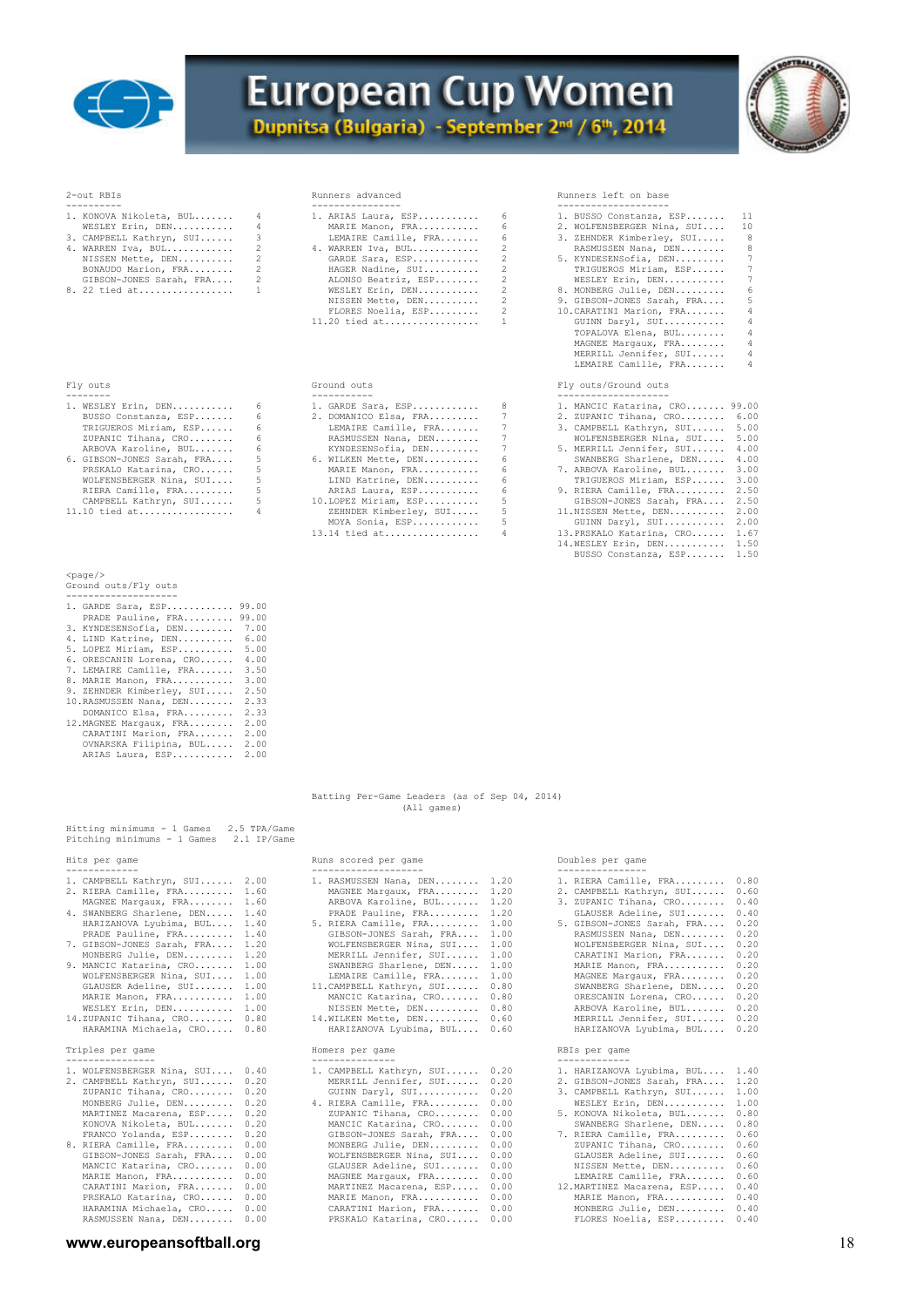

## **European Cup Women** Dupnitsa (Bulgaria) - September 2nd / 6th, 2014



| 1. RIERA Camille, FRA 0.60      | 1. GUINN Daryl, SUI 0.80        | 1. MAGNEE Margaux, FRA 0.00     |  |
|---------------------------------|---------------------------------|---------------------------------|--|
| 2. MANCIC Katarina, CRO 0.40    | LOPEZ Miriam, ESP 0.80          | SWANBERG Sharlene, DEN 0.00     |  |
| PRSKALO Katarina, CRO 0.40      | 3. WOLFENSBERGER Nina, SUI 0.60 | WESLEY Erin, DEN 0.00           |  |
| MAGNEE Margaux, FRA 0.40        | MAGNEE Margaux, FRA 0.60        | ARIAS Laura, ESP 0.00           |  |
| MARIE Manon, FRA 0.40           | SWANBERG Sharlene, DEN 0.60     | 5. RIERA Camille, FRA 0.20      |  |
| ARBOVA Karoline, BUL 0.40       | FETVOVA Mariya, BUL 0.60        | CAMPBELL Kathryn, SUI 0.20      |  |
| 7. GIBSON-JONES Sarah, FRA 0.20 | ZEHNDER Kimberley, SUI 0.60     | KONOVA Nikoleta, BUL 0.20       |  |
| WOLFENSBERGER Nina, SUI 0.20    | 8. MERRILL Jennifer, SUI 0.40   | BUSSO Constanza, ESP 0.20       |  |
| GLAUSER Adeline, SUI 0.20       | NISSEN Mette, DEN 0.40          | 9. GIBSON-JONES Sarah, FRA 0.40 |  |
| ORESCANIN Lorena, CRO 0.20      | WILKEN Mette, DEN 0.40          | RASMUSSEN Nana, DEN 0.40        |  |
| GARDE Sara, ESP 0.20            | OVNARSKA Filipina, BUL 0.40     | ARBOVA Karoline, BUL 0.40       |  |
| KONOVA Nikoleta, BUL 0.20       | 12.GIBSON-JONES Sarah, FRA 0.20 | FLORES Noelia, ESP 0.40         |  |
| PRADE Pauline, FRA 0.20         | PRSKALO Katarina, CRO 0.20      | HARIZANOVA Lyubima, BUL 0.40    |  |
| 14. CAMPBELL Kathryn, SUI 0.00  | RASMUSSEN Nana, DEN 0.20        | GUINN Daryl, SUI 0.40           |  |
| ZUPANIC Tihana, CRO 0.00        | WESLEY Erin, DEN 0.20           | LEMAIRE Camille, FRA 0.40       |  |

| Hitting minimums - 1 Games  |  | 2.5 TPA/Game |
|-----------------------------|--|--------------|
| Pitching minimums - 1 Games |  | 2.1 IP/Game  |

| 1. MERRILL Jennifer, SUI<br>2. GARTNER Charline, FRA<br>3. GUINN Daryl, SUI<br>4. WESLEY Erin, DEN<br>5. BENCHALI Sarah, FRA<br>6. FLORES Noelia, ESP<br>7. ZUPANIC Tihana, CRO | 0.00<br>0.64<br>0.78<br>1.40<br>2.25<br>2.67<br>2.90 |
|---------------------------------------------------------------------------------------------------------------------------------------------------------------------------------|------------------------------------------------------|
| 8. SIMEONOVA Tedi, BUL 7.88                                                                                                                                                     |                                                      |

| 1. WESLEY Erin, DEN      | 67           |
|--------------------------|--------------|
| 2. GUINN Daryl, SUI      | 22           |
| 3. BENCHALI Sarah, FRA   | 21           |
| 4. MERRILL Jennifer, SUI | 17           |
| 5. FLORES Noelia, ESP    | 14           |
| 6. ALONSO Beatriz, ESP   | 6            |
| SIMEONOVA Tedi, BUL      | 6            |
| 8. ZUPANIC Tihana, CRO   | -5           |
| 9. GARTNER Charline, FRA | 3            |
| 10. BUSSO Constanza, ESP | 1            |
| GLAUSER Adeline, SUI     | 1            |
| ZIVKOVIC Mia, CRO        | 1            |
| LASSAIGNE Celine, FRA    | $\mathbf{1}$ |

#### Saves

|          |  | WIIIN PHY ME |
|----------|--|--------------|
| OVNARSKA |  |              |

## At bats per game Plate appearances/game

| 1. RIERA Camille, FRA<br>CAMPBELL Kathryn, SUI                                                                                               | 3.40<br>3.40                                 | 1. WOLFENSBERGER Nina, SUI<br>MAGNEE Margaux, FRA                                                                                            | 3.80<br>3.80                                 |
|----------------------------------------------------------------------------------------------------------------------------------------------|----------------------------------------------|----------------------------------------------------------------------------------------------------------------------------------------------|----------------------------------------------|
| 3. GIBSON-JONES Sarah, FRA<br>MANCIC Katarina, CRO<br>ZUPANIC Tihana, CRO                                                                    | 3.20<br>3.20<br>3.20                         | 3. RIERA Camille, FRA<br>GIBSON-JONES Sarah, FRA<br>LEMAIRE Camille, FRA                                                                     | 3.60<br>3.60<br>3.60                         |
| 6. MARIE Manon, FRA<br>WOLFENSBERGER Nina, SUI<br>HARAMINA Michaela, CRO<br>RASMUSSEN Nana, DEN<br>MONBERG Julie, DEN<br>MAGNEE Margaux, FRA | 3,00<br>3.00<br>3.00<br>3.00<br>3.00<br>3.00 | 6. CAMPBELL Kathryn, SUI<br>ZUPANIC Tihana, CRO<br>RASMUSSEN Nana, DEN<br>MARIE Manon, FRA<br>GLAUSER Adeline, SUI<br>SWANBERG Sharlene, DEN | 3.40<br>3.40<br>3.40<br>3.40<br>3.40<br>3.40 |
| MARTINEZ Macarena, ESP<br>CARATINI Marion, FRA<br>PRSKALO Katarina, CRO<br>GLAUSER Adeline, SUI                                              | 3.00<br>3.00<br>3.00<br>3.00                 | WESLEY Erin, DEN<br>WILKEN Mette, DEN<br>NISSEN Mette, DEN<br>GUINN Daryl, SUI                                                               | 3.40<br>3.40<br>3.40<br>3.40                 |

 Pitching Leaders (as of Sep 04, 2014) (All games)

## -------------- ---------------- --------------- 1. MERRILL Jennifer, SUI...... 0.00 1. MERRILL Jennifer, SUI...... .140 1. WESLEY Erin, DEN........... 30.0 2. GARTNER Charline, FRA...... 0.64 2. GARTNER Charline, FRA...... .179 2. FLORES Noelia, ESP......... 21.0 3. GUINN Daryl, SUI........... 0.78 3. WESLEY Erin, DEN............ 183 3. ZUPANIC Tihana, CRO........ 19.1<br>4. WESLEY Erin, DEN........... 1.40 4. BENCHALI Sarah, FRA........ 188 4. BENCHALI Sarah, FRA........ 18.2 5. BENCHALI Sarah, FRA........ 2.25 5. GUINN Daryl, SUI........... .206 5. GUINN Daryl, SUI........... 18.0<br>7. ZUPANIC Tihana, CRO........ 2.90 6. FLORES Noelia, ESP......... .293 6. MERRILL Jennifer, SUI...... 12.0<br>7. ZUP

#### Batters struck out extending the Batters SO out looking

| 1. WESLEY Erin, DEN 67      | 1. WESLEY Erin, DEN 22     | 1. BENCHALI Sarah, FRA 3     |  |
|-----------------------------|----------------------------|------------------------------|--|
| 2. GUINN Daryl, SUI 22      | 2. GUINN Daryl, SUI 4      | WESLEY Erin, DEN 3           |  |
| 3. BENCHALI Sarah, FRA 21   | FLORES Noelia, ESP 4       | 3. GARTNER Charline, FRA 2   |  |
| 4. MERRILL Jennifer, SUI 17 | BENCHALI Sarah, FRA 4      | MERRILL Jennifer, SUI 2      |  |
| 5. FLORES Noelia, ESP 14    | 5. LASSAIGNE Celine, FRA 1 | GUINN Daryl, SUI 2           |  |
| 6. ALONSO Beatriz, ESP 6    | SIMEONOVA Tedi, BUL 1      | 6. BOGDANOVA Aleksand, BUL 1 |  |
| SIMEONOVA Tedi, BUL 6       | ZUPANIC Tihana, CRO 1      | SIMEONOVA Tedi, BUL 1        |  |
| 8. ZUPANIC Tihana, CRO 5    | MERRILL Jennifer, SUI 1    | FLORES Noelia, ESP 1         |  |
| 9. GARTNER Charline, FRA 3  | GARTNER Charline, FRA 1    |                              |  |

| 1. WESLEY Erin, DEN 5        |        | 1. WESLEY Erin, DEN 5                                                                                                                                                                                                                                                                                                                                       |  |
|------------------------------|--------|-------------------------------------------------------------------------------------------------------------------------------------------------------------------------------------------------------------------------------------------------------------------------------------------------------------------------------------------------------------|--|
| 2. ZUPANIC Tihana, CRO 4     |        | 2. GUINN Daryl, SUI 3                                                                                                                                                                                                                                                                                                                                       |  |
| 3. GUINN Daryl, SUI 3        |        | FLORES Noelia, ESP 3                                                                                                                                                                                                                                                                                                                                        |  |
| FLORES Noelia, ESP 3         |        | GARTNER Charline, FRA 3                                                                                                                                                                                                                                                                                                                                     |  |
| GARTNER Charline, FRA 3      |        | ZUPANIC Tihana, CRO 3                                                                                                                                                                                                                                                                                                                                       |  |
| BENCHALI Sarah, FRA 3        |        | 6. BOGDANOVA Aleksand, BUL 2                                                                                                                                                                                                                                                                                                                                |  |
| 7. BOGDANOVA Aleksand, BUL 2 |        | BENCHALI Sarah, FRA 2                                                                                                                                                                                                                                                                                                                                       |  |
| ALONSO Beatriz, ESP 2        |        | MERRILL Jennifer, SUI 2                                                                                                                                                                                                                                                                                                                                     |  |
| MERRILL Jennifer, SUI 2      |        | ALONSO Beatriz, ESP 2                                                                                                                                                                                                                                                                                                                                       |  |
| ARBOVA Avqustina, BUL 2      |        | SIMEONOVA Tedi, BUL 2                                                                                                                                                                                                                                                                                                                                       |  |
|                              | $\sim$ | $\mathcal{A}$ $\mathcal{A}$ $\mathcal{A}$ $\mathcal{A}$ $\mathcal{A}$ $\mathcal{A}$ $\mathcal{A}$ $\mathcal{A}$ $\mathcal{A}$ $\mathcal{A}$ $\mathcal{A}$ $\mathcal{A}$ $\mathcal{A}$ $\mathcal{A}$ $\mathcal{A}$ $\mathcal{A}$ $\mathcal{A}$ $\mathcal{A}$ $\mathcal{A}$ $\mathcal{A}$ $\mathcal{A}$ $\mathcal{A}$ $\mathcal{A}$ $\mathcal{A}$ $\mathcal{$ |  |

## ZIVKOVIC Mia, CRO.......... 2 11.ARBOVA Avgustina, BUL...... 1 HARAMINA Michaela, CRO..... 2 HARAMINA Michaela, CRO..... 1 SIMEONOVA Tedi, BUL........ 2 MANCIC Katarina, CRO....... 1 14.4 tied at.................. 1

#### Stolen bases per game Walks per game Strikeouts per game

| 1. RIERA Camille, FRA 0.60      | 1. GUINN Daryl, SUI 0.80        | 1. MAGNEE Margaux, FRA 0.00     |  |
|---------------------------------|---------------------------------|---------------------------------|--|
| 2. MANCIC Katarina, CRO 0.40    | LOPEZ Miriam, ESP 0.80          | SWANBERG Sharlene, DEN 0.00     |  |
| PRSKALO Katarina, CRO 0.40      | 3. WOLFENSBERGER Nina, SUI 0.60 | WESLEY Erin, DEN 0.00           |  |
| MAGNEE Margaux, FRA 0.40        | MAGNEE Margaux, FRA 0.60        | ARIAS Laura, ESP 0.00           |  |
| MARIE Manon, FRA 0.40           | SWANBERG Sharlene, DEN 0.60     | 5. RIERA Camille, FRA 0.20      |  |
| ARBOVA Karoline, BUL 0.40       | FETVOVA Mariya, BUL 0.60        | CAMPBELL Kathryn, SUI 0.20      |  |
| 7. GIBSON-JONES Sarah, FRA 0.20 | ZEHNDER Kimberley, SUI 0.60     | KONOVA Nikoleta, BUL 0.20       |  |
| WOLFENSBERGER Nina, SUI 0.20    | 8. MERRILL Jennifer, SUI 0.40   | BUSSO Constanza, ESP 0.20       |  |
| GLAUSER Adeline, SUI 0.20       | NISSEN Mette, DEN 0.40          | 9. GIBSON-JONES Sarah, FRA 0.40 |  |
| ORESCANIN Lorena, CRO 0.20      | WILKEN Mette, DEN 0.40          | RASMUSSEN Nana, DEN 0.40        |  |
| GARDE Sara, ESP 0.20            | OVNARSKA Filipina, BUL 0.40     | ARBOVA Karoline, BUL 0.40       |  |
| KONOVA Nikoleta, BUL 0.20       | 12.GIBSON-JONES Sarah, FRA 0.20 | FLORES Noelia, ESP 0.40         |  |
| PRADE Pauline, FRA 0.20         | PRSKALO Katarina, CRO 0.20      | HARIZANOVA Lyubima, BUL 0.40    |  |
| 14. CAMPBELL Kathryn, SUI 0.00  | RASMUSSEN Nana, DEN 0.20        | GUINN Daryl, SUI 0.40           |  |
| ZUPANIC Tihana, CRO 0.00        | WESLEY Erin, DEN 0.20           | LEMATRE Camille, FRA 0.40       |  |

#### Earned run avg Opposing bat avg Innings pitched

| 1. WESLEY Erin, DEN 67                    | 1. WESLEY Erin, DEN 22         | 1. BENCHALI Sarah, FRA 3      |  |
|-------------------------------------------|--------------------------------|-------------------------------|--|
| Batters struck out<br>------------------- | Batters SO out looking         | Wins<br>----                  |  |
| 8. SIMEONOVA Tedi, BUL 7.88               | 8. ZUPANIC Tihana, CRO .318    | 8. SIMEONOVA Tedi, BUL 10.2   |  |
| 7. ZUPANIC Tihana, CRO 2.90               | 7. SIMEONOVA Tedi, BUL 313     | 7. GARTNER Charline, FRA 11.0 |  |
| 6. FLORES Noelia, ESP 2.67                | 6. FLORES Noelia, ESP .293     | 6. MERRILL Jennifer, SUI 12.0 |  |
| 5. BENCHALI Sarah, FRA 2.25               | 5. GUINN Daryl, SUI .206       | 5. GUINN Daryl, SUI 18.0      |  |
| 4. WESLEY Erin, DEN 1.40                  | 4. BENCHALI Sarah, FRA .188    | 4. BENCHALI Sarah, FRA 18.2   |  |
| 3. GUINN Daryl, SUI 0.78                  | 3. WESLEY Erin, DEN .183       | 3. ZUPANIC Tihana, CRO 19.1   |  |
| 2. GARTNER Charline, FRA 0.64             | 2. GARTNER Charline, FRA . 179 | 2. FLORES Noelia, ESP 21.0    |  |
| 1. MERRILL Jennifer, SUI 0.00             | 1. MERRILL Jennifer, SUI . 140 | 1. WESLEY Erin, DEN 30.0      |  |
|                                           |                                |                               |  |

| WESLEY Erin, DEN          | 3 |
|---------------------------|---|
| . GARTNER Charline, FRA   | ś |
| MERRILL Jennifer, SUI     | ź |
| GUINN Daryl, SUI          | ź |
| . BOGDANOVA Aleksand, BUL | 1 |
| SIMEONOVA Tedi, BUL       | 1 |
| FLORES Noelia, ESP        | 1 |

#### Appearances and Sames started

| 1. WESLEY Erin, DEN        | 5                        |
|----------------------------|--------------------------|
| 2. GUINN Daryl, SUI        | 3                        |
| FLORES Noelia, ESP         | 3                        |
| GARTNER Charline, FRA      | 3                        |
| ZUPANIC Tihana, CRO        | 3                        |
| 6. BOGDANOVA Aleksand, BUL | $\overline{\phantom{a}}$ |
| BENCHALI Sarah, FRA        | $\overline{\phantom{a}}$ |
| MERRILL Jennifer, SUI      | $\overline{\mathcal{L}}$ |
| ALONSO Beatriz, ESP        | $\overline{\mathcal{L}}$ |
| SIMEONOVA Tedi, BUL        | $\overline{\mathcal{L}}$ |
| 11. ARBOVA Avqustina, BUL  | 1                        |
|                            | п.                       |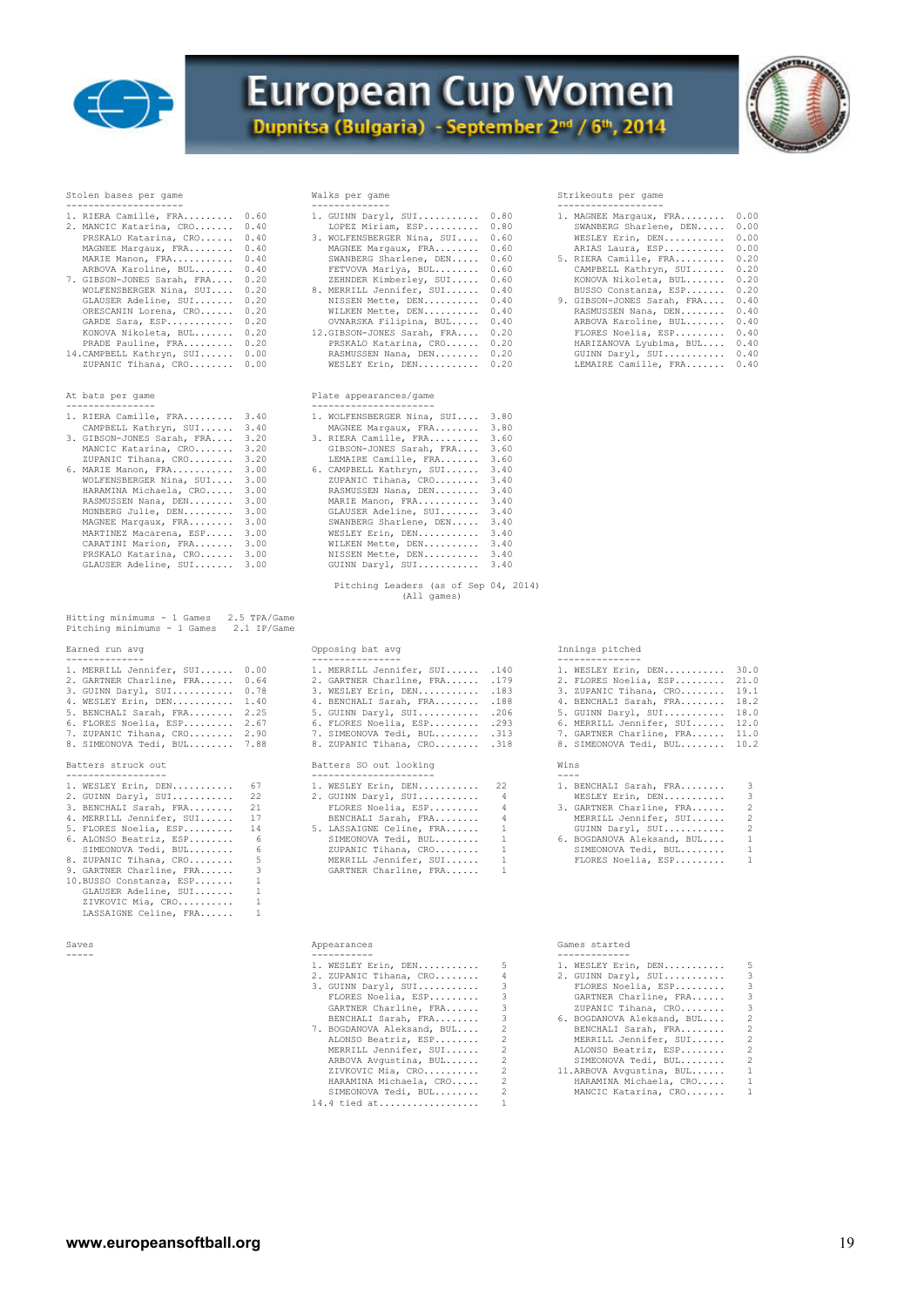

# European Cup Women



| Games finished                                                                                                                                                                                                                                                                                                  | Games in relief                                                                                                                                                                                                                                                                                                                           | Sac bunts allowed<br>-----------------                                                                                                                                                                                                                                                                                                     |
|-----------------------------------------------------------------------------------------------------------------------------------------------------------------------------------------------------------------------------------------------------------------------------------------------------------------|-------------------------------------------------------------------------------------------------------------------------------------------------------------------------------------------------------------------------------------------------------------------------------------------------------------------------------------------|--------------------------------------------------------------------------------------------------------------------------------------------------------------------------------------------------------------------------------------------------------------------------------------------------------------------------------------------|
| --------------<br>2<br>1. ZIVKOVIC Mia, CRO<br>$\mathbf{1}$<br>2. GLAUSER Adeline, SUI<br>BUSSO Constanza, ESP<br>1<br>1<br>LASSAIGNE Celine, FRA<br>$\mathbf{1}$<br>BENCHALI Sarah, FRA<br>$\mathbf{1}$<br>ARBOVA Avgustina, BUL                                                                               | ---------------<br>2<br>1. ZIVKOVIC Mia, CRO<br>$\mathbf{1}$<br>2. ARBOVA Avqustina, BUL<br>BENCHALI Sarah, FRA<br>$\mathbf{1}$<br>$\mathbf{1}$<br>HARAMINA Michaela, CRO<br>$\mathbf{1}$<br>LASSAIGNE Celine, FRA<br>BUSSO Constanza, ESP<br>$\mathbf{1}$<br>GLAUSER Adeline, SUI<br>$\mathbf{1}$<br>ZUPANIC Tihana, CRO<br>$\mathbf{1}$ | 5<br>1. WESLEY Erin, DEN<br>4<br>2. ZUPANIC Tihana, CRO<br>3<br>3. BOGDANOVA Aleksand, BUL<br>3<br>BENCHALI Sarah, FRA<br>FLORES Noelia, ESP<br>3<br>$\overline{c}$<br>6. GUINN Daryl, SUI<br>$\sqrt{2}$<br>ARBOVA Avgustina, BUL<br>1<br>8. ALONSO Beatriz, ESP<br>1<br>HARAMINA Michaela, CRO<br>$\mathbf{1}$<br>SIMEONOVA Tedi, BUL     |
| Sac flies allowed<br>----------------                                                                                                                                                                                                                                                                           | Losses<br>$\frac{1}{2}$                                                                                                                                                                                                                                                                                                                   | Runners picked off<br>------------------                                                                                                                                                                                                                                                                                                   |
| 1. ALONSO Beatriz, ESP<br>-1<br>1<br>FLORES Noelia, ESP<br>1<br>BUSSO Constanza, ESP<br>$\mathbf{1}$<br>SIMEONOVA Tedi, BUL<br>GUINN Daryl, SUI<br>1                                                                                                                                                            | 1. ZUPANIC Tihana, CRO<br>3<br>2<br>2. FLORES Noelia, ESP<br>2<br>WESLEY Erin, DEN<br>2<br>ALONSO Beatriz, ESP<br>$\mathbf{1}$<br>5. GUINN Daryl, SUI<br>MANCIC Katarina, CRO<br>1<br>BOGDANOVA Aleksand, BUL<br>1<br>$\mathbf{1}$<br>SIMEONOVA Tedi, BUL<br>$\mathbf{1}$<br>ARBOVA Avqustina, BUL<br>ZIVKOVIC Mia, CRO<br>1              | 1. RIERA Camille, FRA<br>3<br>$\mathbf{1}$<br>2. LASSAIGNE Celine, FRA<br>$\mathbf{1}$<br>LOPEZ Miriam, ESP                                                                                                                                                                                                                                |
| Wild pitches                                                                                                                                                                                                                                                                                                    | Balks                                                                                                                                                                                                                                                                                                                                     | Hit batters                                                                                                                                                                                                                                                                                                                                |
| ------------<br>1. BOGDANOVA Aleksand, BUL<br>4<br>SIMEONOVA Tedi, BUL<br>4<br>WESLEY Erin, DEN<br>4<br>4<br>ZUPANIC Tihana, CRO<br>2<br>5. GUINN Daryl, SUI<br>6. BENCHALI Sarah, FRA<br>1<br>ALONSO Beatriz, ESP<br>1<br>ARBOVA Avqustina, BUL<br>1<br>1<br>FLORES Noelia, ESP<br>HARAMINA Michaela, CRO<br>1 | -----                                                                                                                                                                                                                                                                                                                                     | -----------<br>1. WESLEY Erin, DEN<br>4<br>ZUPANIC Tihana, CRO<br>4<br>2<br>3. BOGDANOVA Aleksand, BUL<br>$\,1\,$<br>4. HARAMINA Michaela, CRO<br>$\mathbf{1}$<br>LASSAIGNE Celine, FRA<br>MERRILL Jennifer, SUI<br>$\mathbf{1}$<br>SIMEONOVA Tedi, BUL<br>$\mathbf{1}$<br>1<br>ARBOVA Avqustina, BUL<br>$\mathbf{1}$<br>ZIVKOVIC Mia, CRO |
| Intentional BB allowed<br>----------------------                                                                                                                                                                                                                                                                | Hits allowed<br>------------                                                                                                                                                                                                                                                                                                              | Runs allowed<br>------------                                                                                                                                                                                                                                                                                                               |
| 1. ZUPANIC Tihana, CRO<br>1<br>HARAMINA Michaela, CRO<br>1                                                                                                                                                                                                                                                      | 1. MERRILL Jennifer, SUI<br>6<br>7<br>2. GARTNER Charline, FRA<br>13<br>3. BENCHALI Sarah, FRA<br>14<br>4. GUINN Daryl, SUI<br>15<br>5. SIMEONOVA Tedi, BUL<br>6. WESLEY Erin, DEN<br>20<br>24<br>7. FLORES Noelia, ESP<br>27<br>8. ZUPANIC Tihana, CRO                                                                                   | 0<br>1. MERRILL Jennifer, SUI<br>2. GARTNER Charline, FRA<br>4<br>GUINN Daryl, SUI<br>4<br>8<br>4. FLORES Noelia, ESP<br>8<br>BENCHALI Sarah, FRA<br>9<br>6. WESLEY Erin, DEN<br>7. SIMEONOVA Tedi, BUL<br>15<br>8. ZUPANIC Tihana, CRO<br>18                                                                                              |
| Earned runs allowed<br>------------------                                                                                                                                                                                                                                                                       | Walks allowed<br>-------------                                                                                                                                                                                                                                                                                                            | Doubles allowed<br>---------------                                                                                                                                                                                                                                                                                                         |
| 1. MERRILL Jennifer, SUI<br>0<br>$\mathbf{1}$<br>2. GARTNER Charline, FRA<br>2<br>3. GUINN Daryl, SUI<br>6<br>4. BENCHALI Sarah, FRA<br>6<br>WESLEY Erin, DEN<br>8<br>6. ZUPANIC Tihana, CRO<br>8<br>FLORES Noelia, ESP<br>12<br>8. SIMEONOVA Tedi, BUL                                                         | 1. FLORES Noelia, ESP<br>1<br>2. MERRILL Jennifer, SUI<br>2<br>2<br>GUINN Daryl, SUI<br>4<br>4. BENCHALI Sarah, FRA<br>4<br>GARTNER Charline, FRA<br>6. WESLEY Erin, DEN<br>6<br>SIMEONOVA Tedi, BUL<br>6<br>9<br>8. ZUPANIC Tihana, CRO                                                                                                  | 0<br>1. GARTNER Charline, FRA<br>MERRILL Jennifer, SUI<br>0<br>0<br>GUINN Daryl, SUI<br>1<br>4. FLORES Noelia, ESP<br>$\sqrt{2}$<br>5. SIMEONOVA Tedi, BUL<br>3<br>6. ZUPANIC Tihana, CRO<br>3<br>BENCHALI Sarah, FRA<br>5<br>8. WESLEY Erin, DEN                                                                                          |
| Triples allowed<br>---------------                                                                                                                                                                                                                                                                              | Home runs allowed<br>-----------------                                                                                                                                                                                                                                                                                                    |                                                                                                                                                                                                                                                                                                                                            |
| 1. WESLEY Erin, DEN<br>0<br>GARTNER Charline, FRA<br>0<br>MERRILL Jennifer, SUI<br>0<br>0<br>GUINN Daryl, SUI<br>0<br>BENCHALI Sarah, FRA<br>6. SIMEONOVA Tedi, BUL<br>$\mathbf{1}$<br>2<br>7. ZUPANIC Tihana, CRO<br>2<br>FLORES Noelia, ESP                                                                   | 1. WESLEY Erin, DEN<br>0<br>GARTNER Charline, FRA<br>0<br>MERRILL Jennifer, SUI<br>0<br>$\circ$<br>GUINN Daryl, SUI<br>0<br>BENCHALI Sarah, FRA<br>0<br>SIMEONOVA Tedi, BUL<br>FLORES Noelia, ESP<br>0<br>8. ZUPANIC Tihana, CRO<br>1                                                                                                     |                                                                                                                                                                                                                                                                                                                                            |
|                                                                                                                                                                                                                                                                                                                 | Pitching Analysis Leaders (as of Sep 04, 2014)<br>(All games)                                                                                                                                                                                                                                                                             |                                                                                                                                                                                                                                                                                                                                            |
| Hitting minimums - 1 Games<br>2.5 TPA/Game<br>Pitching minimums - 1 Games 2.1 IP/Game                                                                                                                                                                                                                           |                                                                                                                                                                                                                                                                                                                                           |                                                                                                                                                                                                                                                                                                                                            |
| B/avg vs left<br>-------------                                                                                                                                                                                                                                                                                  | B/avg vs right<br>--------------                                                                                                                                                                                                                                                                                                          | B/avg vs leadoff<br>----------------                                                                                                                                                                                                                                                                                                       |
| 1. WESLEY Erin, DEN .000<br>ZUPANIC Tihana, CRO .000<br>FLORES Noelia, ESP .000<br>BENCHALI Sarah, FRA .000<br>GUINN Daryl, SUI .000<br>SIMEONOVA Tedi, BUL .000<br>MERRILL Jennifer, SUI .000<br>GARTNER Charline, FRA . 000                                                                                   | 1. MERRILL Jennifer, SUI . 140<br>2. GARTNER Charline, FRA . 179<br>3. WESLEY Erin, DEN . 183<br>4. BENCHALI Sarah, FRA . 188<br>5. GUINN Daryl, SUI .206<br>6. FLORES Noelia, ESP .293<br>7. SIMEONOVA Tedi, BUL .313<br>8. ZUPANIC Tihana, CRO .318                                                                                     | 1. MERRILL Jennifer, SUI<br>.083<br>2. BENCHALI Sarah, FRA . 211<br>3. GARTNER Charline, FRA .333<br>4. WESLEY Erin, DEN .379<br>5. ZUPANIC Tihana, CRO . 429<br>6. SIMEONOVA Tedi, BUL . 455<br>7. GUINN Daryl, SUI .471<br>8. FLORES Noelia, ESP .571                                                                                    |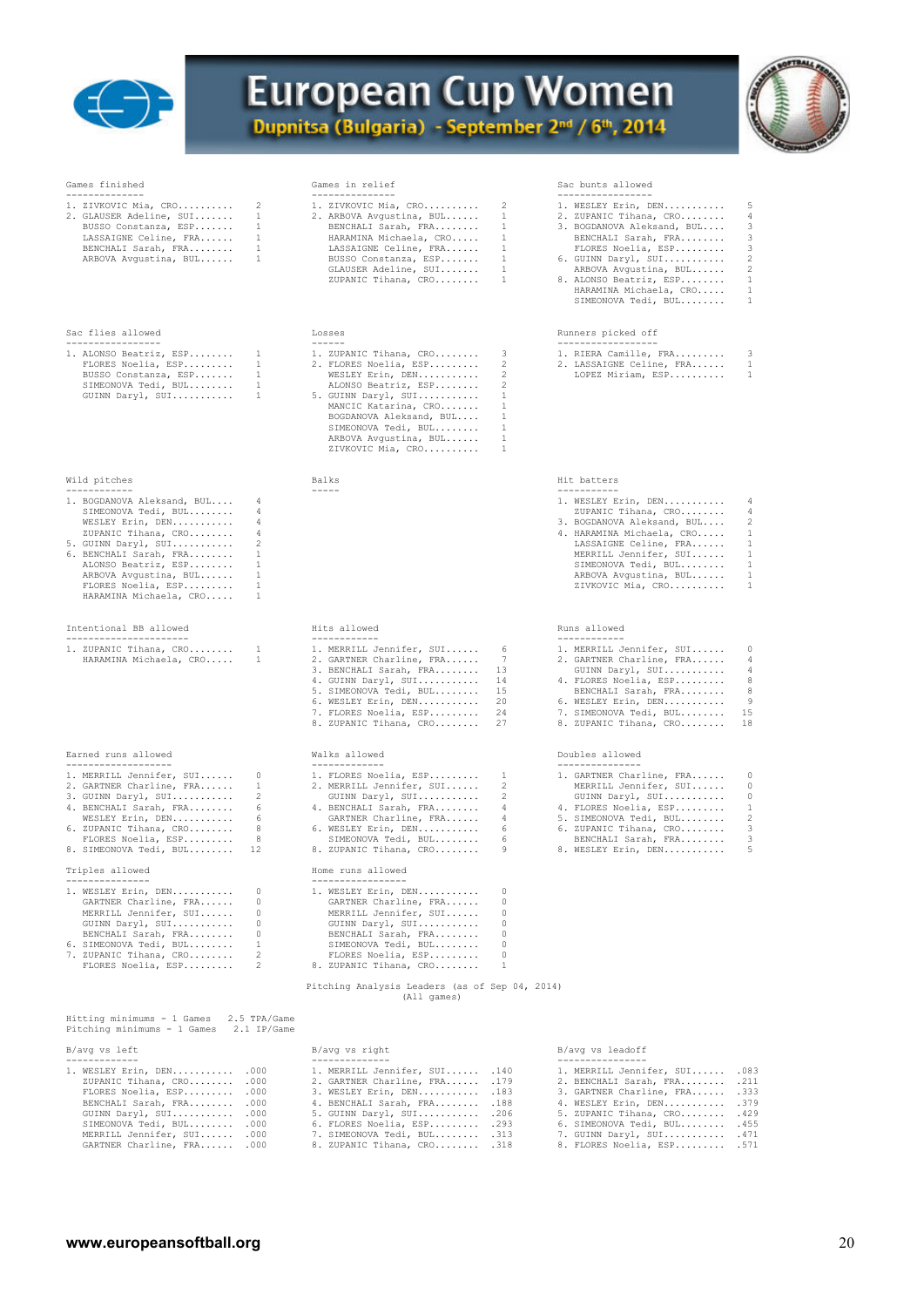



#### $B/$ avg w/2 outs

| 1. WESLEY Erin, DEN . 162      | 1. GARTNER Charline, FRA . 133 | 1. FLORES Noel |
|--------------------------------|--------------------------------|----------------|
| 2. GUINN Daryl, SUI . 174      | 2. WESLEY Erin, DEN . 160      | 2. ZUPANIC Tih |
| 3. GARTNER Charline, FRA . 182 | 3. GUINN Daryl, SUI .176       | 3. GARTNER Cha |
| 4. MERRILL Jennifer, SUI . 200 | 4. FLORES Noelia, ESP . 190    | BENCHALI Sa    |
| 5. BENCHALI Sarah, FRA .217    | 5. MERRILL Jennifer, SUI . 214 | 5. GUINN Daryl |
| 6. ZUPANIC Tihana, CRO . 240   | 6. ZUPANIC Tihana, CRO .245    | HARAMINA Mi    |
| 7. FLORES Noelia, ESP . 269    | 7. BENCHALI Sarah, FRA . 267   | 7. SIMEONOVA T |
| 8. SIMEONOVA Tedi, BUL .333    | 8. SIMEONOVA Tedi, BUL .375    | 8. MERRILL Jen |

#### Ground ball outs

| 1. ZUPANIC Tihana, CRO     | 29                       |
|----------------------------|--------------------------|
| 2. BOGDANOVA Aleksand, BUL | 21                       |
| 3. FLORES Noelia, ESP      | 20                       |
| 4. BENCHALI Sarah, FRA     | 19                       |
| 5. GUINN Daryl, SUI        | 18                       |
| 6. SIMEONOVA Tedi, BUL     | 14                       |
| 7. WESLEY Erin, DEN        | 13                       |
| 8. GARTNER Charline, FRA   | 12                       |
| HARAMINA Michaela, CRO     | 12                       |
| 10. MERRILL Jennifer, SUI  | -9                       |
| ARBOVA Avqustina, BUL      | 9                        |
| 12.ALONSO Beatriz, ESP     | 8                        |
| 13. MANCIC Katarina, CRO   | 5                        |
| 14.ZIVKOVIC Mia, CRO       | $\mathfrak{D}$           |
| GLAUSER Adeline, SUI       | $\overline{\mathcal{L}}$ |

#### <page/>

| 1. GARTNER Charline, FRA 9.55 | 1. ZUPANIC Tihana, CRO 10.50                                                                                                                                                                                                    |  |
|-------------------------------|---------------------------------------------------------------------------------------------------------------------------------------------------------------------------------------------------------------------------------|--|
| 2. FLORES Noelia, ESP 8.33    | 2. SIMEONOVA Tedi, BUL 9.19                                                                                                                                                                                                     |  |
| 3. ZUPANIC Tihana, CRO 8.33   | 3. GARTNER Charline, FRA 7.64                                                                                                                                                                                                   |  |
| 4. SIMEONOVA Tedi, BUL 7.22   | 4. BENCHALI Sarah, FRA 7.13                                                                                                                                                                                                     |  |
| 5. MERRILL Jennifer, SUI 5.83 | 5. GUINN Daryl, SUI 7.00                                                                                                                                                                                                        |  |
| 6. BENCHALI Sarah, FRA 5.62   | 6. FLORES Noelia, ESP 6.67                                                                                                                                                                                                      |  |
| 7. GUINN Daryl, SUI 5.06      | 7. MERRILL Jennifer, SUI 5.25                                                                                                                                                                                                   |  |
|                               | $\sim$ . The contract of the contract of the contract of the contract of the contract of the contract of the contract of the contract of the contract of the contract of the contract of the contract of the contract of the co |  |

Hitting minimums - 1 Games 2.5 TPA/Game

#### B/avg w/runners Fly ball outs

| --------------                 |                                |                             |  |
|--------------------------------|--------------------------------|-----------------------------|--|
| 1. WESLEY Erin, DEN . 162      | 1. GARTNER Charline, FRA .133  | 1. FLORES Noelia, ESP 25    |  |
| 2. GUINN Daryl, SUI .174       | 2. WESLEY Erin, DEN .160       | 2. ZUPANIC Tihana, CRO 23   |  |
| 3. GARTNER Charline, FRA . 182 | 3. GUINN Daryl, SUI .176       | 3. GARTNER Charline, FRA 15 |  |
| 4. MERRILL Jennifer, SUI . 200 | 4. FLORES Noelia, ESP .190     | BENCHALI Sarah, FRA 15      |  |
| 5. BENCHALI Sarah, FRA .217    | 5. MERRILL Jennifer, SUI . 214 | 5. GUINN Daryl, SUI 13      |  |
| 6. ZUPANIC Tihana, CRO .240    | 6. ZUPANIC Tihana, CRO .245    | HARAMINA Michaela, CRO 13   |  |
| 7. FLORES Noelia, ESP . 269    | 7. BENCHALI Sarah, FRA . 267   | 7. SIMEONOVA Tedi, BUL 11   |  |
| 8. SIMEONOVA Tedi, BUL .333    | 8. SIMEONOVA Tedi, BUL .375    | 8. MERRILL Jennifer, SUI 10 |  |
|                                |                                |                             |  |

#### Fly/Ground outs Ground/Fly outs

| -----------------             | ----------------              | ----------------              |  |
|-------------------------------|-------------------------------|-------------------------------|--|
| 1. ZUPANIC Tihana, CRO 29     | 1. FLORES Noelia, ESP 1.25    | 1. WESLEY Erin, DEN 1.63      |  |
| 2. BOGDANOVA Aleksand, BUL 21 | GARTNER Charline, FRA 1.25    | 2. GUINN Daryl, SUI 1.38      |  |
| 3. FLORES Noelia, ESP 20      | 3. MERRILL Jennifer, SUI 1.11 | 3. SIMEONOVA Tedi, BUL 1.27   |  |
| 4. BENCHALI Sarah, FRA 19     | 4. ZUPANIC Tihana, CRO 0.79   | 4. BENCHALI Sarah, FRA 1.27   |  |
| 5. GUINN Daryl, SUI 18        | 5. BENCHALI Sarah, FRA 0.79   | 5. ZUPANIC Tihana, CRO 1.26   |  |
| 6. SIMEONOVA Tedi, BUL 14     | 6. SIMEONOVA Tedi, BUL 0.79   | 6. MERRILL Jennifer, SUI 0.90 |  |
| 7. WESLEY Erin, DEN 13        | 7. GUINN Daryl, SUI 0.72      | 7. FLORES Noelia, ESP 0.80    |  |
| 8. GARTNER Charline, FRA 12   | 8. WESLEY Erin, DEN 0.62      | GARTNER Charline, FRA 0.80    |  |

| 1. WESLEY Erin, DEN .162       | 1. GARTNER Charline, FRA . 133 | 1. FLORES Noelia, ESP 25    |                         |
|--------------------------------|--------------------------------|-----------------------------|-------------------------|
| 2. GUINN Daryl, SUI .174       | 2. WESLEY Erin, DEN .160       | 2. ZUPANIC Tihana, CRO 23   |                         |
| 3. GARTNER Charline, FRA .182  | 3. GUINN Daryl, SUI .176       | 3. GARTNER Charline, FRA 15 |                         |
| 4. MERRILL Jennifer, SUI . 200 | 4. FLORES Noelia, ESP . 190    | BENCHALI Sarah, FRA 15      |                         |
| 5. BENCHALI Sarah, FRA . 217   | 5. MERRILL Jennifer, SUI . 214 | 5. GUINN Daryl, SUI 13      |                         |
| 6. ZUPANIC Tihana, $CRO$ .240  | 6. ZUPANIC Tihana, CRO .245    | HARAMINA Michaela, CRO 13   |                         |
| 7. FLORES Noelia, ESP .269     | 7. BENCHALI Sarah, FRA .267    | 7. SIMEONOVA Tedi, BUL 11   |                         |
| 8. SIMEONOVA Tedi, BUL .333    | 8. SIMEONOVA Tedi, BUL .375    | 8. MERRILL Jennifer, SUI 10 |                         |
|                                |                                | 9. ARBOVA Avqustina, BUL 9  |                         |
|                                |                                | 10.BUSSO Constanza, ESP 8   |                         |
|                                |                                | WESLEY Erin, DEN            | 8 <sup>1</sup>          |
|                                |                                | 12.BOGDANOVA Aleksand, BUL  | 7                       |
|                                |                                | 13. MANCIC Katarina, CRO    | $\overline{4}$          |
|                                |                                | 14.LASSAIGNE Celine, FRA    | $\overline{\mathbf{3}}$ |
|                                |                                | ALONSO Beatriz, ESP         | 3                       |

| -------------- |  |  |  |  |  |  |  |
|----------------|--|--|--|--|--|--|--|
|                |  |  |  |  |  |  |  |

| 1. WESLEY Erin, DEN 1.63    |      |
|-----------------------------|------|
| 2. GUINN Daryl, SUI         | 1.38 |
| 3. SIMEONOVA Tedi, BUL 1.27 |      |
| 4. BENCHALI Sarah, FRA      | 1.27 |
| 5. ZUPANIC Tihana, CRO      | 1.26 |
| 6. MERRILL Jennifer, SUI    | 0.90 |
| 7. FLORES Noelia, ESP 0.80  |      |
|                             |      |

#### - Fly outs/game Ground outs/game Ground outs/game Ground outs/game Ground outs/game  $\overline{S}$

| 1. GARTNER Charline, FRA 9.55 |  | 1. ZUPANIC Tihana, CRO 10.50  |      |
|-------------------------------|--|-------------------------------|------|
| 2. FLORES Noelia, ESP 8.33    |  | 2. SIMEONOVA Tedi, BUL 9.19   |      |
| 3. ZUPANIC Tihana, CRO 8.33   |  | 3. GARTNER Charline, FRA 7.64 |      |
| 4. SIMEONOVA Tedi, BUL 7.22   |  | 4. BENCHALI Sarah, FRA 7.13   |      |
| 5. MERRILL Jennifer, SUI 5.83 |  | 5. GUINN Daryl, SUI 7.00      |      |
| 6. BENCHALI Sarah, FRA 5.62   |  | 6. FLORES Noelia, ESP 6.67    |      |
| 7. GUINN Daryl, SUI 5.06      |  | 7. MERRILL Jennifer, SUI      | 5.25 |
| 8. WESLEY Erin, DEN 1.87      |  | 8. WESLEY Erin, DEN 3.03      |      |

#### Pitching Per-Game leaders (as of Sep 04, 2014) (All games)

| Pitching minimums - 1 Games 2.1 IP/Game                                                                                                                                                                                                     |                                                                                                                                                                                                                                                    |                                                                                                                                                                                                                                                                          |                      |  |  |
|---------------------------------------------------------------------------------------------------------------------------------------------------------------------------------------------------------------------------------------------|----------------------------------------------------------------------------------------------------------------------------------------------------------------------------------------------------------------------------------------------------|--------------------------------------------------------------------------------------------------------------------------------------------------------------------------------------------------------------------------------------------------------------------------|----------------------|--|--|
| Innings per game<br>-----------------                                                                                                                                                                                                       | Strikeouts/game<br>----------------                                                                                                                                                                                                                | Walks allowed/game                                                                                                                                                                                                                                                       |                      |  |  |
| 1. FLORES Noelia, ESP 7.00<br>2. BENCHALI Sarah, FRA 6.22<br>3. WESLEY Erin, DEN 6.00<br>GUINN Daryl, SUI 6.00<br>MERRILL Jennifer, SUI 6.00<br>6. SIMEONOVA Tedi, BUL 5.33<br>7. ZUPANIC Tihana, CRO 4.83<br>8. GARTNER Charline, FRA 3.67 | 1. WESLEY Erin, DEN 15.63<br>2. MERRILL Jennifer, SUI 9.92<br>3. GUINN Daryl, SUI 8.56<br>4. BENCHALI Sarah, FRA 7.88<br>5. FLORES Noelia, ESP 4.67<br>6. SIMEONOVA Tedi, BUL 3.94<br>7. GARTNER Charline, FRA 1.91<br>8. ZUPANIC Tihana, CRO 1.81 | -------------------<br>1. FLORES Noelia, ESP 0.33<br>2. GUINN Daryl, SUI 0.78<br>3. MERRILL Jennifer, SUI 1.17<br>4. WESLEY Erin, DEN 1.40<br>5. BENCHALI Sarah, FRA 1.50<br>6. GARTNER Charline, FRA 2.55<br>7. ZUPANIC Tihana, CRO 3.26<br>8. SIMEONOVA Tedi, BUL 3.94 |                      |  |  |
| Doubles allowed/game<br>--------------------                                                                                                                                                                                                | Triples allowed/game<br>---------------------                                                                                                                                                                                                      | Homers allowed/game<br>-------------------                                                                                                                                                                                                                               |                      |  |  |
| 1. GUINN Daryl, SUI 0.00<br>MERRILL Jennifer, SUI 0.00<br>GARTNER Charline, FRA 0.00<br>4. FLORES Noelia, ESP 0.33<br>5. ZUPANIC Tihana, CRO 1.09<br>6. BENCHALI Sarah, FRA 1.12<br>7. WESLEY Erin, DEN 1.17<br>8. SIMEONOVA Tedi, BUL 1.31 | 1. WESLEY Erin, DEN 0.00<br>BENCHALI Sarah, FRA 0.00<br>GUINN Daryl, SUI 0.00<br>MERRILL Jennifer, SUI 0.00<br>GARTNER Charline, FRA 0.00<br>6. SIMEONOVA Tedi, BUL 0.66<br>7. FLORES Noelia, ESP 0.67<br>8. ZUPANIC Tihana, CRO 0.72              | 1. WESLEY Erin, DEN<br>FLORES Noelia, ESP<br>BENCHALI Sarah, FRA 0.00<br>GUINN Daryl, SUI<br>MERRILL Jennifer, SUI 0.00<br>GARTNER Charline, FRA 0.00<br>SIMEONOVA Tedi, BUL 0.00<br>8. ZUPANIC Tihana, CRO 0.36                                                         | 0.00<br>0.00<br>0.00 |  |  |

| -----------------              | -------------                 | ------------------ |
|--------------------------------|-------------------------------|--------------------|
| 1. SIMEONOVA Tedi, BUL 37.41   | 1. MERRILL Jennifer, SUI 3.50 | 1. MERRILL Jennife |
| 2. ZUPANIC Tihana, CRO 36.93   | 2. GARTNER Charline, FRA 4.45 | 2. GUINN Daryl, SU |
| 3. FLORES Noelia, ESP 29.00    | 3. WESLEY Erin, DEN 4.67      | 3. WESLEY Erin, DE |
| 4. WESLEY Erin, DEN 28.93      | 4. BENCHALI Sarah, FRA 4.88   | 4. GARTNER Charlin |
| 5. BENCHALI Sarah, FRA 28.50   | 5. GUINN Daryl, SUI 5.44      | 5. FLORES Noelia,  |
| 6. GUINN Daryl, SUI 28.39      | 6. FLORES Noelia, ESP 8.00    | 6. BENCHALI Sarah, |
| 7. GARTNER Charline, FRA 27.36 | 7. ZUPANIC Tihana, CRO 9.78   | 7. ZUPANIC Tihana, |

## Earned runs/game

| ---------------             |      |
|-----------------------------|------|
| 1. MERRILL Jennifer, SUI    | 0.00 |
| 2. GARTNER Charline, FRA    | 0.64 |
| 3. GUINN Daryl, SUI         | 0.78 |
| 4. WESLEY Erin, DEN         | 1.40 |
| 5. BENCHALI Sarah, FRA      | 2.25 |
| 6. FLORES Noelia, ESP       | 2.67 |
| 7. ZUPANIC Tihana, CRO      | 2.90 |
| 8. SIMEONOVA Tedi, BUL 7.88 |      |

| 7. GARTNER Charline, FRA<br>8. ZUPANIC Tihana, CRO             |
|----------------------------------------------------------------|
| Triples allowed/game                                           |
| 1. WESLEY Erin, DEN<br>BENCHALI Sarah, FRA<br>GUINN Darvl, SUI |

| Batters faced/game          | Hits allowed/game           | Runs allowed/game |
|-----------------------------|-----------------------------|-------------------|
| 8. SIMEONOVA Tedi, BUL 1.31 | 8. ZUPANIC Tihana, CRO 0.72 | 8. ZUPANIC Tihana |
| 7. WESLEY Erin, DEN 1.17    | 7. FLORES Noelia, ESP 0.67  | SIMEONOVA Tedi    |
| 6. BENCHALI Sarah, FRA 1.12 | 6. SIMEONOVA Tedi, BUL 0.66 | GARTNER Charli    |
| 5. ZUPANIC Tihana, CRO 1.09 | GARTNER Charline, FRA 0.00  | MERRILL Jennif    |
| 4. FLORES Noelia, ESP 0.33  | MERRILL Jennifer, SUI 0.00  | GUINN Daryl, S    |
| GARINER CHAILING, TRA V.VV  | GUINN DAIYI, UUI U.UU       | penchasi caran    |

| 1. SIMEONOVA Tedi, BUL 37.41   | 1. MERRILL Jennifer, SUI 3.50 | 1. MERRILL Jennifer, SUI 0.00 |  |
|--------------------------------|-------------------------------|-------------------------------|--|
| 2. ZUPANIC Tihana, CRO 36.93   | 2. GARTNER Charline, FRA 4.45 | 2. GUINN Daryl, SUI 1.56      |  |
| 3. FLORES Noelia, ESP 29.00    | 3. WESLEY Erin, DEN 4.67      | 3. WESLEY Erin, DEN 2.10      |  |
| 4. WESLEY Erin, DEN 28.93      | 4. BENCHALI Sarah, FRA 4.88   | 4. GARTNER Charline, FRA 2.55 |  |
| 5. BENCHALI Sarah, FRA 28.50   | 5. GUINN Daryl, SUI 5.44      | 5. FLORES Noelia, ESP 2.67    |  |
| 6. GUINN Daryl, SUI 28.39      | 6. FLORES Noelia, ESP 8.00    | 6. BENCHALI Sarah, FRA 3.00   |  |
| 7. GARTNER Charline, FRA 27.36 | 7. ZUPANIC Tihana, CRO 9.78   | 7. ZUPANIC Tihana, CRO 6.52   |  |
| 8. MERRILL Jennifer, SUI 26.83 | 8. SIMEONOVA Tedi, BUL 9.84   | 8. SIMEONOVA Tedi, BUL 9.84   |  |

#### Strikeouts/game **Strikeouts/game** Walks allowed/game

| 1. FLORES Noelia, ESP         | 0.33 |
|-------------------------------|------|
| 2. GUINN Daryl, SUI           | 0.78 |
| 3. MERRILL Jennifer, SUI 1.17 |      |
| 4. WESLEY Erin, DEN           | 1.40 |
| 5. BENCHALI Sarah, FRA        | 1.50 |
| 6. GARTNER Charline, FRA      | 2.55 |
| 7. ZUPANIC Tihana, CRO        | 3.26 |
| $\Omega$ CTMPONOUA Bodi DUI   | 201  |

#### Homers allowed/game

| 1. WESLEY Erin, DEN    | 0.00 |
|------------------------|------|
| FLORES Noelia, ESP     | 0.00 |
| BENCHALI Sarah, FRA    | 0.00 |
| GUINN Daryl, SUI       | 0.00 |
| MERRILL Jennifer, SUI  | 0.00 |
| GARTNER Charline, FRA  | 0.00 |
| SIMEONOVA Tedi, BUL    | 0.00 |
| 8. ZUPANIC Tihana, CRO | 0.36 |
|                        |      |
|                        |      |

|  | 1. MERRILL Jennifer, SUI | 0.00 |
|--|--------------------------|------|
|  | 2. GUINN Daryl, SUI      | 1.56 |
|  | 3. WESLEY Erin, DEN      | 2.10 |
|  | 4. GARTNER Charline, FRA | 2.55 |
|  | 5. FLORES Noelia, ESP    | 2.67 |
|  | 6. BENCHALI Sarah, FRA   | 3.00 |
|  | 7. ZUPANIC Tihana, CRO   | 6.52 |
|  | 8. SIMEONOVA Tedi, BUL   | 9.84 |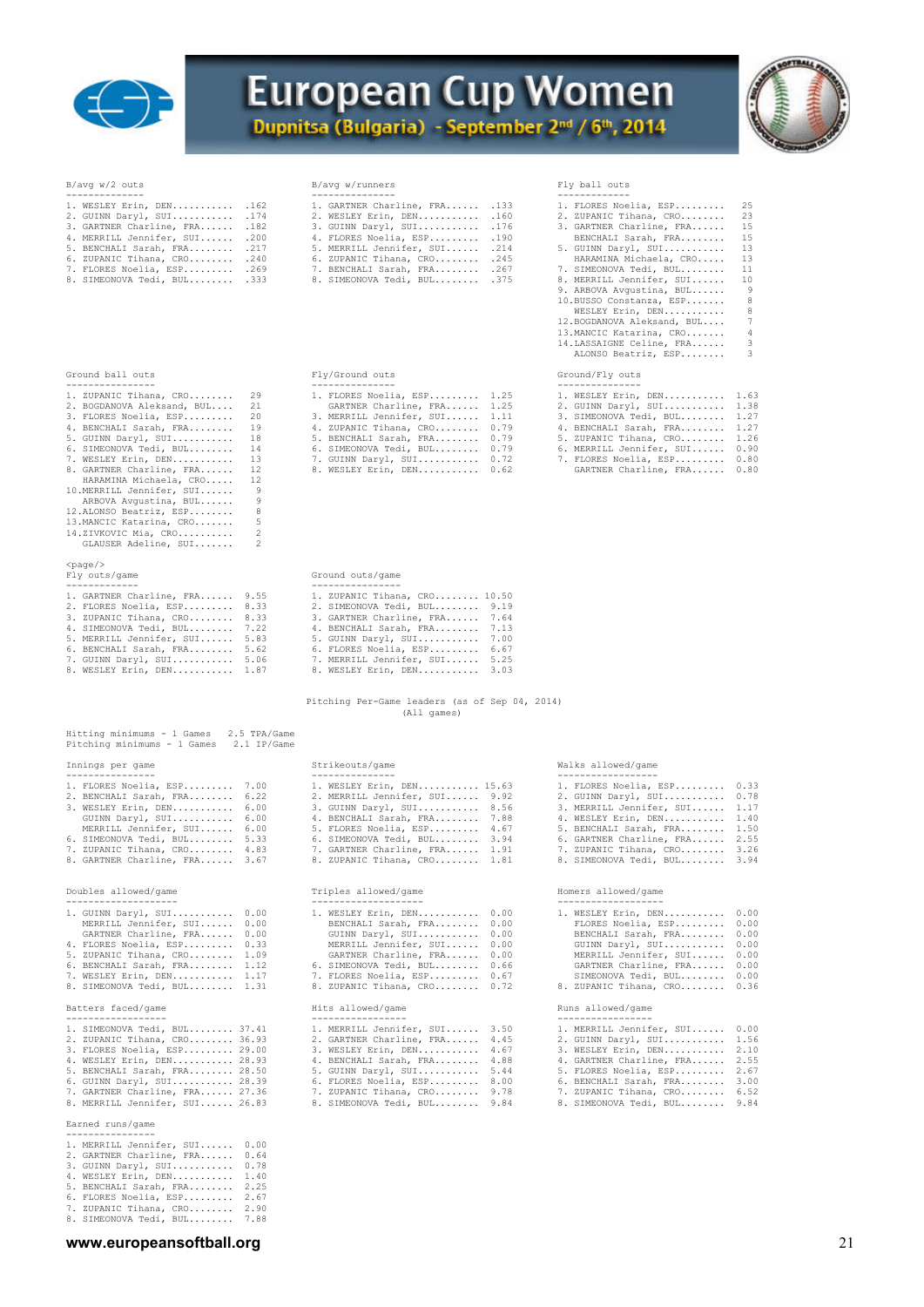

## Fielding Leaders (as of Sep 04, 2014) (All games)

Hitting minimums - 1 Games Pitching minimums - 1 Games 2.1 IP/Game

#### Fielding pct **Chances** Chances **Putouts** Putouts

| 1. SERIC Iva, CRO 1.000       | 1. SWANBERG Sharlene, DEN 70   |          | 1. SWANBERG Sharlene, DEN      | 68  |
|-------------------------------|--------------------------------|----------|--------------------------------|-----|
| LOPEZ Miriam, ESP 1.000       | 2. WOLFENSBERGER Nina, SUI 43  |          | 2. WOLFENSBERGER Nina, SUI     | -40 |
| ZUPANIC Tihana, CRO 1.000     | 3. FETVOVA Mariya, BUL 38      |          | 3. FETVOVA Mariya, BUL         | -36 |
| MAGNEE Margaux, FRA 1.000     | 4. RIERA Camille, FRA 34       |          | 4. RIERA Camille, FRA          | 27  |
| FLORES Noelia, ESP 1.000      | 5. HARAMINA Michaela, CRO 29   |          | 5. SERIC Iva, CRO 25           |     |
| ARBOVA Karoline, BUL 1.000    | 6. PRSKALO Katarina, CRO 28    |          | 6. LOPEZ Miriam, ESP 23        |     |
| ALONSO Beatriz, ESP 1.000     | 7. SERIC Iva, CRO 27           |          | 7. HARAMINA Michaela, CRO 22   |     |
| KONOVA Nikoleta, BUL 1.000    | 8. LOPEZ Miriam, ESP 26        |          | 8. MAGNEE Margaux, FRA         | 19  |
| BENCHALI Sarah, FRA 1.000     | 9. ZUPANIC Tihana, CRO 24      |          | 9. BUSSO Constanza, ESP 15     |     |
| FRANCO Yolanda, ESP 1.000     | MAGNEE Margaux, FRA 24         |          | GUINN Daryl, SUI 15            |     |
| GARTNER Charline, FRA 1.000   | 11. HARIZANOVA Lyubima, BUL 22 |          | 11. HARIZANOVA Lyubima, BUL 14 |     |
| BOGDANOVA Aleksand, BUL 1.000 | 12.ARBOVA Avqustina, BUL 21    |          | GLAUSER Adeline, SUI           | 14  |
| CIZMIC POKRAJA Pet, CRO 1.000 | GUINN Daryl, SUI 21            |          | 13.LIND Katrine, DEN           | 13  |
| WANNER Melanie, SUI 1.000     | MANCIC Katarina, CRO 21        |          | 14.4 tied at 11                |     |
| $MDOTEV P2 1 1 1 0 0 1$       | 15 CLAHODD Adalina CHT         | $\Omega$ |                                |     |

#### Assists

| 1. ARBOVA Avgustina, BUL 15 |       | 1. PRSKALO Katarina, CRO     |
|-----------------------------|-------|------------------------------|
| 2. PRSKALO Katarina, CRO 13 |       | 2. ZUPANIC Tihana, CRO<br>2  |
| ZUPANIC Tihana, CRO 13      |       | 2<br>SERIC Iva, CRO          |
| 4. MANCIC Katarina, CRO 12  |       | HARIZANOVA Lyubima, BUL<br>2 |
| 5. KONOVA Nikoleta, BUL     | 8     | ZEHNDER Kimberley, SUI<br>2  |
| FLORES Noelia, ESP          | 8     | ORESCANIN Lorena, CRO<br>2   |
| ZEHNDER Kimberley, SUI      | 8     | HARAMINA Michaela, CRO<br>2  |
| 8. LEMAIRE Camille, FRA     | 7     | FETVOVA Mariya, BUL<br>-2    |
| BENCHALI Sarah, FRA         | $7 -$ | 9. 16 tied at 1              |
| $10.8$ tied at              | 6     |                              |
|                             |       |                              |

#### Catchers interference

| $<$ page $/$       |        |
|--------------------|--------|
| Caught stealing by | Errors |

| 1. RIERA Camille, FRA  | $\sim$ 1      | 1. LEMAIRE Camille, FRA<br>4   |  |
|------------------------|---------------|--------------------------------|--|
| ZIVKOVIC Mia, CRO      |               | PRSKALO Katarina, CRO<br>4     |  |
| FLORES Noelia, ESP     |               | 3. MARTINEZ Macarena, ESP<br>3 |  |
| GARTNER Charline, FRA  | $\frac{1}{2}$ | SIMEONOVA Tedi, BUL<br>3       |  |
| PRSKALO Katarina, CRO  |               | ARIAS Laura, ESP               |  |
| SWANBERG Sharlene, DEN |               | TOPALOVA Elena, BUL<br>₹       |  |
| LOPEZ Miriam, ESP      | $\sim$ 1      | 7. LAMPE Ajda, CRO             |  |
| WESLEY Erin, DEN       | 1             | ARBOVA Avgustina, BUL          |  |

| $\frac{1}{2}$ and $\frac{1}{2}$ are the contract of $\frac{1}{2}$ in the contract $\frac{1}{2}$ in the contract of $\frac{1}{2}$ |                                |    | חסת מהסת במש  |
|----------------------------------------------------------------------------------------------------------------------------------|--------------------------------|----|---------------|
| Assists                                                                                                                          | Fielding double plays          |    | Passed balls  |
| WESLEY Erin, DEN 1.000                                                                                                           | 15. GLAUSER Adeline, SUI       | 20 |               |
| WANNER Melanie, SUI 1.000                                                                                                        | MANCIC Katarina, CRO 21        |    | 14.4 tied at. |
| CIZMIC POKRAJA Pet, CRO 1.000                                                                                                    | GUINN Daryl, SUI               | 21 | 13.LIND Katri |
| BOGDANOVA Aleksand, BUL 1.000                                                                                                    | 12.ARBOVA Avqustina, BUL       | 21 | GLAUSER Ad    |
| GARTNER Charline, FRA 1.000                                                                                                      | 11. HARIZANOVA Lyubima, BUL 22 |    | 11.HARIZANOVA |
| FRANCO Yolanda, ESP 1.000                                                                                                        | MAGNEE Margaux, FRA            | 24 | GUINN Dary    |
| BENCHALI Sarah, FRA 1.000                                                                                                        | 9. ZUPANIC Tihana, CRO         | 24 | 9. BUSSO Cons |
| KONOVA Nikoleta, BUL 1.000                                                                                                       | 8. LOPEZ Miriam, ESP           | 26 | 8. MAGNEE Mar |
| ALONSO Beatriz, ESP 1.000                                                                                                        | 7. SERIC Iva, CRO              | 27 | 7. HARAMINA M |
| ARBOVA Karoline, BUL 1.000                                                                                                       | 6. PRSKALO Katarina, CRO       | 28 | 6. LOPEZ Miri |
| FLORES Noelia, ESP 1.000                                                                                                         | 5. HARAMINA Michaela, CRO      | 29 | 5. SERIC Iva, |
| MAGNEE Margaux, FRA 1.000                                                                                                        | 4. RIERA Camille, FRA          | 34 | 4. RIERA Cami |
| ZUPANIC Tihana, CRO 1.000                                                                                                        | 3. FETVOVA Mariya, BUL         | 38 | 3. FETVOVA Ma |
| LOPEZ Miriam, ESP 1.000                                                                                                          | 2. WOLFENSBERGER Nina, SUI 43  |    | 2. WOLFENSBER |
| 1. SERIC Iva, CRO 1.000                                                                                                          | 1. SWANBERG Sharlene, DEN 70   |    | 1. SWANBERG S |
|                                                                                                                                  |                                |    |               |

| 1. PRSKALO Katarina, CRO |
|--------------------------|
| 2. ZUPANIC Tihana, CRO   |
| SERIC Iva, CRO           |
| HARIZANOVA Lyubima, BUL  |
| ZEHNDER Kimberley, SUI   |
| ORESCANIN Lorena, CRO    |
| HARAMINA Michaela, CRO   |
| FETVOVA Mariya, BUL      |
| 9. 16 tied at            |

#### Steal attempts against Stolen bases against

| ---------------------- | ----------------------- |  |       | --------------------- |      |
|------------------------|-------------------------|--|-------|-----------------------|------|
|                        | --                      |  | ----- | $ -$                  | $-1$ |

| $\pm$ . Italian cumatar right $\cup$                    | $\cdots$ . The state of the state of the state of $\cdots$ |  |
|---------------------------------------------------------|------------------------------------------------------------|--|
| 2. ORESCANIN Lorena, CRO 6 6 2. ORESCANIN Lorena, CRO 6 |                                                            |  |
| 3. WOLFENSBERGER Nina, SUI 5                            | 3. WOLFENSBERGER Nina, SUI 5                               |  |
| 4. GUINN Daryl, SUI 4                                   | 4. BENCHALI Sarah, FRA 4                                   |  |
| SWANBERG Sharlene, DEN 4                                | GUINN Daryl, SUI 4                                         |  |
| BENCHALI Sarah, FRA 4                                   | HARIZANOVA Lyubima, BUL 4                                  |  |
|                                                         | PRSKALO Katarina, CRO 4 7. MANCIC Katarina, CRO 3          |  |
| WESLEY Erin, DEN 4                                      | LOPEZ Miriam, ESP 3                                        |  |
| LOPEZ Miriam, ESP 4                                     | HARAMINA Michaela, CRO 3                                   |  |
| HARIZANOVA Lyubima, BUL 4                               | ZUPANIC Tihana, CRO 3                                      |  |
|                                                         | SWANBERG Sharlene, DEN 3                                   |  |
|                                                         |                                                            |  |

| 6. LOPEZ Miriam, ESP        | 23 |
|-----------------------------|----|
| 7. HARAMINA Michaela, CRO   | 22 |
| 8. MAGNEE Margaux, FRA      | 19 |
| 9. BUSSO Constanza, ESP     | 15 |
| GUINN Daryl, SUI            | 15 |
| 11. HARIZANOVA Lyubima, BUL | 14 |
| GLAUSER Adeline, SUI        | 14 |
| 13. LIND Katrine, DEN       | 13 |
| 14.4 tied at                | 11 |
|                             |    |

#### Passed balls

| 1. ARBOVA Avqustina, BUL 15 | 1. PRSKALO Katarina, CRO 3 |                | 1. WOLFENSBERGER Nina, SUI 3 |                         |
|-----------------------------|----------------------------|----------------|------------------------------|-------------------------|
| 2. PRSKALO Katarina, CRO 13 | 2. ZUPANIC Tihana, CRO     | $\overline{2}$ | LOPEZ Miriam, ESP            | $\overline{\mathbf{3}}$ |
| ZUPANIC Tihana, CRO 13      | SERIC Iva, $CRO$ 2         |                | 3. HARIZANOVA Lyubima, BUL 2 |                         |
| 4. MANCIC Katarina, CRO 12  | HARIZANOVA Lyubima, BUL 2  |                | PRSKALO Katarina, CRO 2      |                         |
| 5. KONOVA Nikoleta, BUL 8   | ZEHNDER Kimberley, SUI     |                | 5. RIERA Camille, FRA        | $\overline{1}$          |
| FLORES Noelia, ESP 8        | ORESCANIN Lorena, CRO 2    |                | OVNARSKA Filipina, BUL       | $\overline{1}$          |
| ZEHNDER Kimberley, SUI 8    | HARAMINA Michaela, CRO 2   |                | ORESCANIN Lorena, CRO        | $\overline{1}$          |
| 8. LEMAIRE Camille, FRA 7   | FETVOVA Mariya, BUL 2      |                | ARBOVA Karoline, BUL 1       |                         |
|                             |                            |                |                              |                         |

| 1. RIERA Camille, FRA 8      |       | 1. RIERA Camille, FRA      | 7                       |
|------------------------------|-------|----------------------------|-------------------------|
| 2. ORESCANIN Lorena, CRO 6   |       | 2. ORESCANIN Lorena, CRO   | -6                      |
| 3. WOLFENSBERGER Nina, SUI 5 |       | 3. WOLFENSBERGER Nina, SUI | -5                      |
| 4. GUINN Daryl, SUI 4        |       | 4. BENCHALI Sarah, FRA     | 4                       |
| SWANBERG Sharlene, DEN 4     |       | GUINN Daryl, SUI           | 4                       |
| BENCHALI Sarah, FRA 4        |       | HARIZANOVA Lyubima, BUL    | 4                       |
| PRSKALO Katarina, CRO 4      |       | 7. MANCIC Katarina, CRO 3  |                         |
| WESLEY Erin, DEN 4           |       | LOPEZ Miriam, ESP          | 3                       |
| LOPEZ Miriam, ESP 4          |       | HARAMINA Michaela, CRO 3   |                         |
| HARIZANOVA Lvubima, BUL      | $4\,$ | ZUPANIC Tihana, CRO        | $\overline{\mathbf{3}}$ |
| $11.7$ tied at 3             |       | SWANBERG Sharlene, DEN 3   |                         |
|                              |       | PRSKALO Katarina, CRO      | 3                       |
|                              |       | WESLEY Erin, DEN           | 3                       |
|                              |       | SIMEONOVA Tedi, BUL        | $\overline{\mathbf{3}}$ |
|                              |       | BOGDANOVA Aleksand, BUL    | -3.                     |

SWANBERG Sharlene, DEN..... 1 TOPALOVA Elena, BUL........ 3<br>
LOPEZ Miriam, ESP.......... 1 7. LAMPE Ajda, CRO............ 2<br>
WESLEY Erin, DEN........... 1 ARBOVA Avgustina, BUL....... 2<br>
LIND Katrine, DEN......... 2<br>
HARAM HARIZANOVA Lyubima, BUL.... 2 WOLFENSBERGER Nina, SUI.... 2 OVNARSKA Filipina, BUL..... 2 ZIVKOVIC Mia, CRO.......... 2 15.22 tied at................. 1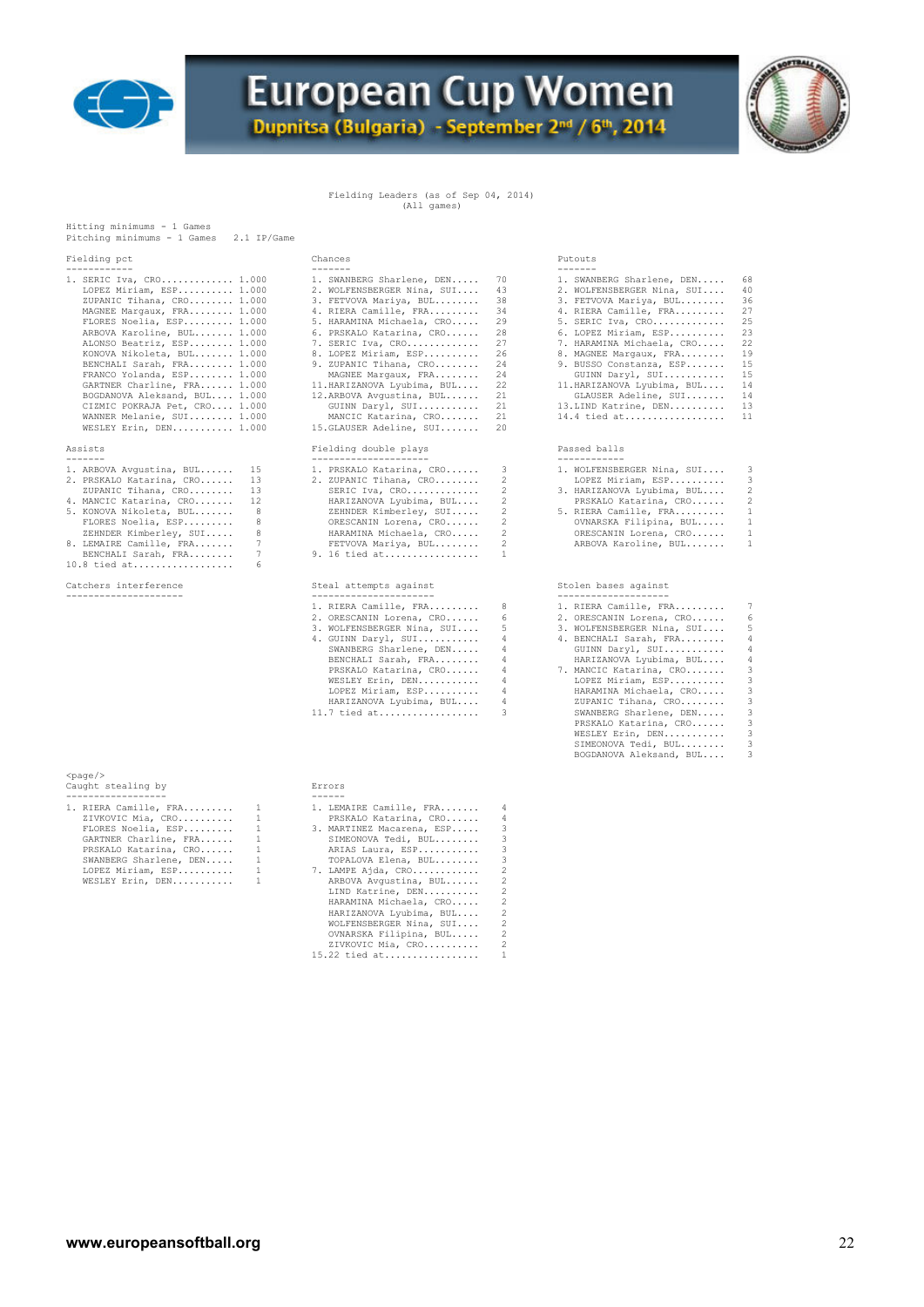



## **Technical Appointments**

## **Tuesday 2nd August**

| Game            | At time | <b>Venue</b>            | Group        | <b>Home</b> team     | <b>Visiting team</b>    |
|-----------------|---------|-------------------------|--------------|----------------------|-------------------------|
| 16              | 12:00   | Devils 1                | $\mathsf{A}$ | Antorcha (ESP)       | Princ (CRO)             |
| <b>Umpires:</b> |         | Tomasz Plutarski        |              | David Hurley         | <b>Vladimir Liss</b>    |
|                 |         |                         |              |                      |                         |
| <b>Scorers:</b> |         |                         |              |                      |                         |
| T.C.:           |         |                         |              |                      |                         |
|                 |         |                         |              |                      |                         |
| Game            | At time | <b>Venue</b>            | Group        | <b>Home team</b>     | <b>Visiting team</b>    |
| 17              | 14:30   | Devils 1                | A            | Horsholm (DEN)       | Babes (BUL)             |
| <b>Umpires:</b> |         | <b>Branislav Susila</b> |              | Nicolas Roux         | Diego Vitale            |
|                 |         |                         |              |                      |                         |
| <b>Scorers:</b> |         |                         |              |                      |                         |
| T.C.:           |         |                         |              |                      |                         |
|                 |         |                         |              |                      |                         |
| <b>Game</b>     | At time | <b>Venue</b>            | Group        | <b>Home</b> team     | <b>Visiting team</b>    |
| 18              | 17:00   | Devils 1                | $\mathsf{A}$ | Les Comanches (FRA)  | Therwill Flyers (SUI)   |
| <b>Umpires:</b> |         | <b>Akos Farkas</b>      |              | <b>Vladimir Liss</b> | <b>Branislav Susila</b> |
|                 |         |                         |              |                      |                         |
| <b>Scorers:</b> |         |                         |              |                      |                         |
| T.C.:           |         |                         |              |                      |                         |